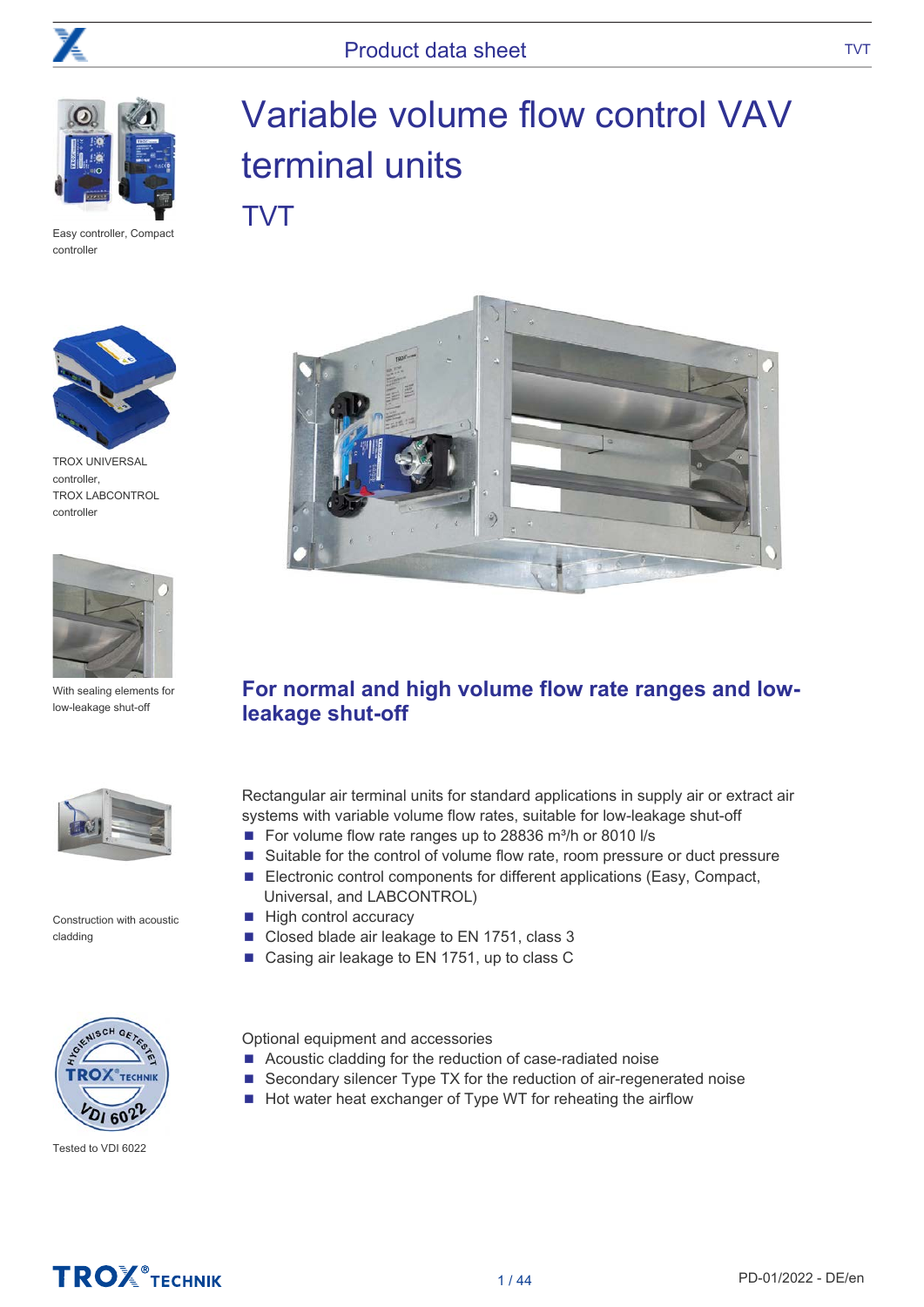

| General information |               | Order code            | 24 |
|---------------------|---------------|-----------------------|----|
| Function            | 4             | Variants              | 32 |
| Technical data      | $5^{\circ}$   | Dimensions and weight | 34 |
| Quick sizing        | $\mathcal{L}$ | Product details       | 38 |
| Specification text  | 23            | Nomenclature          | 43 |
|                     |               |                       |    |

### General information

#### Application

- Rectangular VAV terminal units for use in ventilation and air conditioning systems
- For controlling, restricting, or shutting off supply and extract air flows
- Closed-loop volume flow control using an external power supply
- For variable or constant volume flow systems
- Shut-off by means of switching (equipment supplied by others)
- Can also be used for duct or room pressure control with suitable control components

#### Special features

- Integral effective pressure sensor with 3 mm measuring holes (resistant to dust and pollution)
- Factory set-up or programming and aerodynamic function testing
- Parameters can also later be set on the control component. Depending on the control component, an additional adjustment device may be necessary

#### Nominal sizes

- 36 nominal sizes from 200 × 100 to 1000 × 600
- Not all attachments may be available or suitable for all sizes of terminal units

#### Variants

- TVT: VAV terminal unit
- TVT-D: VAV terminal unit with acoustic cladding
- Units with acoustic cladding and/or secondary silencer Type TX for demanding acoustic requirements
- Acoustic cladding cannot be retrofitted

#### **Construction**

- Galvanised sheet steel
- P1: Powder-coated, silver (RAL 7001)

#### Parts and characteristics

- Ready-to-commission unit which consists of mechanical parts and control components
- Averaging effective pressure sensor for volume flow rate measurement
- Damper blades
- Factory assembled control components complete with wiring and tubing
- Aerodynamic functional testing on a special test rig before shipping of each unit
- Set-up data is given on a label or volume flow rate scale affixed to the unit
- High volume flow rate control accuracy

#### **Attachments**

- EASY controller: compact unit consisting of controller with potentiometers, effective pressure transducer and actuator
- Compact controller: compact unit consisting of controller with potentiometers, effective pressure transducer and actuator
- Universal controller: controller, effective pressure transducer, and actuators for special applications
- LABCONTROL: Control components for air management systems

#### Useful additions

- Secondary silencer Type TX for demanding acoustic requirements
- Heat exchanger Type WT

#### Construction features

- Rectangular casing
- Flanges on both ends, suitable for duct connection
- Opposed blade action, blades connected by internal gears (enclosed) at both ends
- Damper blades with replaceable seals
- Position of the damper blade indicated externally at shaft extension
- Bearings with ring seals

#### Materials and surfaces

Galvanised sheet steel construction

- Casing made of galvanised sheet steel
- Shaft and linkage made of galvanised steel
- Damper blades and effective pressure sensor made of aluminium
- Gears made of anti-static plastic (ABS), temperature resistant to 50 °C
- Plastic plain bearings

#### Powder-coated construction (P1)

▪ Casing made of galvanised sheet steel, powder-coated

#### Variant with acoustic cladding (D)

- Acoustic cladding made of galvanised sheet steel
- Rubber seal for the insulation of structure-borne noise
- Lining is mineral wool

#### Mineral wool

- To EN 13501, fire rating Class A1, non-combustible
- RAL quality mark RAL-GZ 388
- Non-hazardous to health thanks to being highly biosoluble in accordance with the Ordinance on Hazardous Substances and Note Q of the European Directive (EC) No. 1272/2008

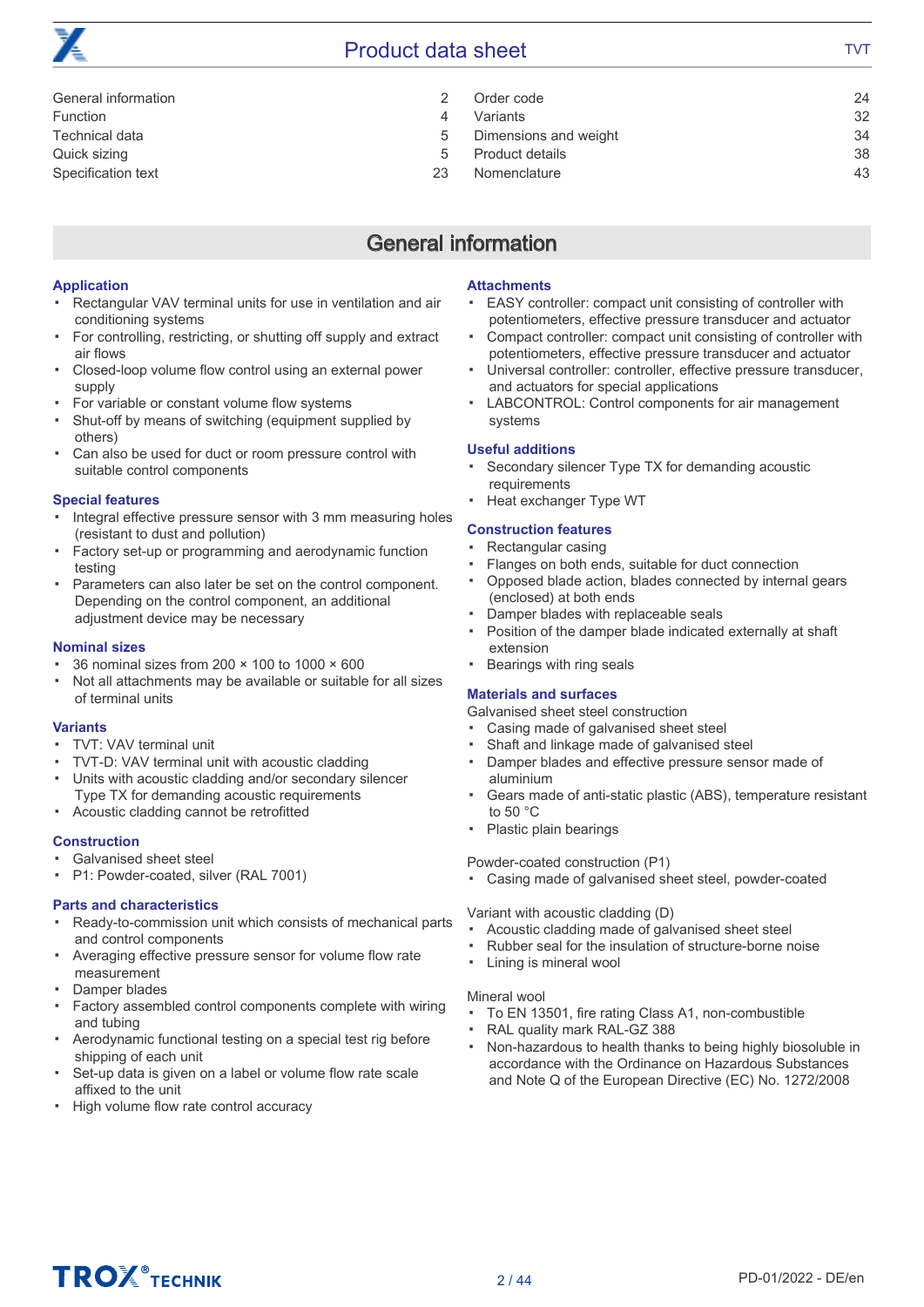

#### Standards and guidelines

Fulfils the hygiene requirements of

- EN 16798, Part 3
- VDI 6022, Sheet 1
- DIN 1946, Part 4
- For other applicable standards and guidelines refer to the hygiene certificate

Casing leakage

■ EN 1751, Class C; if B + H ≤ 400, Class B

Closed blade air leakage

- EN 1751, Class 3
- Meets the general requirements of DIN 1946, part 4, with regard to the acceptable closed blade air leakage

#### **Maintenance**

▪ Maintenance-free as construction and materials are not subject to wear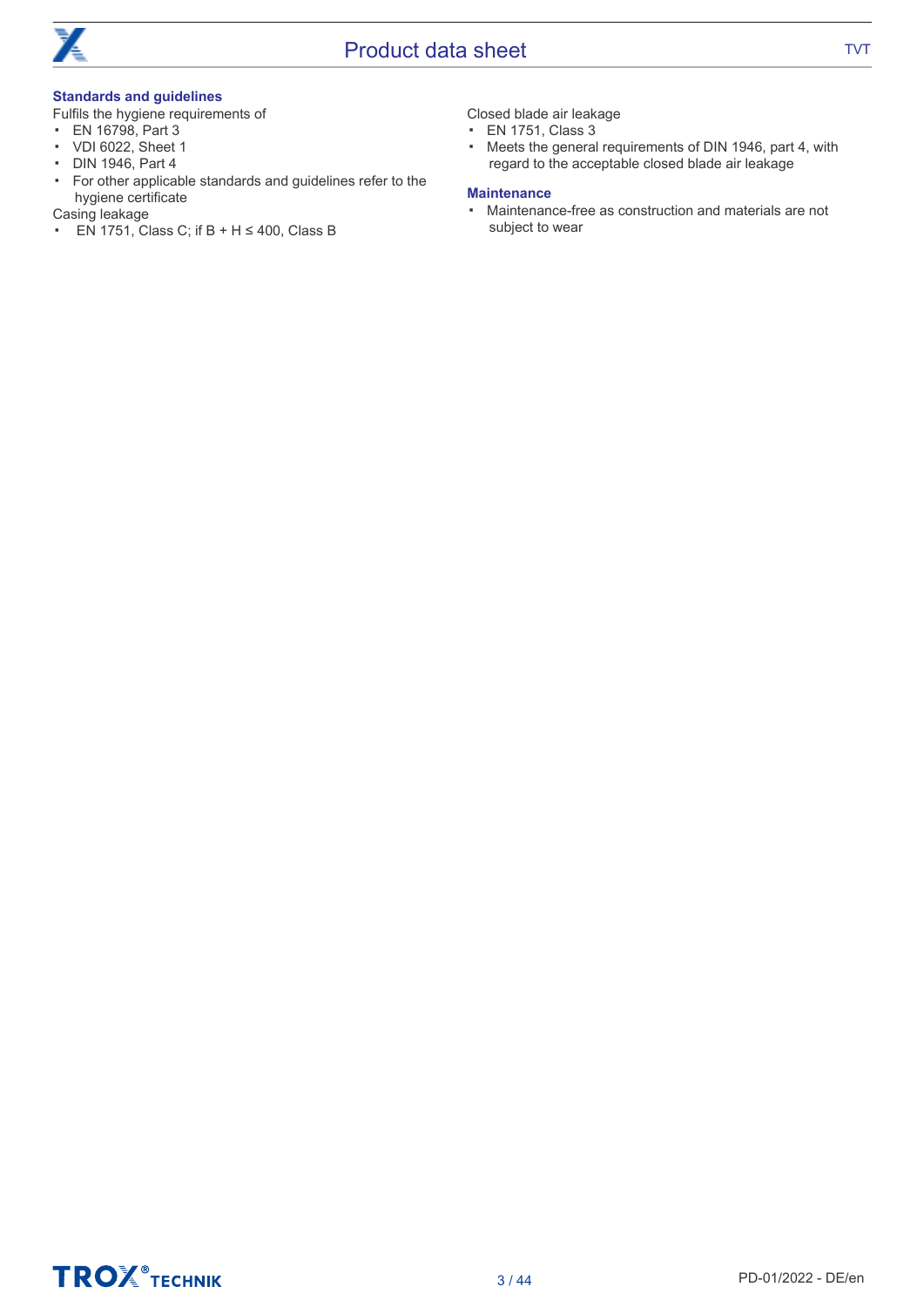

### Function

The VAV terminal unit is fitted with an effective pressure sensor for measuring the volume flow rate.

The control components (attachments) include an effective pressure transducer that transforms the effective pressure into an electric signal, a controller, and an actuator; the control functions can be achieved with an Easy controller or with a

Compact controller or with individual components (Universal or LABCONTROL).

For most applications, the setpoint value comes from a room temperature controller.

The controller compares the actual value with the setpoint value and alters the control signal of the actuator if there is a difference between the two values.

#### Schematic illustration of the TVT



① Effective pressure sensor

- ② Damper blade with seal
- ③ Gears
- ④ Control components, e.g. an Easy controller

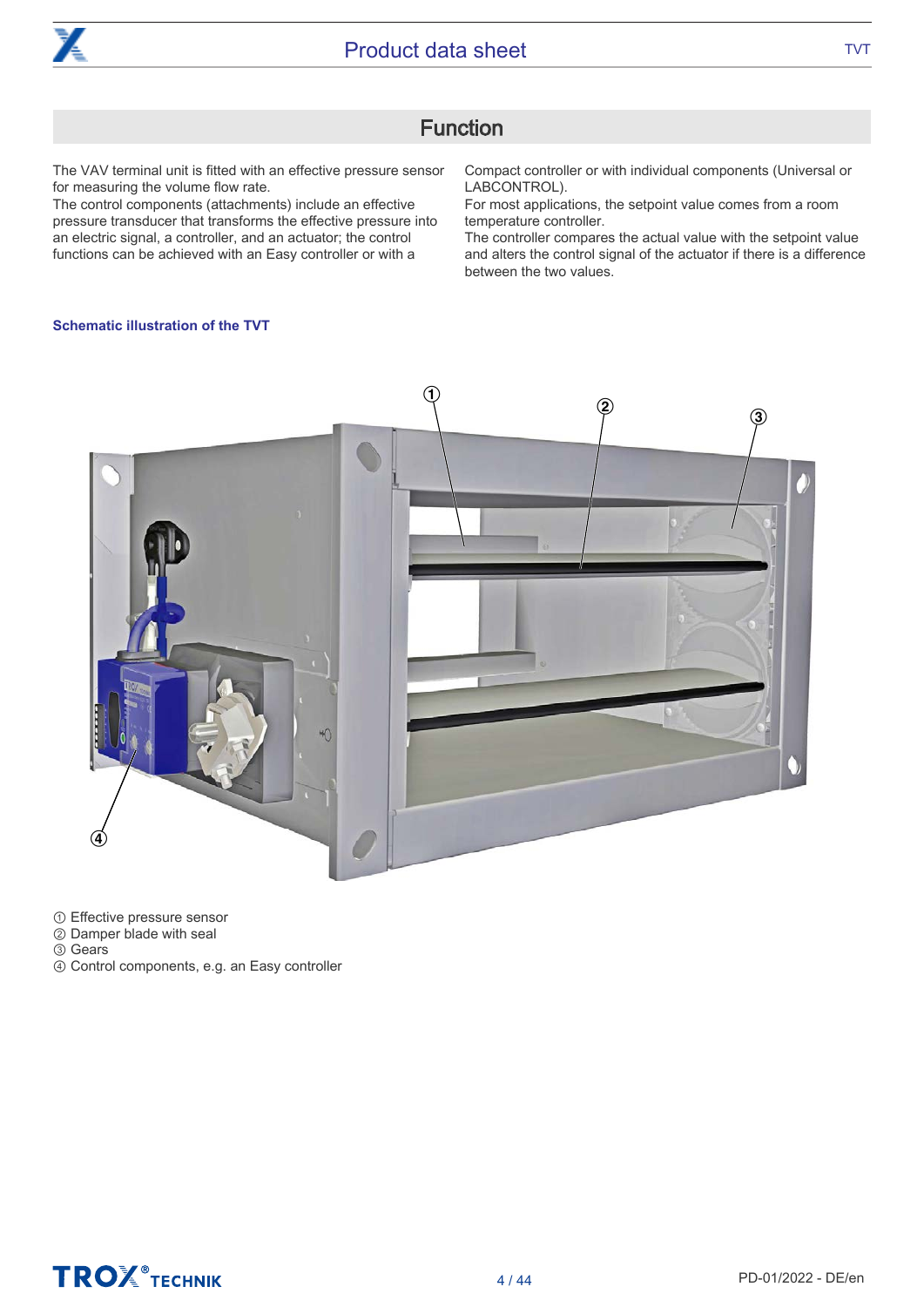

### Technical data

| Nominal sizes                                                                           | $200 \times 100$ to 1000 $\times$ 600 mm            |
|-----------------------------------------------------------------------------------------|-----------------------------------------------------|
| Volume flow rate range                                                                  | $145 - 6100$ I/s or 162 - 21960 m <sup>3</sup> /h   |
| Volume flow rate control range (unit with dynamic differential<br>pressure measurement) | Approx. 20 to 100 % of the nominal volume flow rate |
| Minimum differential pressure                                                           | $15 - 40$ Pa                                        |
| Maximum differential pressure                                                           | 1000 Pa                                             |
| <b>Operating temperature</b>                                                            | $10 - 50 °C$                                        |

### Quick sizing

Quick sizing tables provide a good overview of the minimum differential pressures, the volume flow rate accuracy and the room sound pressure levels that can be expected. Intermediate values may be achieved by interpolation.

The sound power levels for calculating the sound pressure levels were measured in the TROX laboratory according to DIN EN ISO 5135 - see "Basic information and nomenclature".

Precise results and spectral data for all control components can be calculated with our Easy Product Finder design program. The first selection criteria for the nominal size are the actual volume flow rates  $q_{\text{win}}$  and  $q_{\text{win}}$ .

#### Volume flow rate ranges and minimum differential pressure values

The minimum differential pressure of VAV terminal units is an important factor in designing the ductwork and in rating the fan including speed control. Sufficient static differential pressure (Δ<sub>ostatmin</sub>) must be ensured for all operating conditions and for all controllers. The measurement points for fan speed control must be selected accordingly. The volume flow rates given for VAV terminal units depend on the nominal size and on the control component (attachment) that is installed.

#### Volume flow rate ranges and minimum differential pressure values

Control component for dynamic pressure measurements – Easy (potentiometers) Attachment: Easy

| $\sf B$<br>H |     |          |                       | ∆pstmin [Pa]            |                |                         |
|--------------|-----|----------|-----------------------|-------------------------|----------------|-------------------------|
|              |     | qv [l/s] | qv[m <sup>3</sup> /h] | $\odot$                 | $\circledcirc$ | $\Delta qV$ [ $\pm\%$ ] |
| 200          | 100 | 42       | 149                   | $\overline{c}$          | 10             | 13                      |
| 200          | 100 | 88       | 315                   | 8                       | 43             | $\,8\,$                 |
| 200          | 100 | 133      | 480                   | 17                      | 99             | 6                       |
| 200          | 100 | 179      | 646                   | $30\,$                  | 180            | 5                       |
| 300          | 100 | 62       | 223                   | $\overline{\mathbf{c}}$ | 10             | 13                      |
| 300          | 100 | 131      | 472                   | $\overline{7}$          | 43             | $\delta$                |
| 300          | 100 | 200      | 720                   | 17                      | 99             | $\,$ 6 $\,$             |
| 300          | 100 | 269      | 969                   | $30\,$                  | 180            | 5                       |
| 400          | 100 | 83       | 298                   | $\overline{\mathbf{c}}$ | 10             | 13                      |
| 400          | 100 | 175      | 629                   | $\overline{7}$          | 43             | 8                       |
| 400          | 100 | 267      | 961                   | 17                      | 100            | 6                       |
| 400          | 100 | 358      | 1292                  | 30                      | 180            | 5                       |
| 500          | 100 | 104      | 372                   | $\overline{c}$          | 10             | 13                      |
| 500          | 100 | 218      | 786                   | $\overline{7}$          | 43             | $\delta$                |
| 500          | 100 | 334      | 1201                  | 17                      | 100            | 6                       |
| 500          | 100 | 448      | 1615                  | $30\,$                  | 180            | 5                       |
| 600          | 100 | 124      | 446                   | $\overline{c}$          | 10             | 13                      |
| 600          | 100 | 262      | 943                   | $\overline{7}$          | 43             | $\,8\,$                 |
| 600          | 100 | 400      | 1441                  | 17                      | 100            | 6                       |
| 600          | 100 | 538      | 1938                  | $30\,$                  | 180            | 5                       |
| 200          | 200 | 83       | 298                   | $\overline{c}$          | 8              | 13                      |
| 200          | 200 | 175      | 629                   | $\overline{7}$          | 36             | $\,8\,$                 |
| 200          | 200 | 267      | 961                   | $17$                    | 84             | $\,6\,$                 |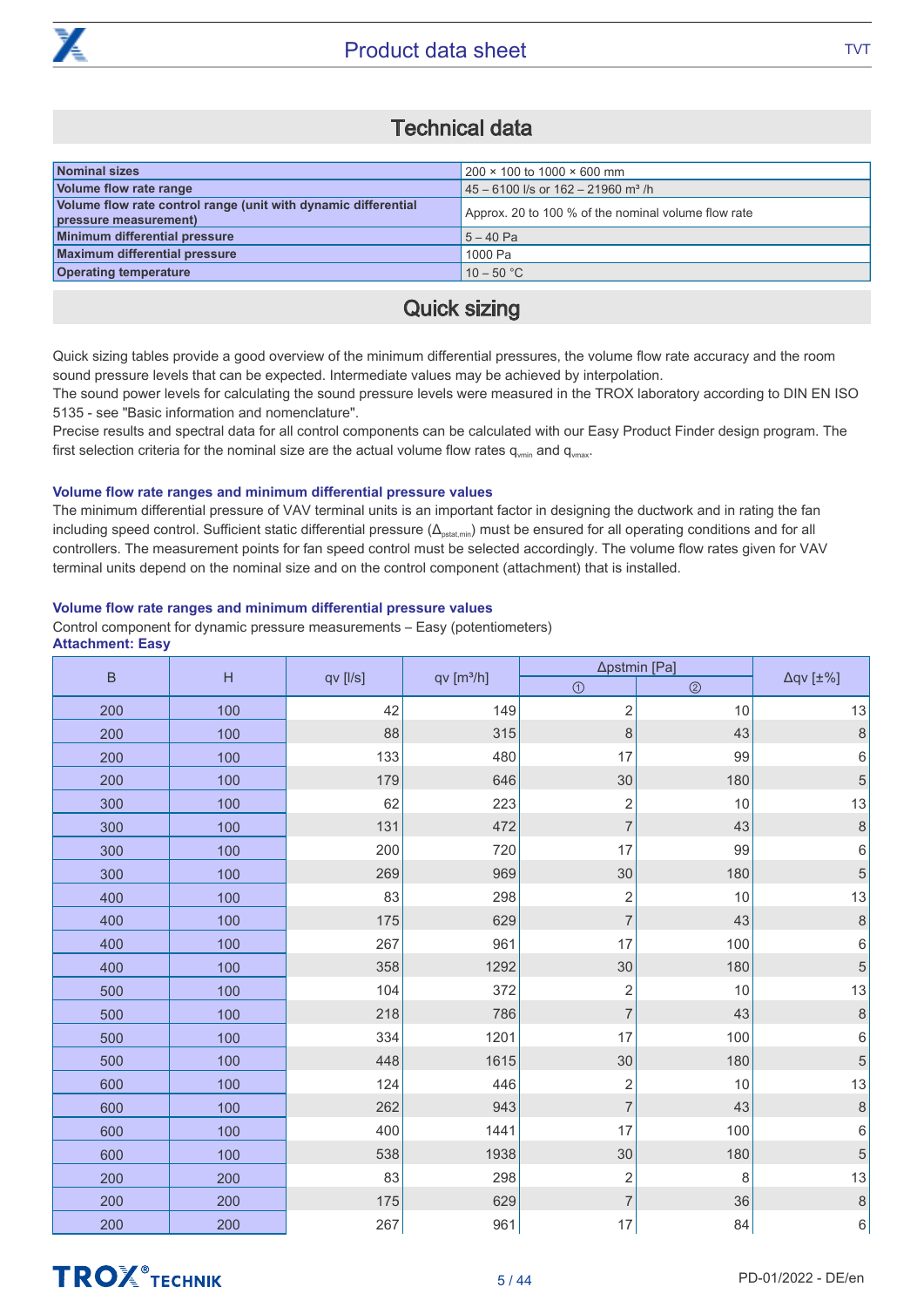

| $\sf B$ | H   | qv [l/s] | qv[m <sup>3</sup> /h] | ∆pstmin [Pa]             |                | $\Delta qV$ [ $\pm\%$ ]          |
|---------|-----|----------|-----------------------|--------------------------|----------------|----------------------------------|
|         |     |          |                       | $\odot$                  | $\circledcirc$ |                                  |
| 200     | 200 | 358      | 1292                  | 30                       | 151            | $\mathbf 5$                      |
| 300     | 200 | 124      | 446                   | $\sqrt{2}$               | 8              | 13                               |
| 300     | 200 | 262      | 943                   | $\overline{\mathcal{I}}$ | 36             | 8                                |
| 300     | 200 | 400      | 1441                  | 17                       | 84             | $\,6$                            |
| 300     | 200 | 538      | 1938                  | 30                       | 151            | 5                                |
| 400     | 200 | 166      | 595                   | $\overline{\mathbf{c}}$  | 8              | 13                               |
| 400     | 200 | 349      | 1258                  | $\overline{\mathcal{I}}$ | 36             | 8                                |
| 400     | 200 | 534      | 1921                  | 17                       | 84             | $\,6$                            |
| 400     | 200 | 717      | 2584                  | 30                       | 151            | 5                                |
| 500     | 200 | 207      | 743                   | $\overline{\mathbf{c}}$  | 8              | 13                               |
| 500     | 200 | 437      | 1572                  | $\overline{\mathcal{I}}$ | 36             | $\delta$                         |
| 500     | 200 | 667      | 2401                  | 17                       | 84             | 6                                |
| 500     | 200 | 897      | 3230                  | 30                       | 151            | 5                                |
| 600     | 200 | 248      | 892                   | $\overline{\mathbf{c}}$  | 8              | 13                               |
| 600     | 200 | 524      | 1887                  | $\overline{7}$           | 36             | $\,$ 8 $\,$                      |
| 600     | 200 | 800      | 2881                  | 17                       | 83             | 6                                |
| 600     | 200 | 1076     | 3876                  | 30                       | 151            | $\sqrt{5}$                       |
| 700     | 200 | 289      | 1040                  | $\overline{\mathbf{c}}$  | 8              | 13                               |
| 700     | 200 | 611      | 2201                  | $\overline{7}$           | 36             | $\,8\,$                          |
| 700     | 200 | 934      | 3361                  | 17                       | 83             | 6                                |
| 700     | 200 | 1256     | 4522                  | 30                       | 151            | $\sqrt{5}$                       |
| 800     | 200 | 331      | 1189                  | $\overline{\mathbf{c}}$  | 8              | 13                               |
| 800     | 200 | 699      | 2515                  | $\overline{\mathcal{I}}$ | 36             | $\,8\,$                          |
| 800     | 200 | 1067     | 3842                  | 17                       | 84             | 6                                |
| 800     | 200 | 1435     | 5168                  | $30\,$                   | 151            | $\mathbf 5$                      |
| 300     | 300 | 203      | 730                   | $\mathbf 2$              | 10             | 12                               |
| 300     | 300 | 429      | 1544                  | $\overline{9}$           | 43             | $\,8\,$                          |
| 300     | 300 | 655      | 2359                  | 20                       | 99             | 6                                |
| 300     | 300 | 881      | 3173                  | 36                       | 179            | $\mathbf 5$                      |
| 400     | 300 | 271      | 973                   | $\sqrt{2}$               | 10             | 12                               |
| 400     | 300 | 572      | 2059                  | $\boldsymbol{9}$         | 43             | $\,8\,$                          |
| 400     | 300 | 874      | 3145                  | 20                       | 99             | $\,6$                            |
| 400     | 300 | 1175     | 4231                  | 36                       | 179            | $\sqrt{5}$                       |
| 500     | 300 | 339      | 1217                  | $\sqrt{2}$               | 10             | 12                               |
| 500     | 300 | 715      | 2574                  | $\boldsymbol{9}$         | 43             | $\,$ 8 $\,$                      |
| 500     | 300 | 1092     | 3932                  | 20                       | 99             | $\,$ 6 $\,$                      |
| 500     | 300 | 1469     | 5289                  | 36                       | 180            | $\sqrt{5}$                       |
| 600     | 300 | 406      | 1460                  | $\sqrt{2}$               | 10             | 12                               |
| 600     | 300 | 858      | 3089                  | $\boldsymbol{9}$         | 43             | $\,$ 8 $\,$                      |
| 600     | 300 | 1311     | 4719                  | 20                       | 99             | $\,$ 6 $\,$                      |
| 600     | 300 | 1763     | 6348                  | 36                       | 180            | $\sqrt{5}$                       |
| 700     | 300 | 474      | 1703                  | $\sqrt{2}$               | 10             | 12                               |
| 700     | 300 | 1001     | 3604                  | $\boldsymbol{9}$         | 43             | $\begin{array}{c} 8 \end{array}$ |
| 700     | 300 | 1529     | 5504                  | 20                       | 99             | $\,6\,$                          |
| 700     | 300 | 2056     | 7405                  | 36                       | 180            | $\sqrt{5}$                       |
| 800     | 300 | 541      | 1946                  | $\sqrt{2}$               | $10$           | 12                               |
| 800     | 300 | 1144     | 4118                  | $\boldsymbol{9}$         | 43             | $\,$ 8 $\,$                      |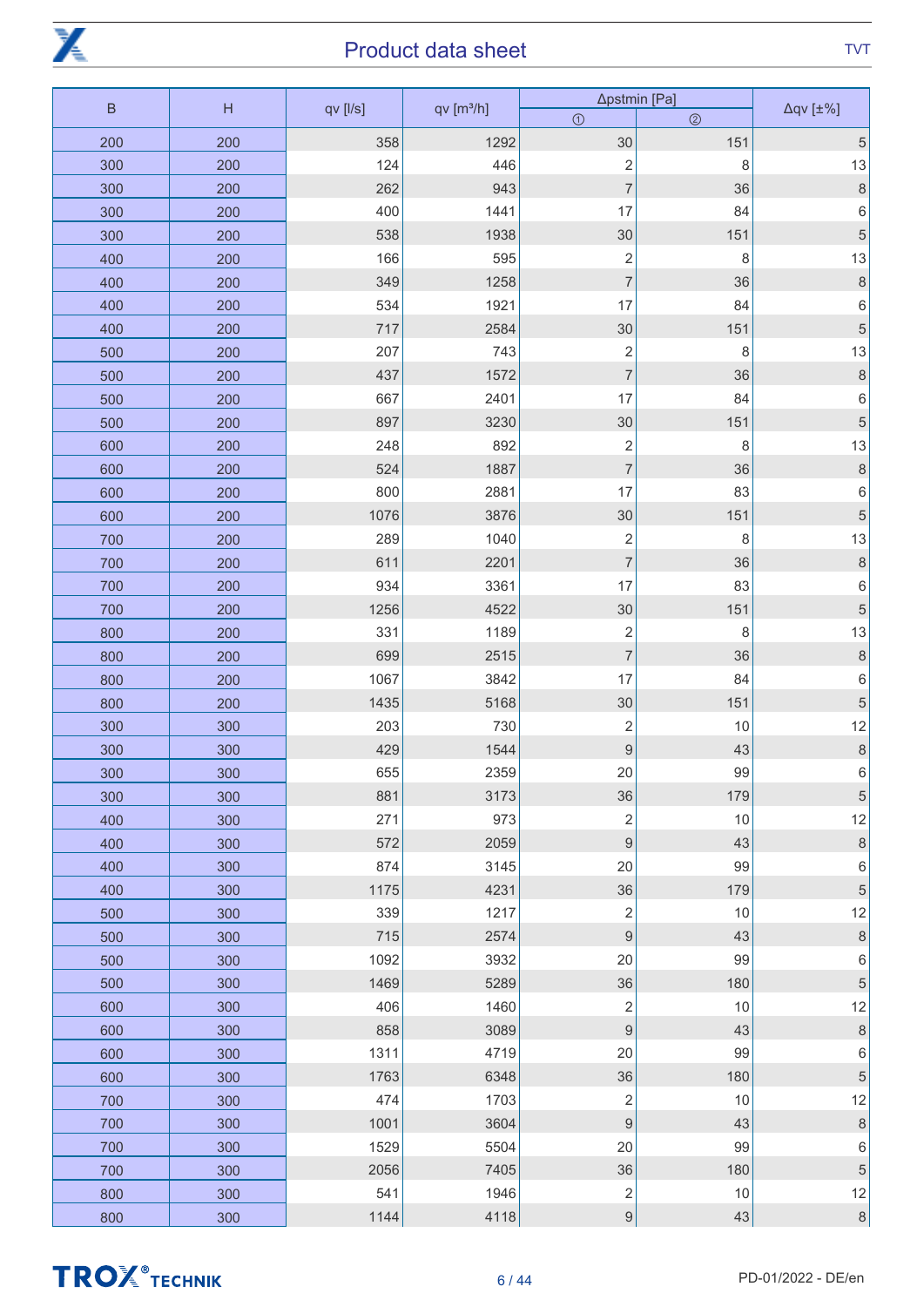

| $\sf B$ | H   | qv [l/s] | qv [m <sup>3</sup> /h] | ∆pstmin [Pa]              |                  | $\Delta qV$ [ $\pm\%$ ] |
|---------|-----|----------|------------------------|---------------------------|------------------|-------------------------|
|         |     |          |                        | $\odot$                   | $\circledcirc$   |                         |
| 800     | 300 | 1748     | 6291                   | 20                        | 99               | $\,6$                   |
| 800     | 300 | 2350     | 8463                   | 36                        | 180              | $\mathbf 5$             |
| 900     | 300 | 609      | 2190                   | $\overline{c}$            | 10               | 12                      |
| 900     | 300 | 1287     | 4634                   | $\overline{9}$            | 43               | $\,8\,$                 |
| 900     | 300 | 1966     | 7077                   | 20                        | 99               | $\,6$                   |
| 900     | 300 | 2644     | 9521                   | 36                        | 180              | $\sqrt{5}$              |
| 1000    | 300 | 676      | 2433                   | $\overline{c}$            | 10               | 12                      |
| 1000    | 300 | 1430     | 5148                   | $\overline{9}$            | 43               | $\,8\,$                 |
| 1000    | 300 | 2184     | 7864                   | 20                        | 99               | $\,6\,$                 |
| 1000    | 300 | 2938     | 10579                  | 36                        | 180              | $\mathbf 5$             |
| 400     | 400 | 376      | 1352                   | 3                         | 11               | 12                      |
| 400     | 400 | 795      | 2861                   | 10                        | 47               | $\overline{7}$          |
| 400     | 400 | 1214     | 4370                   | 22                        | 108              | $\,6$                   |
| 400     | 400 | 1633     | 5879                   | 39                        | 195              | $\sqrt{5}$              |
| 500     | 400 | 470      | 1690                   | $\sqrt{3}$                | 11               | 12                      |
| 500     | 400 | 993      | 3576                   | 10                        | 47               | $\overline{7}$          |
| 500     | 400 | 1518     | 5463                   | 22                        | 108              | $\,6$                   |
| 500     | 400 | 2041     | 7349                   | 39                        | 195              | $\sqrt{5}$              |
| 600     | 400 | 564      | 2028                   | $\sqrt{3}$                | 11               | 12                      |
| 600     | 400 | 1192     | 4292                   | 10                        | 47               | $\overline{7}$          |
| 600     | 400 | 1821     | 6555                   | 22                        | 108              | $\,$ 6 $\,$             |
| 600     | 400 | 2449     | 8819                   | 39                        | 195              | $\sqrt{5}$              |
| 700     | 400 | 658      | 2366                   | $\ensuremath{\mathsf{3}}$ | 11               | 12                      |
| 700     | 400 | 1391     | 5007                   | 10                        | 47               | $\overline{7}$          |
| 700     | 400 | 2124     | 7648                   | 22                        | 108              | $\,$ 6 $\,$             |
| 700     | 400 | 2858     | 10289                  | 39                        | 195              | 5                       |
| 800     | 400 | 752      | 2704                   | 3                         | 11               | 12                      |
| 800     | 400 | 1589     | 5722                   | 10                        | 47               | $\overline{7}$          |
| 800     | 400 | 2428     | 8740                   | 22                        | 108              | $\,6\,$                 |
| 800     | 400 | 3266     | 11758                  | 39                        | 195              | $\sqrt{5}$              |
| 900     | 400 | 845      | 3042                   | $\sqrt{3}$                | 11               | 12                      |
| 900     | 400 | 1788     | 6437                   | 10                        | 47               | $\boldsymbol{7}$        |
| 900     | 400 | 2731     | 9833                   | 22                        | 108              | $\,6\,$                 |
| 900     | 400 | 3674     | 13228                  | 39                        | 195              | $\sqrt{5}$              |
| 1000    | 400 | 939      | 3380                   | 3                         | 11               | 12                      |
| 1000    | 400 | 1987     | 7153                   | 10                        | 47               | $\boldsymbol{7}$        |
| 1000    | 400 | 3035     | 10925                  | 22                        | 108              | $\,6\,$                 |
| 1000    | 400 | 4082     | 14698                  | 39                        | 195              | $\sqrt{5}$              |
| 500     | 500 | 545      | 1959                   | $\overline{c}$            | $\boldsymbol{9}$ | 13                      |
| 500     | 500 | 1152     | 4146                   | $\,8\,$                   | 40               | $\,$ 8 $\,$             |
| 500     | 500 | 1759     | 6333                   | 19                        | 93               | $\,6\,$                 |
| 500     | 500 | 2366     | 8520                   | 33                        | 168              | $\sqrt{5}$              |
| 600     | 500 | 654      | 2351                   | $\overline{c}$            | $\boldsymbol{9}$ | 13                      |
| 600     | 500 | 1382     | 4975                   | $\,8\,$                   | 40               | $\,8\,$                 |
| 600     | 500 | 2111     | 7600                   | 19                        | 93               | $\,6\,$                 |
| 600     | 500 | 2840     | 10224                  | 33                        | 168              | $\mathbf 5$             |
| 700     | 500 | 762      | 2743                   | $\boldsymbol{2}$          | 9                | 13                      |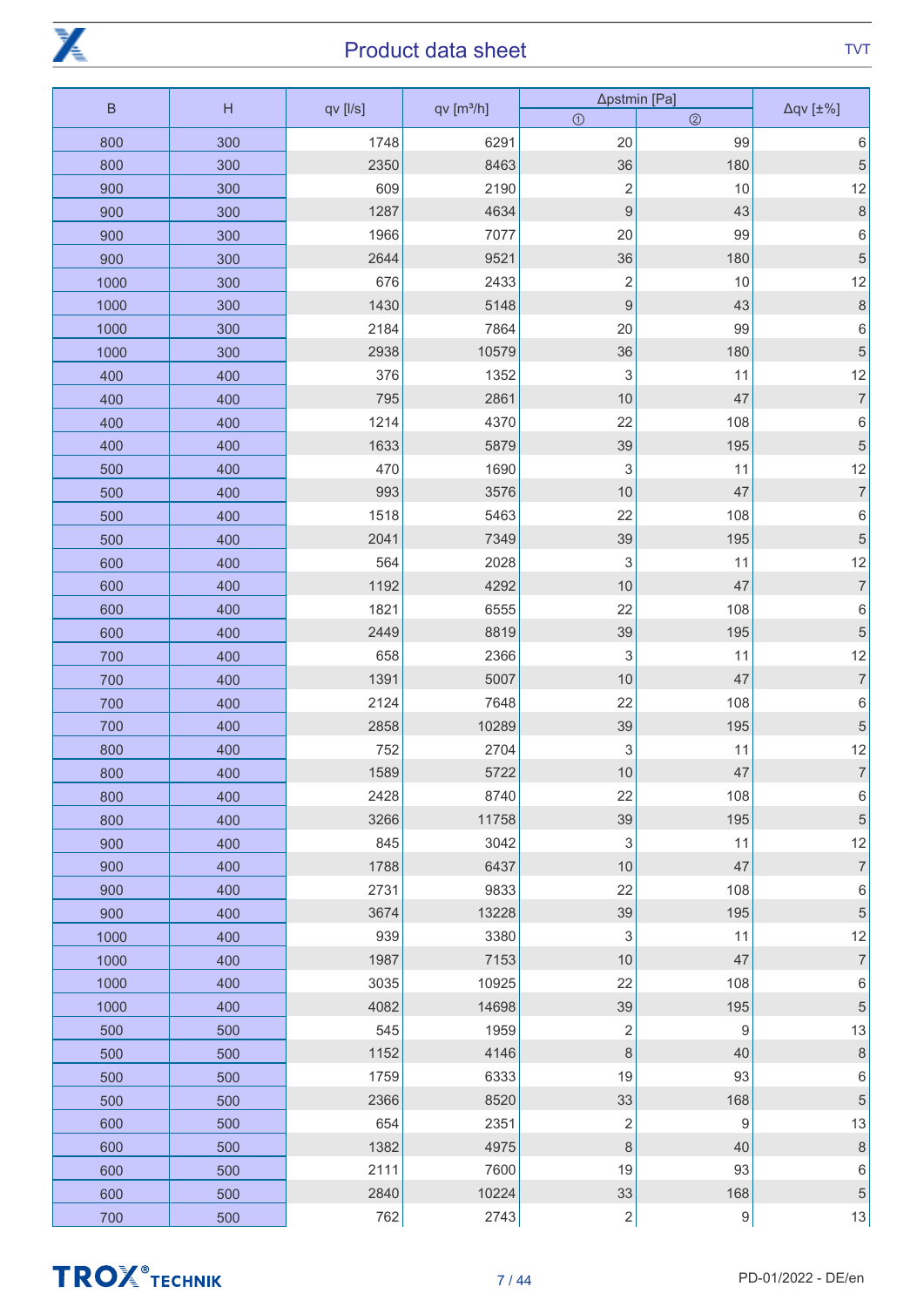

| $\overline{B}$ | H   |          |                        | ∆pstmin [Pa]     |                |                         |
|----------------|-----|----------|------------------------|------------------|----------------|-------------------------|
|                |     | qv [l/s] | qv[ m <sup>3</sup> /h] | $\odot$          | $\circledcirc$ | $\Delta qV$ [ $\pm\%$ ] |
| 700            | 500 | 1613     | 5805                   | 8                | 40             | $\,8\,$                 |
| 700            | 500 | 2463     | 8866                   | 19               | 93             | $\,$ 6 $\,$             |
| 700            | 500 | 3313     | 11928                  | 33               | 168            | $\overline{5}$          |
| 800            | 500 | 871      | 3135                   | $\overline{c}$   | 9              | 13                      |
| 800            | 500 | 1843     | 6634                   | $\,8\,$          | 40             | $\,$ 8 $\,$             |
| 800            | 500 | 2815     | 10133                  | 19               | 93             | $\,$ 6 $\,$             |
| 800            | 500 | 3786     | 13632                  | 33               | 168            | $\overline{5}$          |
| 900            | 500 | 980      | 3526                   | $\overline{c}$   | 9              | 13                      |
| 900            | 500 | 2073     | 7463                   | 8                | 40             | $\,8\,$                 |
| 900            | 500 | 3166     | 11399                  | 19               | 93             | $\,$ 6 $\,$             |
| 900            | 500 | 4260     | 15336                  | 33               | 168            | $\overline{5}$          |
| 1000           | 500 | 1089     | 3918                   | $\overline{c}$   | $\hbox{9}$     | 13                      |
| 1000           | 500 | 2303     | 8292                   | 8                | 40             | $\delta$                |
| 1000           | 500 | 3518     | 12666                  | 19               | 93             | $\,6\,$                 |
| 1000           | 500 | 4733     | 17040                  | 33               | 168            | $\overline{5}$          |
| 600            | 600 | 811      | 2919                   | $\sqrt{2}$       | 10             | 12                      |
| 600            | 600 | 1716     | 6178                   | 9                | 43             | $\delta$                |
| 600            | 600 | 2621     | 9436                   | 20               | 99             | $\,6\,$                 |
| 600            | 600 | 3526     | 12695                  | 36               | 180            | $\overline{5}$          |
| 800            | 600 | 1082     | 3892                   | $\overline{c}$   | 10             | 12                      |
| 800            | 600 | 2288     | 8237                   | $\boldsymbol{9}$ | 43             | $\delta$                |
| 800            | 600 | 3495     | 12582                  | 20               | 99             | $\,6$                   |
| 800            | 600 | 4701     | 16927                  | 36               | 180            | $\overline{5}$          |
| 1000           | 600 | 1352     | 4865                   | $\overline{c}$   | 10             | 12                      |
| 1000           | 600 | 2860     | 10296                  | $\boldsymbol{9}$ | 43             | $\,$ 8 $\,$             |
| 1000           | 600 | 4369     | 15728                  | 20               | 99             | $\,6\,$                 |
| 1000           | 600 | 5877     | 21159                  | 36               | 180            | $\overline{5}$          |

① Basic unit

② Basic unit with secondary silencer TX

#### Volume flow rate ranges and minimum differential pressure values

Control component dynamic measurement principle  $-q_v$  with expansion module Attachments: BC0, BL0, BM0, BM0-J6

| $\overline{B}$ |     |          |                        | ∆pstmin [Pa]   |                |                         |
|----------------|-----|----------|------------------------|----------------|----------------|-------------------------|
|                | H   | qv [l/s] | qv [m <sup>3</sup> /h] | $\odot$        | $\circledcirc$ | $\Delta qV$ [ $\pm\%$ ] |
| 200            | 100 | 42       | 149                    | 2              | 10             | 13                      |
| 200            | 100 | 126      | 454                    | 15             | 89             | $\,$ 6 $\,$             |
| 200            | 100 | 211      | 759                    | 41             | 248            | 5                       |
| 200            | 100 | 295      | 1064                   | 80             | 487            | $\overline{4}$          |
| 300            | 100 | 62       | 223                    | 2              | 10             | 13                      |
| 300            | 100 | 189      | 681                    | 15             | 89             | $\,6\,$                 |
| 300            | 100 | 316      | 1138                   | 41             | 248            | 5                       |
| 300            | 100 | 443      | 1596                   | 80             | 487            | $\overline{4}$          |
| 400            | 100 | 83       | 298                    | 2              | 10             | 13                      |
| 400            | 100 | 252      | 908                    | 15             | 89             | 6                       |
| 400            | 100 | 422      | 1519                   | 41             | 248            | 5                       |
| 400            | 100 | 591      | 2129                   | 81             | 487            | $\overline{4}$          |
| 500            | 100 | 104      | 372                    | $\overline{2}$ | $10$           | 13                      |



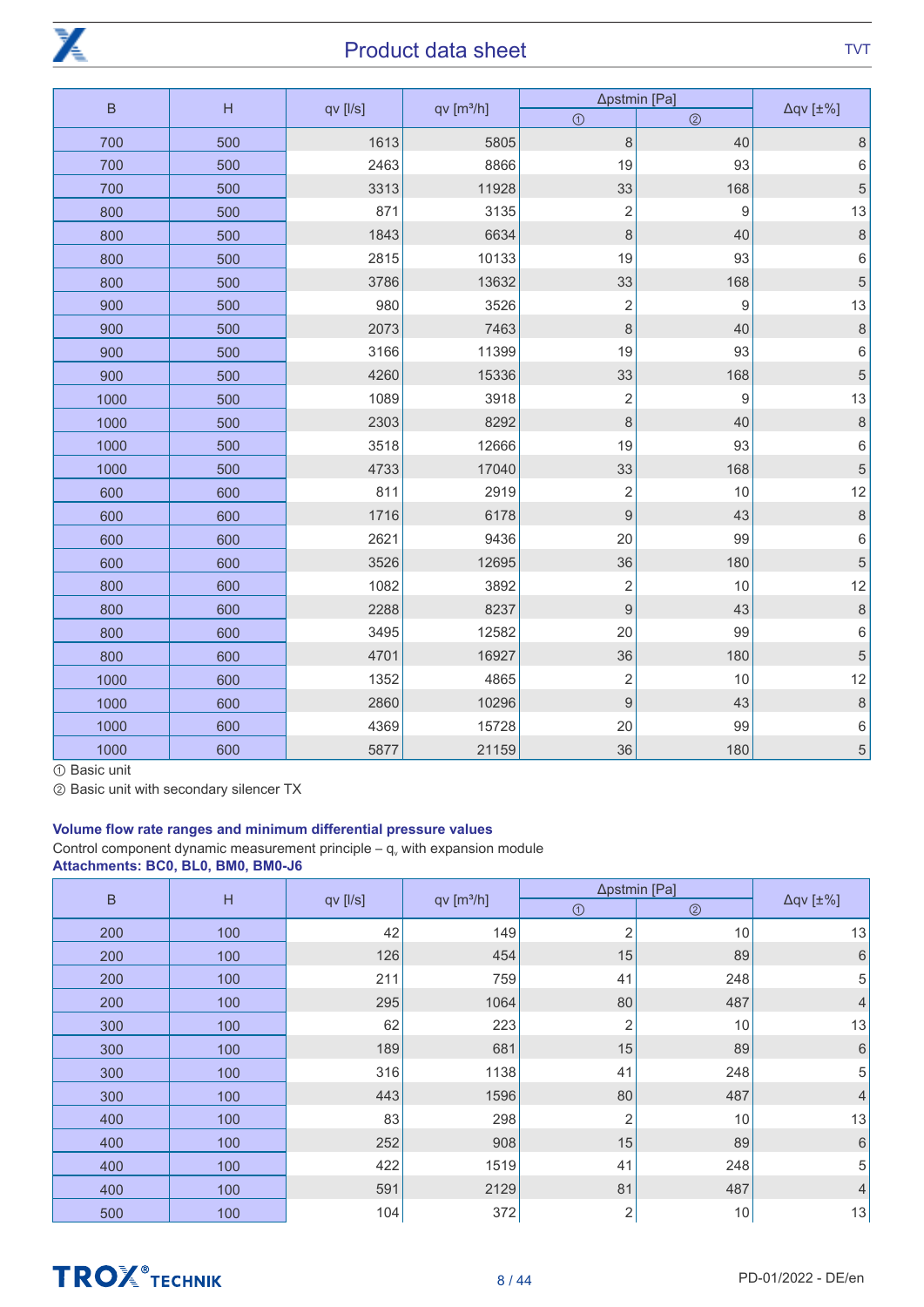

| $\sf B$ | H   | qv [l/s] | qv[m <sup>3</sup> /h] | ∆pstmin [Pa]   |                | $\Delta q$ v [ $\pm\%$ ]  |
|---------|-----|----------|-----------------------|----------------|----------------|---------------------------|
|         |     |          |                       | $\odot$        | $\circledcirc$ |                           |
| 500     | 100 | 315      | 1135                  | 15             | 89             | $\,6$                     |
| 500     | 100 | 527      | 1898                  | 41             | 248            | 5                         |
| 500     | 100 | 739      | 2661                  | 80             | 487            | $\overline{4}$            |
| 600     | 100 | 124      | 446                   | $\overline{c}$ | $10$           | 13                        |
| 600     | 100 | 378      | 1362                  | 15             | 89             | $\,$ 6 $\,$               |
| 600     | 100 | 633      | 2277                  | 41             | 248            | 5                         |
| 600     | 100 | 886      | 3193                  | 80             | 487            | $\overline{4}$            |
| 200     | 200 | 83       | 298                   | $\overline{c}$ | 8              | 13                        |
| 200     | 200 | 252      | 908                   | 15             | 75             | $\,$ 6 $\,$               |
| 200     | 200 | 422      | 1519                  | 41             | 208            | 5                         |
| 200     | 200 | 591      | 2129                  | 81             | 408            | $\overline{4}$            |
| 300     | 200 | 124      | 446                   | $\overline{2}$ | 8              | 13                        |
| 300     | 200 | 378      | 1362                  | 15             | 75             | $\,$ 6 $\,$               |
| 300     | 200 | 633      | 2277                  | 41             | 208            | $\mathbf 5$               |
| 300     | 200 | 886      | 3193                  | 80             | 408            | $\overline{4}$            |
| 400     | 200 | 166      | 595                   | $\overline{2}$ | 8              | 13                        |
| 400     | 200 | 504      | 1816                  | 15             | 75             | $\,$ 6 $\,$               |
| 400     | 200 | 843      | 3036                  | 41             | 208            | $\mathbf 5$               |
| 400     | 200 | 1182     | 4257                  | 80             | 408            | $\overline{4}$            |
| 500     | 200 | 207      | 743                   | $\overline{c}$ | 8              | 13                        |
| 500     | 200 | 630      | 2269                  | 15             | 75             | $\sqrt{6}$                |
| 500     | 200 | 1054     | 3796                  | 41             | 208            | 5                         |
| 500     | 200 | 1478     | 5322                  | 80             | 408            | $\overline{4}$            |
| 600     | 200 | 248      | 892                   | $\overline{2}$ | 8              | 13                        |
| 600     | 200 | 756      | 2723                  | 15             | 75             | $\sqrt{6}$                |
| 600     | 200 | 1265     | 4555                  | 41             | 208            | 5                         |
| 600     | 200 | 1773     | 6386                  | 80             | 408            | $\overline{4}$            |
| 700     | 200 | 289      | 1040                  | $\mathbf 2$    | 8              | 13                        |
| 700     | 200 | 883      | 3177                  | 15             | 75             | $\,6\,$                   |
| 700     | 200 | 1476     | 5313                  | 41             | 208            | $\mathbf 5$               |
| 700     | 200 | 2069     | 7450                  | 80             | 408            | $\overline{4}$            |
| 800     | 200 | 331      | 1189                  | $\overline{2}$ | 8              | 13                        |
| 800     | 200 | 1009     | 3631                  | 15             | 75             | $\,$ 6 $\,$               |
| 800     | 200 | 1687     | 6073                  | 41             | 208            | $\mathbf 5$               |
| 800     | 200 | 2365     | 8515                  | 80             | 408            | $\overline{4}$            |
| 300     | 300 | 203      | 730                   | $\overline{2}$ | 10             | 12                        |
| 300     | 300 | 619      | 2229                  | 18             | 89             | $\,$ 6 $\,$               |
| 300     | 300 | 1036     | 3729                  | 49             | 248            | 4                         |
| 300     | 300 | 1452     | 5228                  | 96             | 486            | $\ensuremath{\mathsf{3}}$ |
| 400     | 300 | 271      | 973                   | $\overline{2}$ | 10             | 12                        |
| 400     | 300 | 826      | 2973                  | 18             | 89             | $\,$ 6 $\,$               |
| 400     | 300 | 1381     | 4972                  | 49             | 248            | 4                         |
| 400     | 300 | 1936     | 6972                  | 96             | 487            | $\mathsf 3$               |
| 500     | 300 | 339      | 1217                  | $\overline{2}$ | 10             | 12                        |
| 500     | 300 | 1032     | $3716$                | 18             | 89             | $\,$ 6 $\,$               |
| 500     | 300 | 1727     | 6216                  | 49             | 248            | $\overline{4}$            |
| 500     | 300 | 2420     | 8715                  | 96             | 487            | $\mathsf 3$               |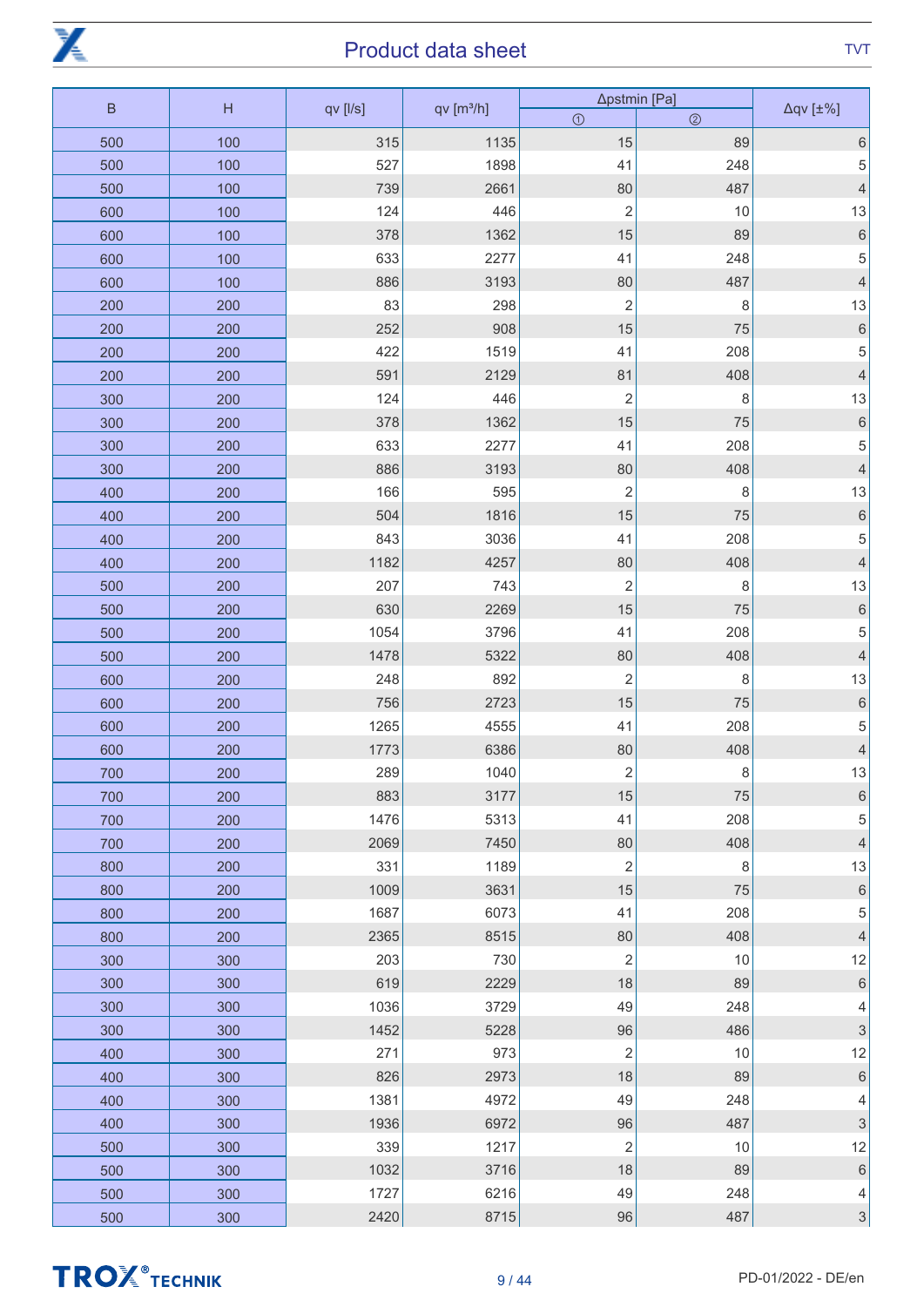

| $\mathsf B$ | H   |          | qv[ m <sup>3</sup> /h] | ∆pstmin [Pa]              | $\Delta qV$ [ $\pm\%$ ] |                           |
|-------------|-----|----------|------------------------|---------------------------|-------------------------|---------------------------|
|             |     | qv [l/s] |                        | $\odot$                   | $\circledcirc$          |                           |
| 600         | 300 | 406      | 1460                   | $\overline{c}$            | 10                      | 12                        |
| 600         | 300 | 1239     | 4459                   | 18                        | 89                      | $\sqrt{6}$                |
| 600         | 300 | 2072     | 7459                   | 49                        | 248                     | 4                         |
| 600         | 300 | 2905     | 10458                  | 96                        | 487                     | $\sqrt{3}$                |
| 700         | 300 | 474      | 1703                   | $\overline{\mathbf{c}}$   | 10                      | 12                        |
| 700         | 300 | 1445     | 5202                   | 18                        | 89                      | $\overline{6}$            |
| 700         | 300 | 2417     | 8701                   | 49                        | 248                     | 4                         |
| 700         | 300 | 3388     | 12200                  | 96                        | 486                     | 3                         |
| 800         | 300 | 541      | 1946                   | $\overline{\mathbf{c}}$   | 10                      | 12                        |
| 800         | 300 | 1651     | 5945                   | 18                        | 89                      | $\,$ 6 $\,$               |
| 800         | 300 | 2763     | 9945                   | 49                        | 248                     | 4                         |
| 800         | 300 | 3873     | 13944                  | 96                        | 487                     | 3                         |
| 900         | 300 | 609      | 2190                   | $\overline{\mathbf{c}}$   | 10                      | 12                        |
| 900         | 300 | 1858     | 6689                   | 18                        | 89                      | $\,$ 6 $\,$               |
| 900         | 300 | 3108     | 11188                  | 49                        | 248                     | 4                         |
| 900         | 300 | 4357     | 15687                  | 96                        | 487                     | 3                         |
| 1000        | 300 | 676      | 2433                   | $\overline{c}$            | 10                      | 12                        |
| 1000        | 300 | 2064     | 7432                   | 18                        | 89                      | $\,$ 6 $\,$               |
| 1000        | 300 | 3453     | 12431                  | 49                        | 248                     | 4                         |
| 1000        | 300 | 4841     | 17430                  | 96                        | 487                     | 3                         |
| 400         | 400 | 376      | 1352                   | 3                         | 11                      | 12                        |
| 400         | 400 | 1147     | 4130                   | 19                        | 96                      | $\,$ 6 $\,$               |
| 400         | 400 | 1919     | 6908                   | 53                        | 269                     | 4                         |
| 400         | 400 | 2690     | 9686                   | 104                       | 528                     | 3                         |
| 500         | 400 | 470      | 1690                   | 3                         | 11                      | 12                        |
| 500         | 400 | 1434     | 5163                   | 19                        | 96                      | $\,$ 6 $\,$               |
| 500         | 400 | 2399     | 8635                   | 53                        | 269                     | 4                         |
| 500         | 400 | 3363     | 12108                  | 104                       | 528                     | 3                         |
| 600         | 400 | 564      | 2028                   | $\ensuremath{\mathsf{3}}$ | 11                      | 12                        |
| 600         | 400 | 1721     | 6195                   | 19                        | 96                      | $\,6\,$                   |
| 600         | 400 | 2879     | 10363                  | 53                        | 269                     | 4                         |
| 600         | 400 | 4036     | 14530                  | 104                       | 528                     | $\ensuremath{\mathsf{3}}$ |
| 700         | 400 | 658      | 2366                   | 3                         | 11                      | 12                        |
| 700         | 400 | 2008     | 7228                   | 19                        | 96                      | $\,6\,$                   |
| 700         | 400 | 3358     | 12089                  | 53                        | 269                     | 4                         |
| 700         | 400 | 4708     | 16951                  | 104                       | 528                     | $\ensuremath{\mathsf{3}}$ |
| 800         | 400 | 752      | 2704                   | 3                         | 11                      | 12                        |
| 800         | 400 | 2294     | 8260                   | 19                        | 96                      | $\,$ 6 $\,$               |
| 800         | 400 | 3838     | 13817                  | 53                        | 269                     | 4                         |
| 800         | 400 | 5381     | 19373                  | 104                       | 528                     | $\ensuremath{\mathsf{3}}$ |

① Basic unit

② Basic unit with secondary silencer TX

Volume flow rate ranges and minimum differential pressure values Control component for dynamic pressure measurements -  $q_v$  standard Attachments: BUDN, BUDNF, LN0, LK0, XB0, XB4, (B11 \*, B1B \*)

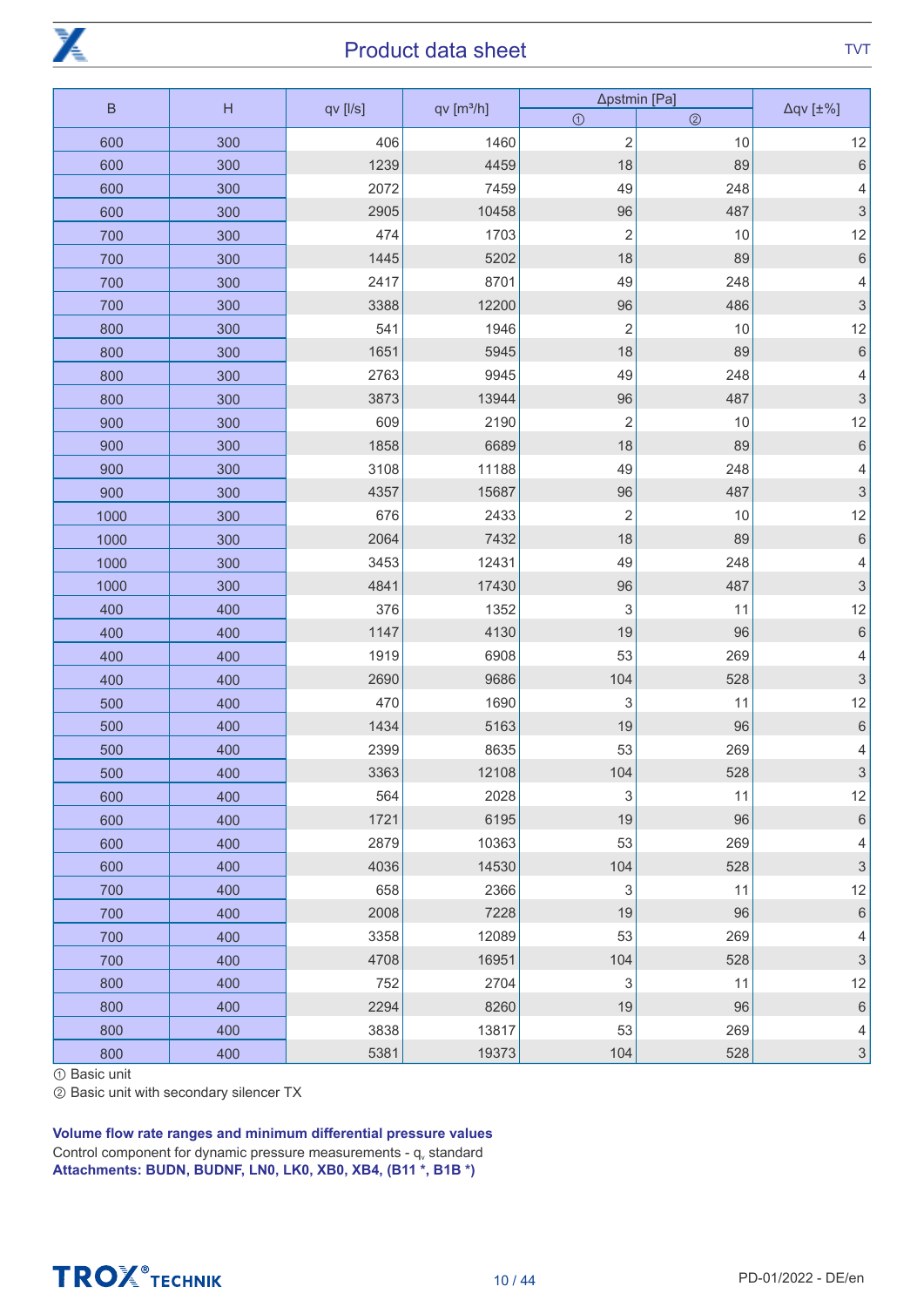

| $\sf B$ | H   |          |                       | ∆pstmin [Pa]   |                |                          |
|---------|-----|----------|-----------------------|----------------|----------------|--------------------------|
|         |     | qv [l/s] | qv[m <sup>3</sup> /h] | $\odot$        | $\circledcirc$ | $\Delta q$ v [ $\pm\%$ ] |
| 200     | 100 | 42       | 149                   | $\overline{c}$ | 10             | 13                       |
| 200     | 100 | 109      | 393                   | 11             | 67             | $\overline{7}$           |
| 200     | 100 | 177      | 636                   | 29             | 174            | 5                        |
| 200     | 100 | 244      | 880                   | 55             | 333            | $\overline{4}$           |
| 300     | 100 | 62       | 223                   | $\overline{c}$ | 10             | $13$                     |
| 300     | 100 | 164      | 589                   | 11             | 67             | $\overline{7}$           |
| 300     | 100 | 265      | 954                   | 29             | 174            | 5                        |
| 300     | 100 | 366      | 1320                  | 55             | 333            | $\overline{4}$           |
| 400     | 100 | 83       | 298                   | $\overline{c}$ | $10$           | $13$                     |
| 400     | 100 | 218      | 786                   | 11             | 67             | $\overline{7}$           |
| 400     | 100 | 354      | 1273                  | 29             | 174            | 5                        |
| 400     | 100 | 489      | 1761                  | 55             | 333            | $\overline{4}$           |
| 500     | 100 | 104      | 372                   | $\mathbf 2$    | $10$           | 13                       |
| 500     | 100 | 273      | 982                   | 11             | 67             | $\overline{7}$           |
| 500     | 100 | 442      | 1591                  | 29             | 174            | 5                        |
| 500     | 100 | 611      | 2201                  | 55             | 333            | $\overline{4}$           |
| 600     | 100 | 124      | 446                   | $\mathbf 2$    | $10$           | 13                       |
| 600     | 100 | 327      | 1178                  | 11             | 67             | $\overline{7}$           |
| 600     | 100 | 530      | 1909                  | 29             | 174            | 5                        |
| 600     | 100 | 733      | 2641                  | 55             | 333            | $\overline{4}$           |
| 200     | 200 | 83       | 298                   | $\mathbf 2$    | 8              | $13\,$                   |
| 200     | 200 | 218      | 786                   | 11             | 56             | $\overline{7}$           |
| 200     | 200 | 354      | 1273                  | 29             | 146            | 5                        |
| 200     | 200 | 489      | 1761                  | 55             | 280            | $\overline{4}$           |
| 300     | 200 | 124      | 446                   | $\mathbf 2$    | 8              | $13$                     |
| 300     | 200 | 327      | 1178                  | 11             | 56             | $\overline{7}$           |
| 300     | 200 | 530      | 1909                  | 29             | 146            | 5                        |
| 300     | 200 | 733      | 2641                  | 55             | 279            | $\overline{\mathcal{L}}$ |
| 400     | 200 | 166      | 595                   | $\sqrt{2}$     | 8              | 13                       |
| 400     | 200 | 436      | 1570                  | 11             | 56             | $\overline{7}$           |
| 400     | 200 | 707      | 2546                  | 29             | 146            | 5                        |
| 400     | 200 | 978      | 3521                  | 55             | 279            | $\overline{4}$           |
| 500     | 200 | 207      | 743                   | $\sqrt{2}$     | 8              | 13                       |
| 500     | 200 | 545      | 1963                  | 11             | 56             | $\boldsymbol{7}$         |
| 500     | 200 | 884      | 3182                  | 29             | 146            | 5                        |
| 500     | 200 | 1222     | 4402                  | 55             | 280            | $\overline{4}$           |
| 600     | 200 | 248      | 892                   | $\sqrt{2}$     | 8              | 13                       |
| 600     | 200 | 654      | 2355                  | 11             | 56             | $\overline{7}$           |
| 600     | 200 | 1061     | 3819                  | 29             | 146            | 5                        |
| 600     | 200 | 1467     | 5282                  | 55             | 279            | $\overline{4}$           |
| 700     | 200 | 289      | 1040                  | $\sqrt{2}$     | 8              | 13                       |
| 700     | 200 | 763      | 2747                  | 11             | 56             | $\overline{7}$           |
| 700     | 200 | 1238     | 4455                  | 29             | 146            | 5                        |
| 700     | 200 | 1711     | 6162                  | 55             | 279            | $\overline{4}$           |
| 800     | 200 | 331      | 1189                  | $\mathbf 2$    | 8              | 13                       |
| 800     | 200 | 872      | 3140                  | 11             | 56             | $\sqrt{ }$               |
| 800     | 200 | 1414     | 5092                  | 29             | 146            | $5\vert$                 |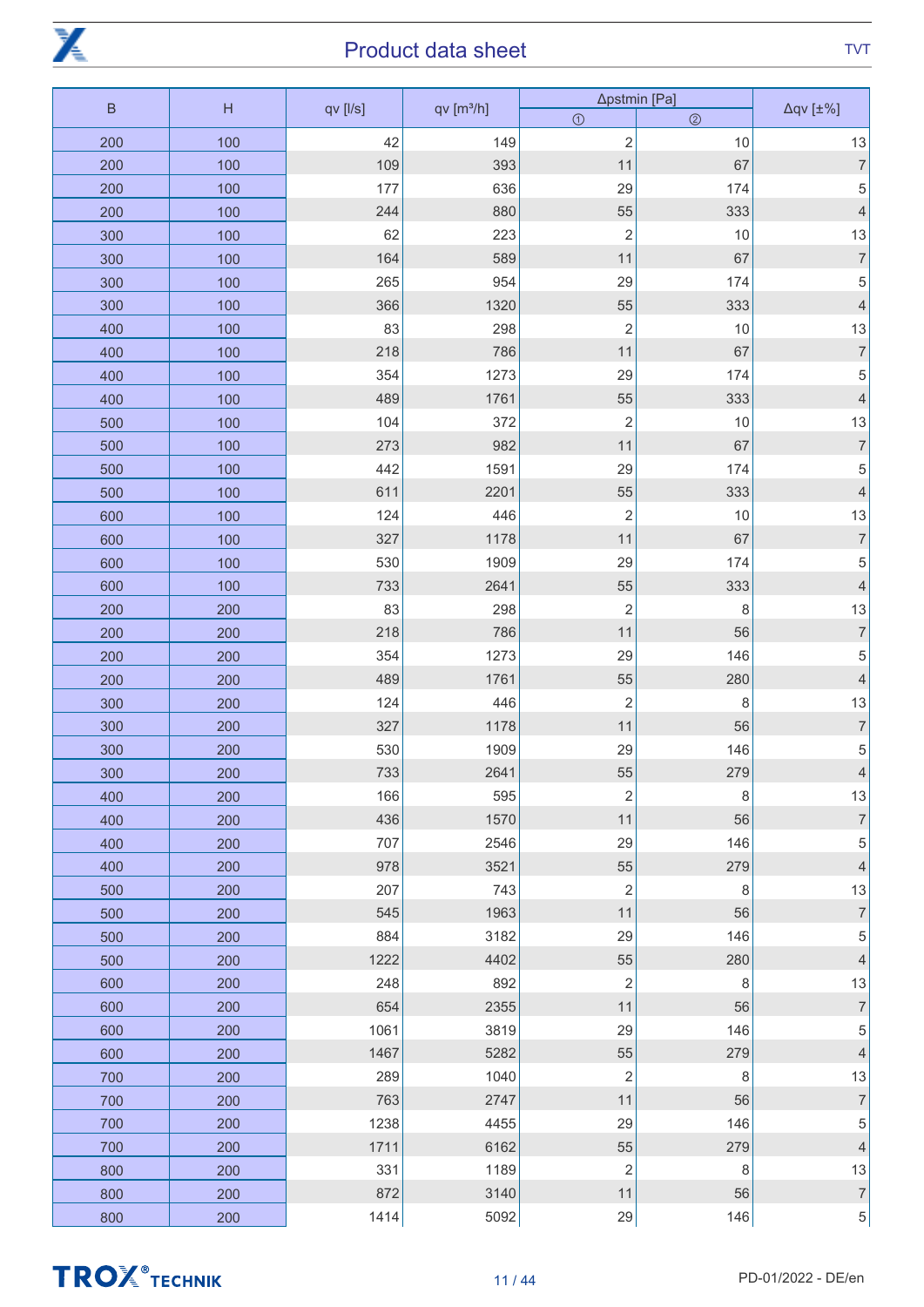

| $\sf B$ | H   |          |                       | ∆pstmin [Pa]            |                | $\Delta qV$ [ $\pm\%$ ] |
|---------|-----|----------|-----------------------|-------------------------|----------------|-------------------------|
|         |     | qv [l/s] | qv[m <sup>3</sup> /h] | $\odot$                 | $\circledcirc$ |                         |
| 800     | 200 | 1956     | 7043                  | 55                      | 279            | $\overline{4}$          |
| 300     | 300 | 203      | 730                   | $\overline{c}$          | 10             | 12                      |
| 300     | 300 | 536      | 1928                  | 13                      | 67             | $\overline{7}$          |
| 300     | 300 | 869      | 3127                  | 35                      | 174            | $\sqrt{5}$              |
| 300     | 300 | 1201     | 4325                  | 66                      | 333            | $\overline{4}$          |
| 400     | 300 | 271      | 973                   | $\sqrt{2}$              | $10$           | 12                      |
| 400     | 300 | 714      | 2571                  | 13                      | 67             | $\boldsymbol{7}$        |
| 400     | 300 | 1158     | 4169                  | 35                      | 174            | $\sqrt{5}$              |
| 400     | 300 | 1601     | 5767                  | 66                      | 333            | $\overline{4}$          |
| 500     | 300 | 339      | 1217                  | $\overline{\mathbf{c}}$ | 10             | 12                      |
| 500     | 300 | 893      | 3214                  | 13                      | 67             | $\boldsymbol{7}$        |
| 500     | 300 | 1448     | 5212                  | 35                      | 174            | 5                       |
| 500     | 300 | 2002     | 7209                  | 66                      | 333            | $\overline{4}$          |
| 600     | 300 | 406      | 1460                  | $\overline{c}$          | 10             | 12                      |
| 600     | 300 | 1071     | 3857                  | 13                      | 67             | $\overline{7}$          |
| 600     | 300 | 1737     | 6253                  | 35                      | 174            | 5                       |
| 600     | 300 | 2402     | 8650                  | 66                      | 333            | $\overline{4}$          |
| 700     | 300 | 474      | 1703                  | $\overline{c}$          | 10             | 12                      |
| 700     | 300 | 1250     | 4499                  | 13                      | 67             | $\overline{7}$          |
| 700     | 300 | 2027     | 7296                  | 35                      | 174            | 5                       |
| 700     | 300 | 2803     | 10092                 | 66                      | 333            | $\overline{4}$          |
| 800     | 300 | 541      | 1946                  | $\overline{2}$          | 10             | 12                      |
| 800     | 300 | 1428     | 5142                  | 13                      | 67             | $\boldsymbol{7}$        |
| 800     | 300 | 2316     | 8338                  | 35                      | 174            | 5                       |
| 800     | 300 | 3203     | 11534                 | 66                      | 333            | $\overline{4}$          |
| 900     | 300 | 609      | 2190                  | $\overline{c}$          | 10             | 12                      |
| 900     | 300 | 1607     | 5785                  | 13                      | 67             | $\boldsymbol{7}$        |
| 900     | 300 | 2606     | 9381                  | 35                      | 174            | $\mathbf 5$             |
| 900     | 300 | 3604     | 12976                 | 66                      | 333            | $\overline{4}$          |
| 1000    | 300 | 676      | 2433                  | $\overline{2}$          | 10             | 12                      |
| 1000    | 300 | 1786     | 6428                  | 13                      | 67             | $\overline{7}$          |
| 1000    | 300 | 2895     | 10423                 | 35                      | 174            | $\mathbf 5$             |
| 1000    | 300 | 4005     | 14418                 | 66                      | 333            | $\overline{4}$          |
| 400     | 400 | 376      | 1352                  | 3                       | 11             | 12                      |
| 400     | 400 | 992      | 3572                  | 15                      | 72             | $\,$ 6 $\,$             |
| 400     | 400 | 1609     | 5792                  | 38                      | 189            | $\,$ 5 $\,$             |
| 400     | 400 | 2225     | 8012                  | 71                      | 362            | $\overline{4}$          |
| 500     | 400 | 470      | 1690                  | 3                       | 11             | 12                      |
| 500     | 400 | 1240     | 4465                  | 15                      | 72             | $\,$ 6 $\,$             |
| 500     | 400 | 2011     | 7240                  | 38                      | 189            | $\mathbf 5$             |
| 500     | 400 | 2781     | 10015                 | 71                      | 362            | $\overline{4}$          |
| 600     | 400 | 564      | 2028                  | 3                       | 11             | 12                      |
| 600     | 400 | 1488     | 5358                  | 15                      | 72             | $\,$ 6 $\,$             |
| 600     | 400 | 2413     | 8688                  | 38                      | 189            | $\mathbf 5$             |
| 600     | 400 | 3338     | 12018                 | 71                      | 362            | $\overline{4}$          |
| 700     | 400 | 658      | 2366                  | 3                       | 11             | 12                      |
| 700     | 400 | 1736     | 6251                  | $15\,$                  | $72\,$         | $\,$ 6 $\,$             |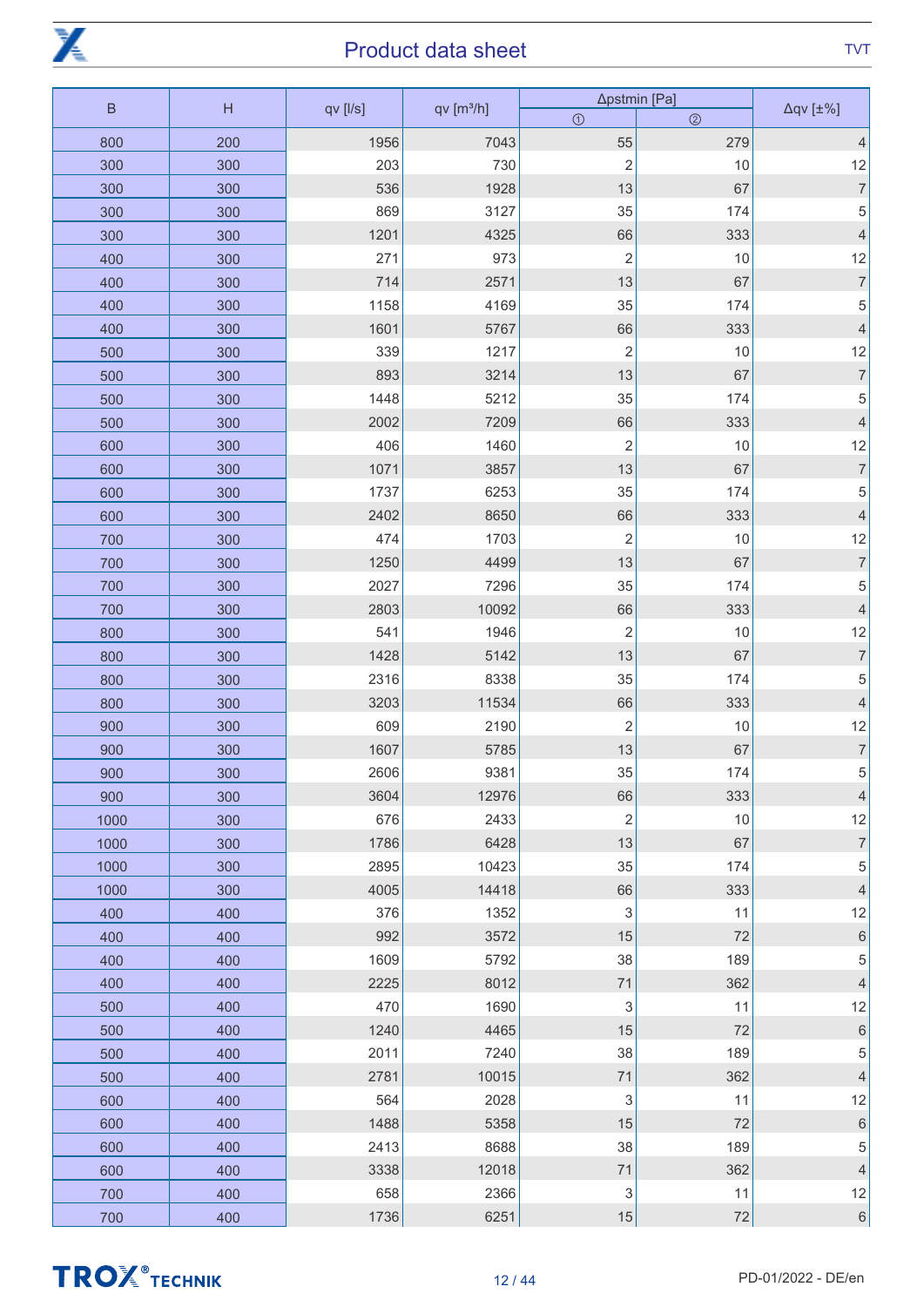

| $\sf B$ | H   | qv [l/s] | qv[m <sup>3</sup> /h] | ∆pstmin [Pa]   |                  | $\Delta qV$ [ $\pm\%$ ]  |
|---------|-----|----------|-----------------------|----------------|------------------|--------------------------|
|         |     |          |                       | $\odot$        | $\circledcirc$   |                          |
| 700     | 400 | 2816     | 10136                 | 38             | 189              | 5                        |
| 700     | 400 | 3894     | 14021                 | 71             | 362              | $\overline{4}$           |
| 800     | 400 | 752      | 2704                  | 3              | 11               | 12                       |
| 800     | 400 | 1984     | 7144                  | 15             | 72               | $\,$ 6 $\,$              |
| 800     | 400 | 3218     | 11584                 | 38             | 189              | $\sqrt{5}$               |
| 800     | 400 | 4451     | 16024                 | 71             | 362              | $\overline{4}$           |
| 900     | 400 | 845      | 3042                  | 3              | 11               | 12                       |
| 900     | 400 | 2233     | 8037                  | 15             | 72               | $\,$ 6 $\,$              |
| 900     | 400 | 3620     | 13033                 | 38             | 189              | $\mathbf 5$              |
| 900     | 400 | 5007     | 18028                 | 71             | 362              | $\overline{4}$           |
| 1000    | 400 | 939      | 3380                  | 3              | 11               | 12                       |
| 1000    | 400 | 2481     | 8930                  | 15             | 72               | $\,$ 6 $\,$              |
| 1000    | 400 | 4023     | 14481                 | 38             | 189              | 5                        |
| 1000    | 400 | 5564     | 20031                 | 71             | 362              | $\overline{4}$           |
| 500     | 500 | 545      | 1959                  | $\overline{2}$ | $\boldsymbol{9}$ | 13                       |
| 500     | 500 | 1438     | 5176                  | 13             | 62               | $\overline{7}$           |
| 500     | 500 | 2332     | 8394                  | 32             | 163              | $\sqrt{5}$               |
| 500     | 500 | 3225     | 11611                 | 61             | 311              | $\overline{4}$           |
| 600     | 500 | 654      | 2351                  | $\overline{c}$ | $\boldsymbol{9}$ | 13                       |
| 600     | 500 | 1726     | 6212                  | 13             | 62               | $\overline{7}$           |
| 600     | 500 | 2798     | 10072                 | 32             | 163              | $\sqrt{5}$               |
| 600     | 500 | 3870     | 13933                 | 61             | 311              | $\overline{4}$           |
| 700     | 500 | 762      | 2743                  | $\overline{c}$ | $\boldsymbol{9}$ | 13                       |
| 700     | 500 | 2013     | 7247                  | 13             | 62               | $\overline{7}$           |
| 700     | 500 | 3264     | 11751                 | 32             | 163              | $\sqrt{5}$               |
| 700     | 500 | 4515     | 16255                 | 61             | 311              | $\overline{4}$           |
| 800     | 500 | 871      | 3135                  | $\overline{c}$ | $\boldsymbol{9}$ | 13                       |
| 800     | 500 | 2301     | 8282                  | 13             | 62               | $\overline{7}$           |
| 800     | 500 | 3731     | 13430                 | 32             | 163              | $\sqrt{5}$               |
| 800     | 500 | 5160     | 18577                 | 61             | 311              | $\overline{4}$           |
| 900     | 500 | 980      | 3526                  | $\overline{c}$ | $\boldsymbol{9}$ | 13                       |
| 900     | 500 | 2588     | 9317                  | 13             | 62               | $\overline{7}$           |
| 900     | 500 | 4197     | 15109                 | 32             | 163              | $\sqrt{5}$               |
| 900     | 500 | 5805     | 20900                 | 61             | 311              | $\overline{4}$           |
| 1000    | 500 | 1089     | 3918                  | $\overline{c}$ | $\boldsymbol{9}$ | 13                       |
| 1000    | 500 | 2876     | 10353                 | 13             | 62               | $\overline{7}$           |
| 1000    | 500 | 4663     | 16787                 | 32             | 163              | $\mathbf 5$              |
| 1000    | 500 | 6450     | 23222                 | 61             | 311              | $\overline{4}$           |
| 600     | 600 | 811      | 2919                  | $\overline{2}$ | 10               | 12                       |
| 600     | 600 | 2143     | 7713                  | 13             | 67               | $\overline{\mathcal{I}}$ |
| 600     | 600 | 3474     | 12507                 | 35             | 174              | $\sqrt{5}$               |
| 600     | 600 | 4805     | 17301                 | 66             | 333              | $\overline{4}$           |
| 800     | 600 | 1082     | 3892                  | $\overline{c}$ | 10               | 12                       |
| 800     | 600 | 2857     | 10284                 | 13             | 67               | $\sqrt{ }$               |
| 800     | 600 | 4632     | 16676                 | 35             | 174              | $\,$ 5 $\,$              |
| 800     | 600 | 6407     | 23068                 | 66             | 333              | $\sqrt{4}$               |
| 1000    | 600 | 1352     | 4865                  | $\sqrt{2}$     | 10               | 12                       |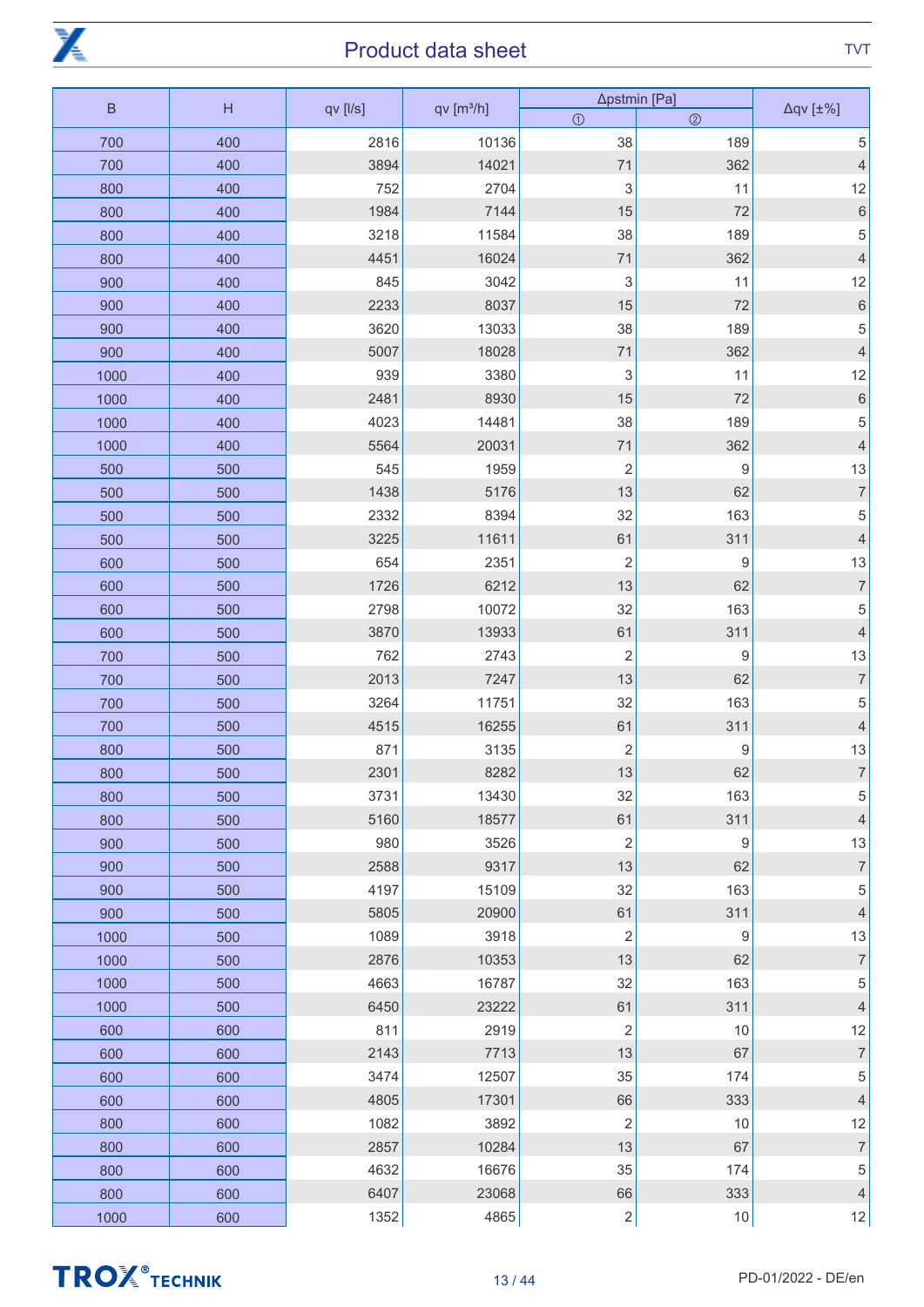

| B    |                |                        |       | Δpstmin [Pa]   |                         |   |
|------|----------------|------------------------|-------|----------------|-------------------------|---|
|      | $qv$ [ $I/s$ ] | qv [m <sup>3</sup> /h] |       | $^{\circledR}$ | $\Delta qV$ [ $\pm\%$ ] |   |
| 1000 | 600            | 3571                   | 12855 | 13             | 67                      |   |
| 1000 | 600            | 5791                   | 20846 | 35             | 174.                    | 5 |
| 1000 | 600            | 8010                   | 28836 | 66             | 333                     | 4 |

① Basic unit

② Basic unit with secondary silencer TX

\* Control component being phased out

#### Terminal unit maximum size with some attachments

Type TVT only up to 1000 × 300 mm or 800 × 400 mm with attachment BUDNF, LN0, LK0, XB0 or (B1B \*)

#### Volume flow rate ranges and minimum differential pressure values

#### Control component for static pressure measurements

**Attachments: BUSN, BUSNF, BUSS, XD0, XD4, TUN, TUNF, TUS, TUSD, ELAB (BP1 \*, BPG \*, BPB \*, BB1 \*, BBB \*)**

| $\sf B$ | H   |          | qv[m <sup>3</sup> /h] | ∆pstmin [Pa]   |                |                          |
|---------|-----|----------|-----------------------|----------------|----------------|--------------------------|
|         |     | qv [l/s] |                       | $\odot$        | $\circledcirc$ | $\Delta q$ v [ $\pm\%$ ] |
| 200     | 100 | 42       | 149                   | $\mathbf 2$    | $10$           | 13                       |
| 200     | 100 | 109      | 393                   | 11             | 67             | $\overline{\mathcal{I}}$ |
| 200     | 100 | 177      | 636                   | 29             | 174            | 5                        |
| 200     | 100 | 244      | 880                   | 55             | 333            | $\overline{4}$           |
| 300     | 100 | 62       | 223                   | $\mathbf 2$    | $10$           | 13                       |
| 300     | 100 | 164      | 589                   | 11             | 67             | $\overline{7}$           |
| 300     | 100 | 265      | 954                   | 29             | 174            | 5                        |
| 300     | 100 | 366      | 1320                  | 55             | 333            | $\overline{4}$           |
| 400     | 100 | 83       | 298                   | $\mathbf 2$    | $10$           | 13                       |
| 400     | 100 | 218      | 786                   | 11             | 67             | $\overline{7}$           |
| 400     | 100 | 354      | 1273                  | 29             | 174            | $\mathbf 5$              |
| 400     | 100 | 489      | 1761                  | 55             | 333            | $\overline{4}$           |
| 500     | 100 | 104      | 372                   | $\mathbf 2$    | $10$           | 13                       |
| 500     | 100 | 273      | 982                   | 11             | 67             | $\overline{7}$           |
| 500     | 100 | 442      | 1591                  | 29             | 174            | $\mathbf 5$              |
| 500     | 100 | 611      | 2201                  | 55             | 333            | $\overline{4}$           |
| 600     | 100 | 124      | 446                   | $\overline{2}$ | $10$           | 13                       |
| 600     | 100 | 327      | 1178                  | 11             | 67             | $\overline{7}$           |
| 600     | 100 | 530      | 1909                  | 29             | 174            | 5                        |
| 600     | 100 | 733      | 2641                  | 55             | 333            | $\overline{4}$           |
| 200     | 200 | 83       | 298                   | $\overline{c}$ | 8              | 13                       |
| 200     | 200 | 218      | 786                   | 11             | 56             | $\overline{7}$           |
| 200     | 200 | 354      | 1273                  | 29             | 146            | 5                        |
| 200     | 200 | 489      | 1761                  | 55             | 280            | $\overline{4}$           |
| 300     | 200 | 124      | 446                   | $\overline{c}$ | 8              | 13                       |
| 300     | 200 | 327      | 1178                  | 11             | 56             | $\overline{7}$           |
| 300     | 200 | 530      | 1909                  | 29             | 146            | 5                        |
| 300     | 200 | 733      | 2641                  | 55             | 279            | $\overline{4}$           |
| 400     | 200 | 166      | 595                   | $\sqrt{2}$     | 8              | $13\,$                   |
| 400     | 200 | 436      | 1570                  | 11             | 56             | $\sqrt{ }$               |
| 400     | 200 | 707      | 2546                  | 29             | 146            | 5                        |
| 400     | 200 | 978      | 3521                  | 55             | 279            | $\overline{4}$           |
| 500     | 200 | 207      | 743                   | $\mathbf 2$    | 8              | $13$                     |
| 500     | 200 | 545      | 1963                  | 11             | 56             | $\overline{7}$           |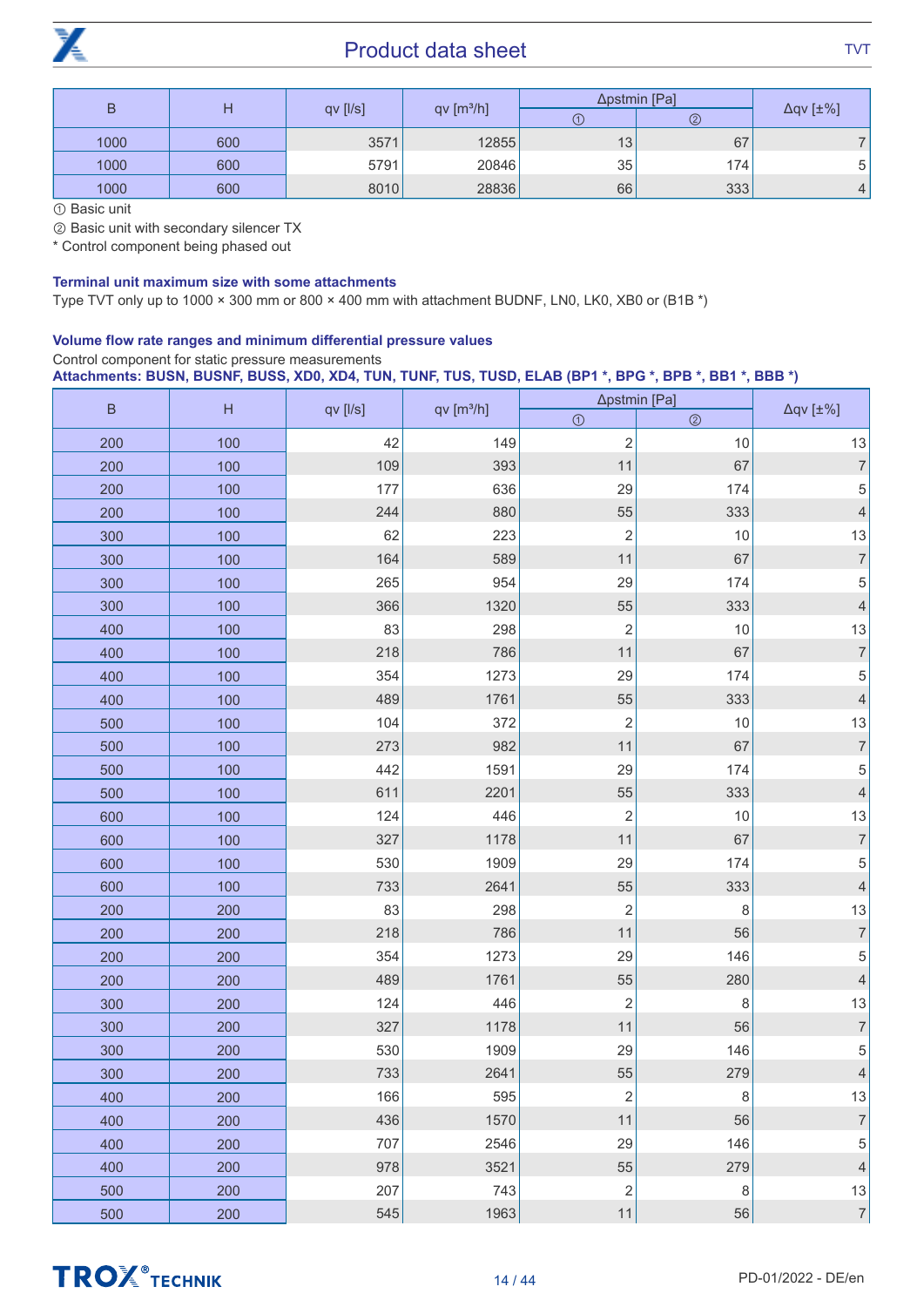

| $\sf B$<br>H |     | qv [l/s] | qv[m <sup>3</sup> /h] | Δpstmin [Pa]              | $\Delta q$ v [ $\pm\%$ ] |                  |
|--------------|-----|----------|-----------------------|---------------------------|--------------------------|------------------|
|              |     |          |                       | $\odot$                   | $\circledcirc$           |                  |
| 500          | 200 | 884      | 3182                  | 29                        | 146                      | 5                |
| 500          | 200 | 1222     | 4402                  | 55                        | 280                      | $\overline{4}$   |
| 600          | 200 | 248      | 892                   | $\overline{2}$            | 8                        | 13               |
| 600          | 200 | 654      | 2355                  | 11                        | 56                       | $\overline{7}$   |
| 600          | 200 | 1061     | 3819                  | 29                        | 146                      | 5                |
| 600          | 200 | 1467     | 5282                  | 55                        | 279                      | $\overline{4}$   |
| 700          | 200 | 289      | 1040                  | $\overline{2}$            | 8                        | 13               |
| 700          | 200 | 763      | 2747                  | 11                        | 56                       | $\overline{7}$   |
| 700          | 200 | 1238     | 4455                  | 29                        | 146                      | 5                |
| 700          | 200 | 1711     | 6162                  | 55                        | 279                      | $\overline{4}$   |
| 800          | 200 | 331      | 1189                  | $\overline{c}$            | 8                        | 13               |
| 800          | 200 | 872      | 3140                  | 11                        | 56                       | $\overline{7}$   |
| 800          | 200 | 1414     | 5092                  | 29                        | 146                      | 5                |
| 800          | 200 | 1956     | 7043                  | 55                        | 279                      | $\overline{4}$   |
| 300          | 300 | 203      | 730                   | $\overline{c}$            | 10                       | 12               |
| 300          | 300 | 536      | 1928                  | 13                        | 67                       | $\overline{7}$   |
| 300          | 300 | 869      | 3127                  | 35                        | 174                      | $\mathbf 5$      |
| 300          | 300 | 1201     | 4325                  | 66                        | 333                      | $\overline{4}$   |
| 400          | 300 | 271      | 973                   | $\mathbf 2$               | 10                       | 12               |
| 400          | 300 | 714      | 2571                  | 13                        | 67                       | $\overline{7}$   |
| 400          | 300 | 1158     | 4169                  | $35\,$                    | 174                      | 5                |
| 400          | 300 | 1601     | 5767                  | 66                        | 333                      | $\overline{4}$   |
| 500          | 300 | 339      | 1217                  | $\sqrt{2}$                | 10                       | 12               |
| 500          | 300 | 893      | 3214                  | 13                        | 67                       | $\overline{7}$   |
| 500          | 300 | 1448     | 5212                  | 35                        | 174                      | $\mathbf 5$      |
| 500          | 300 | 2002     | 7209                  | 66                        | 333                      | $\overline{4}$   |
| 600          | 300 | 406      | 1460                  | $\overline{c}$            | 10                       | 12               |
| 600          | 300 | 1071     | 3857                  | $13$                      | 67                       | $\overline{7}$   |
| 600          | 300 | 1737     | 6253                  | 35                        | 174                      | $\mathbf 5$      |
| 600          | 300 | 2402     | 8650                  | 66                        | 333                      | $\overline{4}$   |
| 700          | 300 | 474      | 1703                  | $\overline{2}$            | 10                       | 12               |
| 700          | 300 | 1250     | 4499                  | 13                        | 67                       | $\overline{7}$   |
| 700          | 300 | 2027     | 7296                  | 35                        | 174                      | $\mathbf 5$      |
| 700          | 300 | 2803     | 10092                 | 66                        | 333                      | $\overline{4}$   |
| 800          | 300 | 541      | 1946                  | $\overline{2}$            | 10                       | 12               |
| 800          | 300 | 1428     | 5142                  | 13                        | 67                       | $\boldsymbol{7}$ |
| 800          | 300 | 2316     | 8338                  | 35                        | 174                      | $\mathbf 5$      |
| 800          | 300 | 3203     | 11534                 | 66                        | 333                      | $\overline{4}$   |
| 900          | 300 | 609      | 2190                  | $\overline{2}$            | 10                       | 12               |
| 900          | 300 | 1607     | 5785                  | 13                        | 67                       | $\boldsymbol{7}$ |
| 900          | 300 | 2606     | 9381                  | 35                        | 174                      | $\mathbf 5$      |
| 900          | 300 | 3604     | 12976                 | 66                        | 333                      | $\overline{4}$   |
| 1000         | 300 | 676      | 2433                  | $\overline{2}$            | 10                       | 12               |
| 1000         | 300 | 1786     | 6428                  | 13                        | 67                       | $\boldsymbol{7}$ |
| 1000         | 300 | 2895     | 10423                 | 35                        | 174                      | 5                |
| 1000         | 300 | 4005     | 14418                 | 66                        | 333                      | $\overline{4}$   |
| 400          | 400 | 376      | 1352                  | $\ensuremath{\mathsf{3}}$ | 11                       | 12               |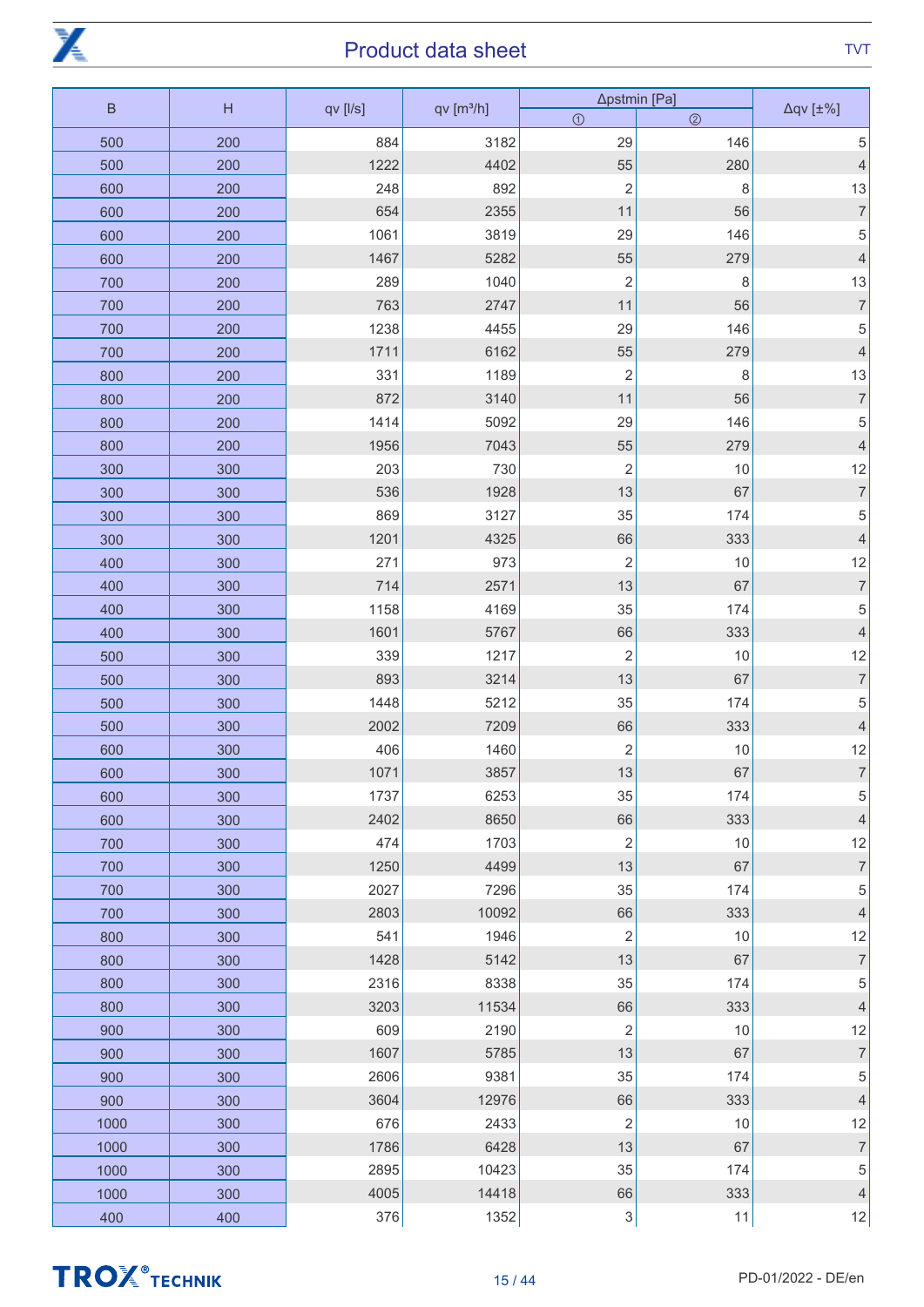

|      | $\sf B$<br>H<br>qv [l/s] |      | qv[m <sup>3</sup> /h] | ∆pstmin [Pa]   | $\Delta qV$ [ $\pm\%$ ] |                          |
|------|--------------------------|------|-----------------------|----------------|-------------------------|--------------------------|
|      |                          |      |                       | $\odot$        | $\circledcirc$          |                          |
| 400  | 400                      | 992  | 3572                  | 15             | 72                      | $\,6\,$                  |
| 400  | 400                      | 1609 | 5792                  | 38             | 189                     | 5                        |
| 400  | 400                      | 2225 | 8012                  | 71             | 362                     | $\overline{4}$           |
| 500  | 400                      | 470  | 1690                  | 3              | 11                      | 12                       |
| 500  | 400                      | 1240 | 4465                  | 15             | 72                      | $\,$ 6 $\,$              |
| 500  | 400                      | 2011 | 7240                  | 38             | 189                     | $\mathbf 5$              |
| 500  | 400                      | 2781 | 10015                 | 71             | 362                     | $\overline{4}$           |
| 600  | 400                      | 564  | 2028                  | 3              | 11                      | 12                       |
| 600  | 400                      | 1488 | 5358                  | 15             | 72                      | $\,$ 6 $\,$              |
| 600  | 400                      | 2413 | 8688                  | 38             | 189                     | $\mathbf 5$              |
| 600  | 400                      | 3338 | 12018                 | 71             | 362                     | $\overline{4}$           |
| 700  | 400                      | 658  | 2366                  | 3              | 11                      | 12                       |
| 700  | 400                      | 1736 | 6251                  | 15             | 72                      | $\,$ 6 $\,$              |
| 700  | 400                      | 2816 | 10136                 | 38             | 189                     | 5                        |
| 700  | 400                      | 3894 | 14021                 | 71             | 362                     | $\overline{4}$           |
| 800  | 400                      | 752  | 2704                  | 3              | 11                      | 12                       |
| 800  | 400                      | 1984 | 7144                  | $15$           | 72                      | $\,$ 6 $\,$              |
| 800  | 400                      | 3218 | 11584                 | 38             | 189                     | 5                        |
| 800  | 400                      | 4451 | 16024                 | 71             | 362                     | $\overline{4}$           |
| 900  | 400                      | 845  | 3042                  | 3              | 11                      | 12                       |
| 900  | 400                      | 2233 | 8037                  | 15             | 72                      | $\,$ 6 $\,$              |
| 900  | 400                      | 3620 | 13033                 | 38             | 189                     | $\mathbf 5$              |
| 900  | 400                      | 5007 | 18028                 | 71             | 362                     | $\overline{4}$           |
| 1000 | 400                      | 939  | 3380                  | 3              | 11                      | 12                       |
| 1000 | 400                      | 2481 | 8930                  | 15             | 72                      | $\,$ 6 $\,$              |
| 1000 | 400                      | 4023 | 14481                 | 38             | 189                     | 5                        |
| 1000 | 400                      | 5564 | 20031                 | 71             | 362                     | $\overline{4}$           |
| 500  | 500                      | 545  | 1959                  | $\sqrt{2}$     | $\boldsymbol{9}$        | 13                       |
| 500  | 500                      | 1438 | 5176                  | 13             | 62                      | $\overline{\mathcal{I}}$ |
| 500  | 500                      | 2332 | 8394                  | 32             | 163                     | $\mathbf 5$              |
| 500  | 500                      | 3225 | 11611                 | 61             | 311                     | $\overline{4}$           |
| 600  | 500                      | 654  | 2351                  | $\overline{2}$ | $\hbox{9}$              | 13                       |
| 600  | 500                      | 1726 | 6212                  | 13             | 62                      | $\overline{\mathcal{I}}$ |
| 600  | 500                      | 2798 | 10072                 | 32             | 163                     | $\mathbf 5$              |
| 600  | 500                      | 3870 | 13933                 | 61             | 311                     | $\overline{4}$           |
| 700  | 500                      | 762  | 2743                  | $\overline{c}$ | $\boldsymbol{9}$        | 13                       |
| 700  | 500                      | 2013 | 7247                  | 13             | 62                      | $\overline{\mathcal{I}}$ |
| 700  | 500                      | 3264 | 11751                 | 32             | 163                     | $\,$ 5 $\,$              |
| 700  | 500                      | 4515 | 16255                 | 61             | 311                     | $\overline{4}$           |
| 800  | 500                      | 871  | 3135                  | $\overline{c}$ | $\boldsymbol{9}$        | 13                       |
| 800  | 500                      | 2301 | 8282                  | 13             | 62                      | $\overline{7}$           |
| 800  | 500                      | 3731 | 13430                 | 32             | 163                     | 5                        |
| 800  | 500                      | 5160 | 18577                 | 61             | 311                     | $\overline{4}$           |
| 900  | 500                      | 980  | 3526                  | $\sqrt{2}$     | $\boldsymbol{9}$        | 13                       |
| 900  | 500                      | 2588 | 9317                  | 13             | 62                      | $\boldsymbol{7}$         |
| 900  | 500                      | 4197 | 15109                 | 32             | 163                     | $\,$ 5 $\,$              |
| 900  | 500                      | 5805 | 20900                 | 61             | 311                     | $\overline{4}$           |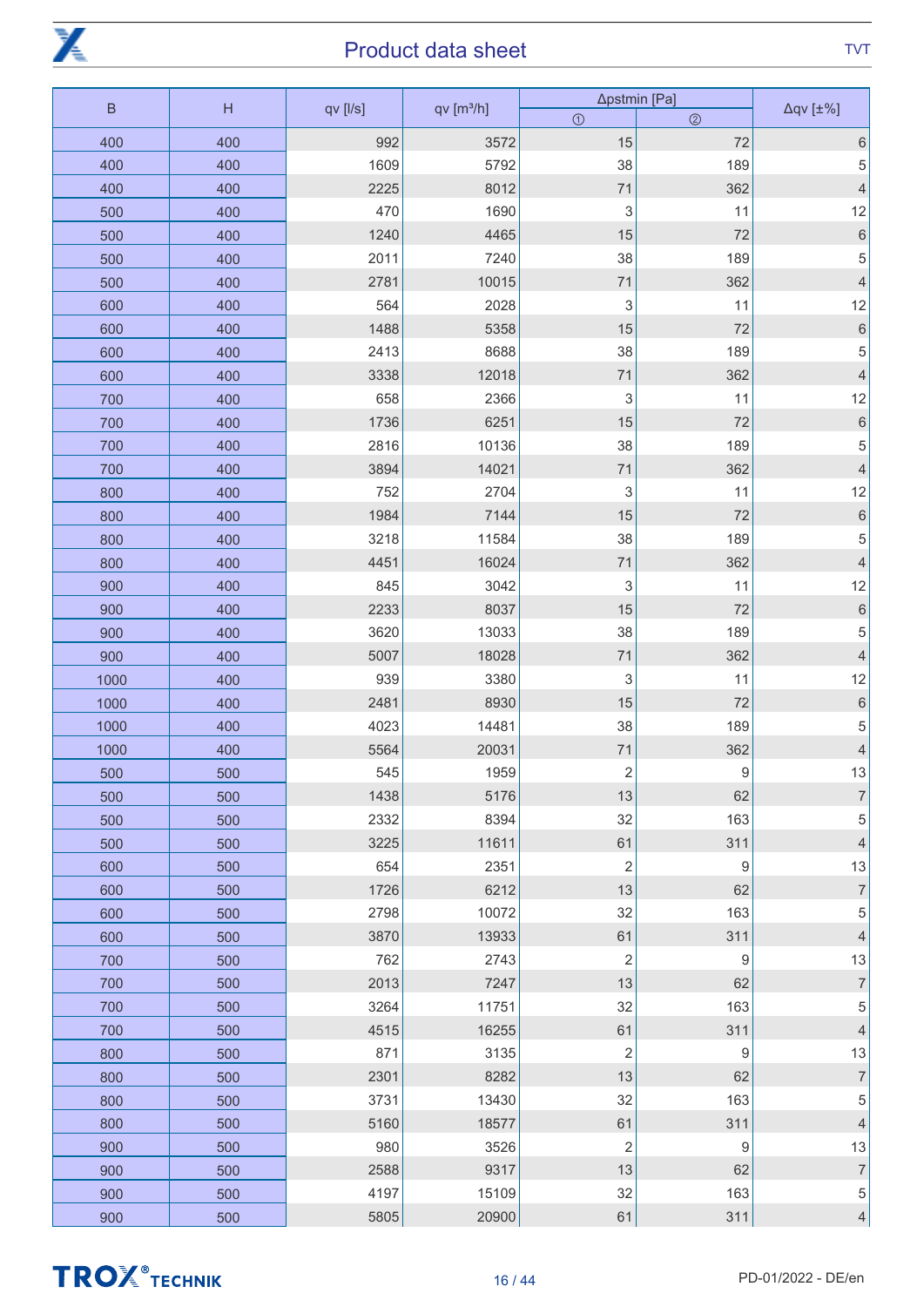

|             |     |          |                        | Δpstmin [Pa]   |                |                         |
|-------------|-----|----------|------------------------|----------------|----------------|-------------------------|
| $\mathsf B$ | H   | qv [l/s] | qv [m <sup>3</sup> /h] | $\odot$        | $\circledcirc$ | $\Delta qV$ [ $\pm\%$ ] |
| 1000        | 500 | 1089     | 3918                   | $\overline{2}$ | 9              | 13                      |
| 1000        | 500 | 2876     | 10353                  | 13             | 62             | $\overline{7}$          |
| 1000        | 500 | 4663     | 16787                  | 32             | 163            | 5                       |
| 1000        | 500 | 6450     | 23222                  | 61             | 311            | $\overline{4}$          |
| 600         | 600 | 811      | 2919                   | $\overline{2}$ | 10             | 12                      |
| 600         | 600 | 2143     | 7713                   | 13             | 67             | $\overline{7}$          |
| 600         | 600 | 3474     | 12507                  | 35             | 174            | 5                       |
| 600         | 600 | 4805     | 17301                  | 66             | 333            | $\overline{4}$          |
| 800         | 600 | 1082     | 3892                   | $\overline{2}$ | 10             | 12                      |
| 800         | 600 | 2857     | 10284                  | 13             | 67             | $\overline{7}$          |
| 800         | 600 | 4632     | 16676                  | 35             | 174            | 5                       |
| 800         | 600 | 6407     | 23068                  | 66             | 333            | $\overline{4}$          |
| 1000        | 600 | 1352     | 4865                   | $\overline{2}$ | 10             | 12                      |
| 1000        | 600 | 3571     | 12855                  | 13             | 67             | $\overline{7}$          |
| 1000        | 600 | 5791     | 20846                  | 35             | 174            | 5                       |
| 1000        | 600 | 8010     | 28836                  | 66             | 333            | $\overline{4}$          |

① Basic unit

② Basic unit with secondary silencer TX

\* Control component being phased out

#### Terminal unit maximum size with some attachments

Type TVT only up to 1000 × 500 mm with attachment XD0 Type TVT only up to max.  $1000 \times 300$  mm or  $800 \times 400$  mm with attachment BUSNF, (BPG  $^*$ , BPB  $^*$ , BBB  $^*$ )

#### Quick sizing table for sound pressure levels

The quick sizing tables are based on generally accepted attenuation levels. If the sound pressure level exceeds the required level, a larger air terminal unit and/or a silencer or acoustic cladding is required. For more information on the acoustic data, see basic information and nomenclature.

#### Quick sizing table for air-regenerated noise  $L_{\text{PA}}$

Controller including silencer (total volume flow rate range of type)

| $\mathsf B$ | $\overline{H}$ |          | qv [m <sup>3</sup> /h] | 150 Pa  |                | 500 Pa  |                |
|-------------|----------------|----------|------------------------|---------|----------------|---------|----------------|
|             |                | qv [l/s] |                        | $\odot$ | $\circledcirc$ | $\odot$ | $\circledcirc$ |
| 200         | 100            | 42       | 149                    | 44      | 20             | 56      | 34             |
| 200         | 100            | 126      | 454                    | 48      | 27             | 60      | 39             |
| 200         | 100            | 211      | 759                    | 48      | n.V.           | 61      | 40             |
| 200         | 100            | 295      | 1064                   | 48      | n.V.           | 60      | 42             |
| 300         | 100            | 62       | 223                    | 45      | 21             | 57      | 35             |
| 300         | 100            | 189      | 681                    | 48      | 28             | 60      | 40             |
| 300         | 100            | 316      | 1138                   | 48      | n.V.           | 60      | 40             |
| 300         | 100            | 443      | 1596                   | 47      | n.V.           | 60      | 42             |
| 400         | 100            | 83       | 298                    | 46      | 22             | 58      | 36             |
| 400         | 100            | 252      | 908                    | 48      | 28             | 60      | 40             |
| 400         | 100            | 422      | 1519                   | 47      | n.V.           | 60      | 40             |
| 400         | 100            | 591      | 2129                   | 47      | n.V.           | 60      | 42             |
| 500         | 100            | 104      | 372                    | 47      | 23             | 59      | 37             |
| 500         | 100            | 315      | 1135                   | 48      | 28             | 60      | 40             |
| 500         | 100            | 527      | 1898                   | 47      | n.V.           | 60      | 41             |
| 500         | 100            | 739      | 2661                   | 47      | n.V.           | 60      | $42\,$         |



# **TROX** TECHNIK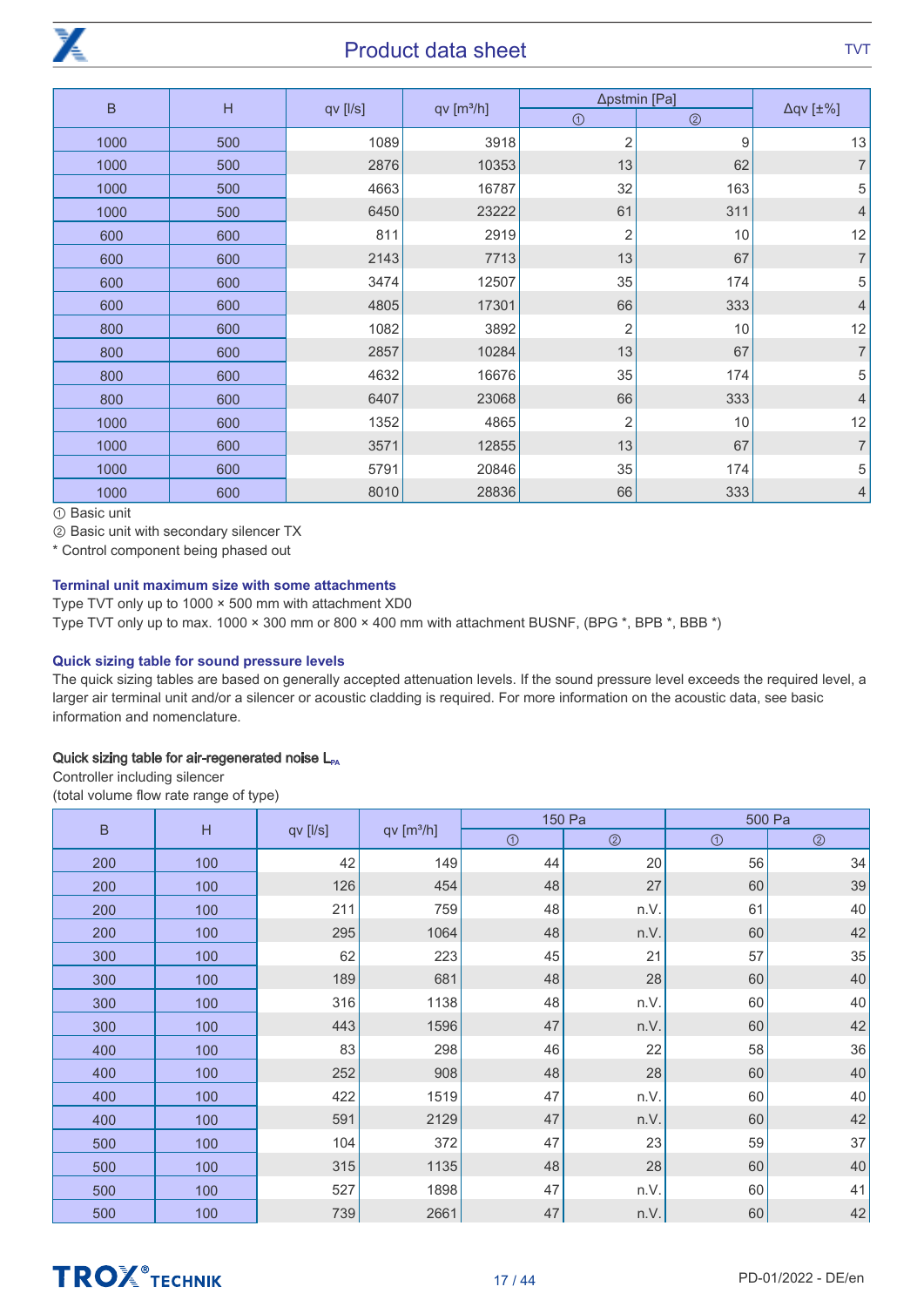

| $\sf B$ |     |          | qv [m <sup>3</sup> /h] | 150 Pa  |                | 500 Pa  |                |
|---------|-----|----------|------------------------|---------|----------------|---------|----------------|
|         | H   | qv [l/s] |                        | $\odot$ | $\circledcirc$ | $\odot$ | $\circledcirc$ |
| 600     | 100 | 124      | 446                    | 47      | 24             | 60      | 38             |
| 600     | 100 | 378      | 1362                   | 47      | 28             | 60      | 40             |
| 600     | 100 | 633      | 2277                   | 47      | n.V.           | 60      | 41             |
| 600     | 100 | 886      | 3193                   | 47      | n.V.           | 59      | 42             |
| 200     | 200 | 83       | 298                    | 46      | 22             | 58      | 36             |
| 200     | 200 | 252      | 908                    | 48      | 29             | 60      | 40             |
| 200     | 200 | 422      | 1519                   | 47      | n.V.           | 60      | 41             |
| 200     | 200 | 591      | 2129                   | 47      | n.V.           | 60      | 42             |
| 300     | 200 | 124      | 446                    | 47      | 24             | 60      | 38             |
| 300     | 200 | 378      | 1362                   | 47      | 29             | 60      | 40             |
| 300     | 200 | 633      | 2277                   | 47      | n.V.           | 60      | 41             |
| 300     | 200 | 886      | 3193                   | 47      | n.V.           | 59      | 43             |
| 400     | 200 | 166      | 595                    | 48      | 24             | 60      | 38             |
| 400     | 200 | 504      | 1816                   | 47      | 29             | 60      | 40             |
| 400     | 200 | 843      | 3036                   | 47      | n.V.           | 59      | 42             |
| 400     | 200 | 1182     | 4257                   | 46      | n.V.           | 59      | 43             |
| 500     | 200 | 207      | 743                    | 47      | 24             | 60      | 38             |
| 500     | 200 | 630      | 2269                   | 47      | 29             | 59      | 40             |
| 500     | 200 | 1054     | 3796                   | 47      | n.V.           | 59      | 42             |
| 500     | 200 | 1478     | 5322                   | 46      | n.V.           | 59      | 43             |
| 600     | 200 | 248      | 892                    | 47      | 24             | 60      | 38             |
| 600     | 200 | 756      | 2723                   | 47      | 29             | 59      | 41             |
| 600     | 200 | 1265     | 4555                   | 46      | n.V.           | 59      | 42             |
| 600     | 200 | 1773     | 6386                   | 46      | n.V.           | 59      | 43             |
| 700     | 200 | 289      | 1040                   | 47      | 24             | 59      | 38             |
| 700     | 200 | 883      | 3177                   | 47      | 29             | 59      | 41             |
| 700     | 200 | 1476     | 5313                   | 46      | n.V.           | 59      | 42             |
| 700     | 200 | 2069     | 7450                   | 46      | n.V.           | 59      | 43             |
| 800     | 200 | 331      | 1189                   | 47      | 24             | 59      | 37             |
| 800     | 200 | 1009     | 3631                   | 47      | 29             | 59      | 41             |
| 800     | 200 | 1687     | 6073                   | 46      | n.V.           | 59      | 42             |
| 800     | 200 | 2365     | 8515                   | 46      | n.V.           | 58      | 43             |
| 300     | 300 | 203      | 730                    | 48      | 25             | 60      | 38             |
| 300     | 300 | 619      | 2229                   | 47      | 29             | 59      | 41             |
| 300     | 300 | 1036     | 3729                   | 47      | n.V.           | 59      | 42             |
| 300     | 300 | 1452     | 5228                   | 46      | n.V.           | 59      | 43             |
| 400     | 300 | 271      | 973                    | 47      | 25             | 60      | 38             |
| 400     | 300 | 826      | 2973                   | 47      | 30             | 59      | 41             |
| 400     | 300 | 1381     | 4972                   | 46      | n.V.           | 59      | 42             |
| 400     | 300 | 1936     | 6972                   | 46      | n.V.           | 59      | 43             |
| 500     | 300 | 339      | 1217                   | 47      | 25             | 59      | 38             |
| 500     | 300 | 1032     | 3716                   | 47      | 30             | 59      | 41             |
| 500     | 300 | 1727     | 6216                   | 46      | n.V.           | 59      | 42             |
| 500     | 300 | 2420     | 8715                   | $46\,$  | n.V.           | 58      | 43             |
| 600     | 300 | 406      | 1460                   | 47      | 25             | 59      | 38             |
| 600     | 300 | 1239     | 4459                   | $46\,$  | 30             | 59      | 41             |
| 600     | 300 | 2072     | 7459                   | 46      | n.V.           | 59      | 42             |
|         |     |          |                        |         |                |         |                |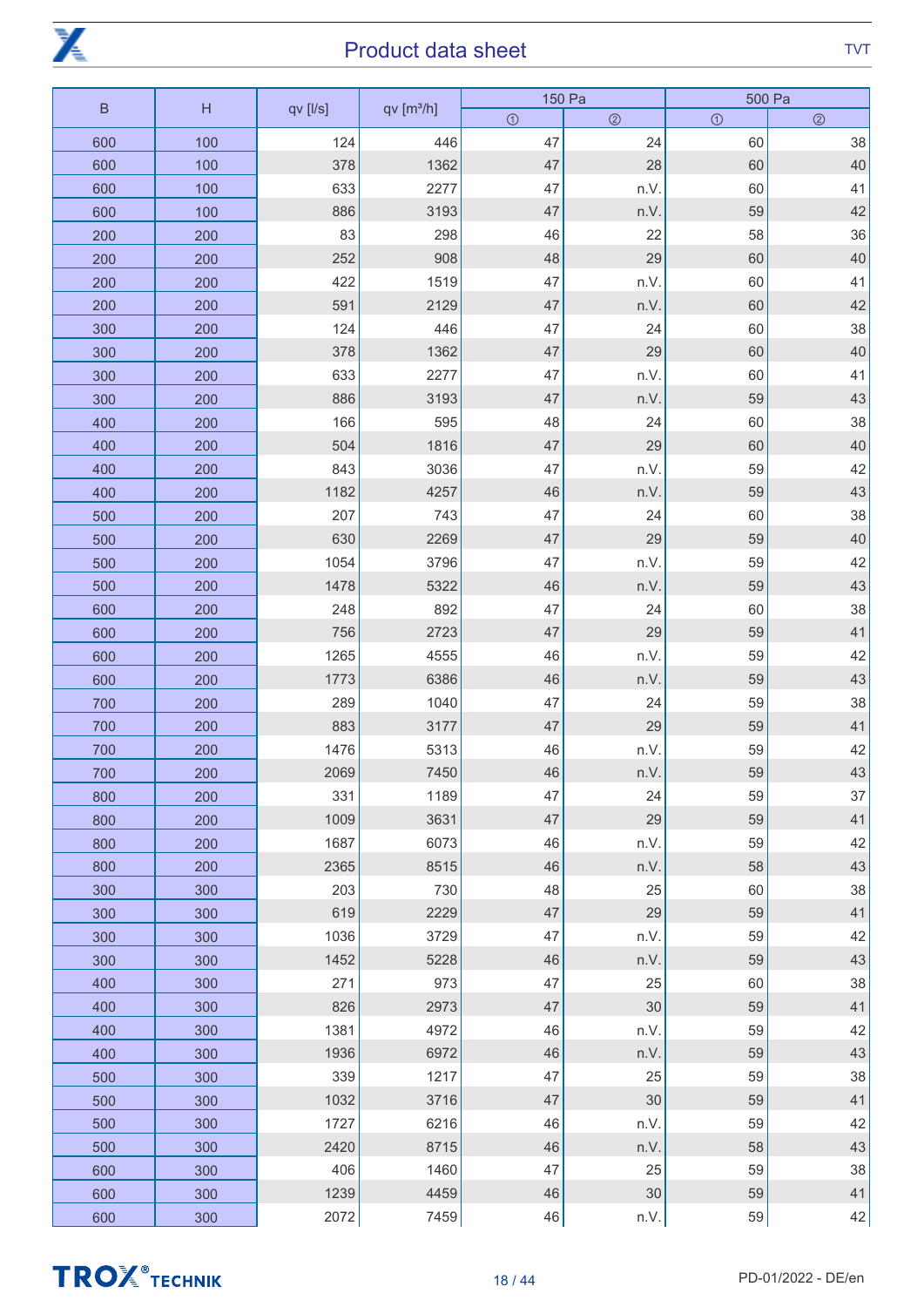

| $\sf B$ | H   | qv [l/s] | qv[ <sup>3</sup> /h] |         | 150 Pa         |         | 500 Pa      |
|---------|-----|----------|----------------------|---------|----------------|---------|-------------|
|         |     |          |                      | $\odot$ | $\circledcirc$ | $\odot$ | $\circledS$ |
| 600     | 300 | 2905     | 10458                | 46      | n.V.           | 58      | 43          |
| 700     | 300 | 474      | 1703                 | 47      | 25             | 59      | 38          |
| 700     | 300 | 1445     | 5202                 | 46      | 30             | 59      | 41          |
| 700     | 300 | 2417     | 8701                 | 46      | n.V.           | 58      | 42          |
| 700     | 300 | 3388     | 12200                | 45      | n.V.           | 58      | 43          |
| 800     | 300 | 541      | 1946                 | 47      | 25             | 59      | 37          |
| 800     | 300 | 1651     | 5945                 | 46      | 30             | 59      | 42          |
| 800     | 300 | 2763     | 9945                 | 46      | n.V.           | 58      | 42          |
| 800     | 300 | 3873     | 13944                | 45      | n.V.           | 58      | 43          |
| 900     | 300 | 609      | 2190                 | 47      | 25             | 59      | 37          |
| 900     | 300 | 1858     | 6689                 | 46      | 30             | 58      | 42          |
| 900     | 300 | 3108     | 11188                | 46      | n.V.           | 58      | 43          |
| 900     | 300 | 4357     | 15687                | 45      | n.V.           | 58      | 43          |
| 1000    | 300 | 676      | 2433                 | 46      | 25             | 59      | 37          |
| 1000    | 300 | 2064     | 7432                 | 46      | 30             | 58      | 42          |
| 1000    | 300 | 3453     | 12431                | 45      | n.V.           | 58      | 43          |
| 1000    | 300 | 4841     | 17430                | 45      | n.V.           | 58      | 43          |
| 400     | 400 | 376      | 1352                 | 47      | 25             | 59      | 38          |
| 400     | 400 | 1147     | 4130                 | 46      | 30             | 59      | 41          |
| 400     | 400 | 1919     | 6908                 | 46      | n.V.           | 59      | 42          |
| 400     | 400 | 2690     | 9686                 | 46      | n.V.           | 58      | n.V.        |
| 500     | 400 | 470      | 1690                 | 47      | 25             | 59      | 38          |
| 500     | 400 | 1434     | 5163                 | 46      | 30             | 59      | 42          |
| 500     | 400 | 2399     | 8635                 | 46      | n.V.           | 58      | 42          |
| 500     | 400 | 3363     | 12108                | 45      | n.V.           | 58      | n.V.        |
| 600     | 400 | 564      | 2028                 | 47      | 25             | 59      | 38          |
| 600     | 400 | 1721     | 6195                 | 46      | 30             | 58      | 42          |
| 600     | 400 | 2879     | 10363                | 46      | n.V.           | 58      | 42          |
| 600     | 400 | 4036     | 14530                | 45      | n.V.           | 58      | n.V.        |
| 700     | 400 | 658      | 2366                 | 46      | 25             | 59      | 38          |
| 700     | 400 | 2008     | 7228                 | 46      | 30             | 58      | 42          |
| 700     | 400 | 3358     | 12089                | 45      | n.V.           | 58      | 42          |
| 700     | 400 | 4708     | 16951                | 45      | n.V.           | 58      | n.V.        |
| 800     | 400 | 752      | 2704                 | 46      | 25             | 59      | 38          |
| 800     | 400 | 2294     | 8260                 | 46      | 30             | 58      | 42          |
| 800     | 400 | 3838     | 13817                | $45\,$  | n.V.           | 58      | 43          |
| 800     | 400 | 5381     | 19373                | $45\,$  | n.V.           | 58      | n.V.        |

Air-regenerated noise L<sub>PA</sub> [dB(A)] at static differential pressure  $\Delta_{\text{pst}}$  150 or 500 Pa

① Basic unit

② Basic unit with secondary silencer TX

n.a.: The specified static differential pressure  $\Delta_{\rm ost}$  is lower than the minimum differential pressure  $\Delta_{\rm ost,min}$ .

#### Quick sizing table for case-radiated noise L<sub>PA</sub>

Controller including acoustic cladding (total volume flow rate range of type)



# **TROX** TECHNIK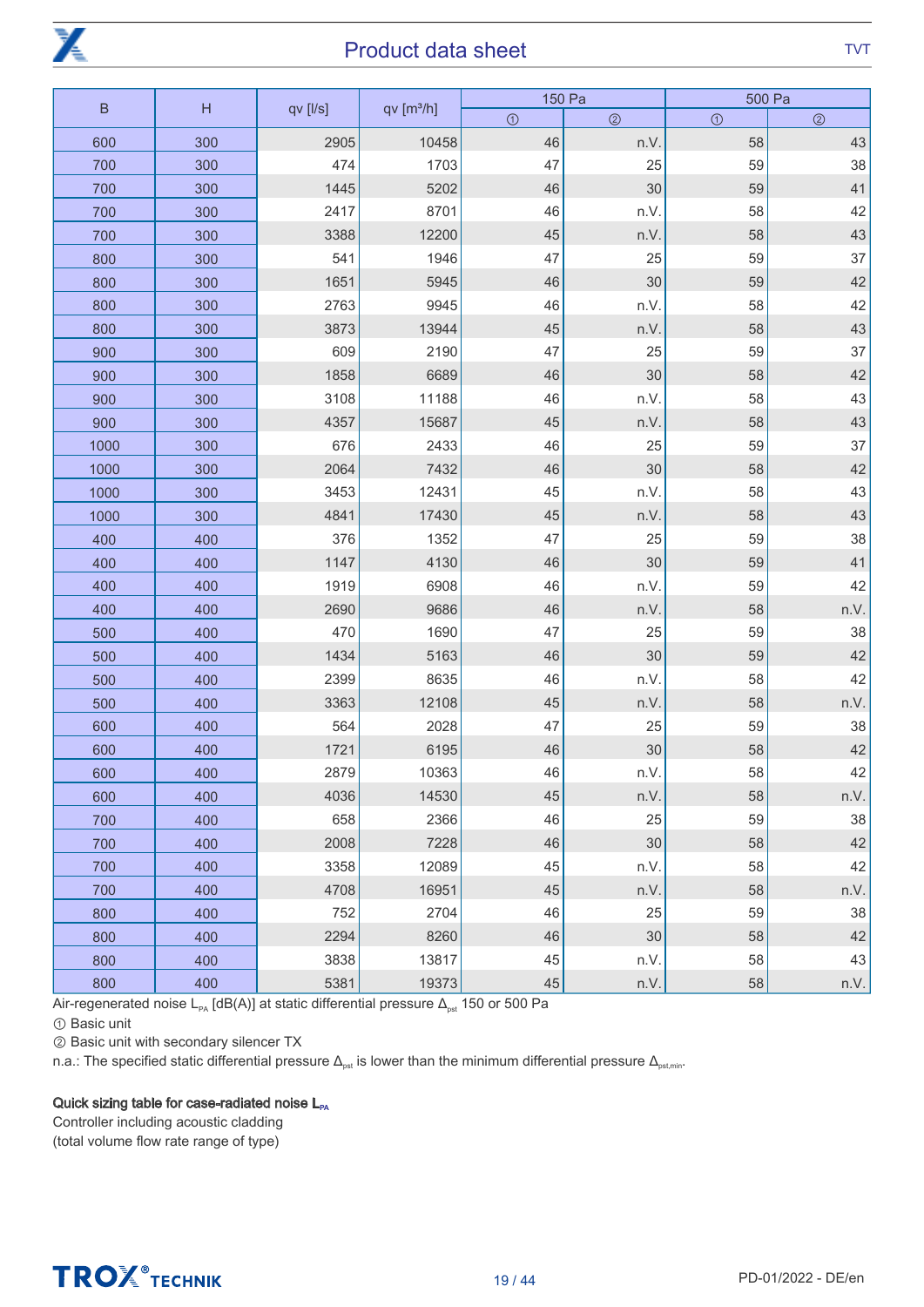

| $\sf B$<br>H |     | qv [l/s] | qv[m <sup>3</sup> /h] | 150 Pa  |             | 500 Pa  |                |
|--------------|-----|----------|-----------------------|---------|-------------|---------|----------------|
|              |     |          |                       | $\odot$ | $\circledS$ | $\odot$ | $\circledcirc$ |
| 200          | 100 | 42       | 149                   | 30      | 18          | 42      | 30             |
| 200          | 100 | 126      | 454                   | 35      | 22          | 47      | 34             |
| 200          | 100 | 211      | 759                   | 37      | 24          | 49      | 36             |
| 200          | 100 | 295      | 1064                  | 38      | 25          | 50      | 38             |
| 300          | 100 | 62       | 223                   | 31      | 19          | 44      | 31             |
| 300          | 100 | 189      | 681                   | 36      | 23          | 48      | 36             |
| 300          | 100 | 316      | 1138                  | 38      | 25          | 50      | 38             |
| 300          | 100 | 443      | 1596                  | 39      | 27          | 52      | 39             |
| 400          | 100 | 83       | 298                   | 32      | 20          | 45      | 32             |
| 400          | 100 | 252      | 908                   | 37      | 24          | 49      | 37             |
| 400          | 100 | 422      | 1519                  | 39      | 27          | 51      | 39             |
| 400          | 100 | 591      | 2129                  | 40      | 28          | 53      | 40             |
| 500          | 100 | 104      | 372                   | 33      | 21          | 46      | 33             |
| 500          | 100 | 315      | 1135                  | 38      | 25          | 50      | 37             |
| 500          | 100 | 527      | 1898                  | 40      | 27          | 52      | 40             |
| 500          | 100 | 739      | 2661                  | 41      | 29          | 53      | 41             |
| 600          | 100 | 124      | 446                   | 34      | 21          | 46      | 34             |
| 600          | 100 | 378      | 1362                  | 38      | 26          | 51      | 38             |
| 600          | 100 | 633      | 2277                  | 40      | 28          | 53      | 40             |
| 600          | 100 | 886      | 3193                  | 42      | 29          | 54      | 42             |
| 200          | 200 | 83       | 298                   | 32      | 20          | 45      | 32             |
| 200          | 200 | 252      | 908                   | 37      | 24          | 49      | 37             |
| 200          | 200 | 422      | 1519                  | 39      | 27          | 51      | 39             |
| 200          | 200 | 591      | 2129                  | 40      | 28          | 53      | 40             |
| 300          | 200 | 124      | 446                   | 34      | 21          | 46      | 34             |
| 300          | 200 | 378      | 1362                  | 38      | 26          | 51      | 38             |
| 300          | 200 | 633      | 2277                  | 40      | 28          | 53      | 40             |
| 300          | 200 | 886      | 3193                  | 42      | 29          | 54      | 42             |
| 400          | 200 | 166      | 595                   | 35      | 22          | 47      | 35             |
| 400          | 200 | 504      | 1816                  | 39      | 27          | 52      | 39             |
| 400          | 200 | 843      | 3036                  | 41      | 29          | 54      | 41             |
| 400          | 200 | 1182     | 4257                  | 43      | 30          | 55      | 43             |
| 500          | 200 | 207      | 743                   | 36      | 23          | 48      | 35             |
| 500          | 200 | 630      | 2269                  | 40      | 28          | 52      | 40             |
| 500          | 200 | 1054     | 3796                  | 42      | 30          | 54      | 42             |
| 500          | 200 | 1478     | 5322                  | 44      | 31          | 56      | 43             |
| 600          | 200 | 248      | 892                   | 36      | 24          | 49      | 36             |
| 600          | 200 | 756      | 2723                  | 41      | 28          | 53      | 41             |
| 600          | 200 | 1265     | 4555                  | 43      | 30          | 55      | 43             |
| 600          | 200 | 1773     | 6386                  | 44      | 32          | 56      | 44             |
| 700          | 200 | 289      | 1040                  | 37      | 24          | 49      | 37             |
| 700          | 200 | 883      | 3177                  | 41      | 29          | 54      | 41             |
| 700          | 200 | 1476     | 5313                  | 43      | 31          | 56      | 43             |
| 700          | 200 | 2069     | 7450                  | 45      | 32          | 57      | 45             |
| 800          | 200 | 331      | 1189                  | 37      | 25          | 50      | 37             |
| 800          | 200 | 1009     | 3631                  | 42      | 29          | 54      | $42\,$         |
| 800          | 200 | 1687     | 6073                  | 44      | 31          | 56      | $44\,$         |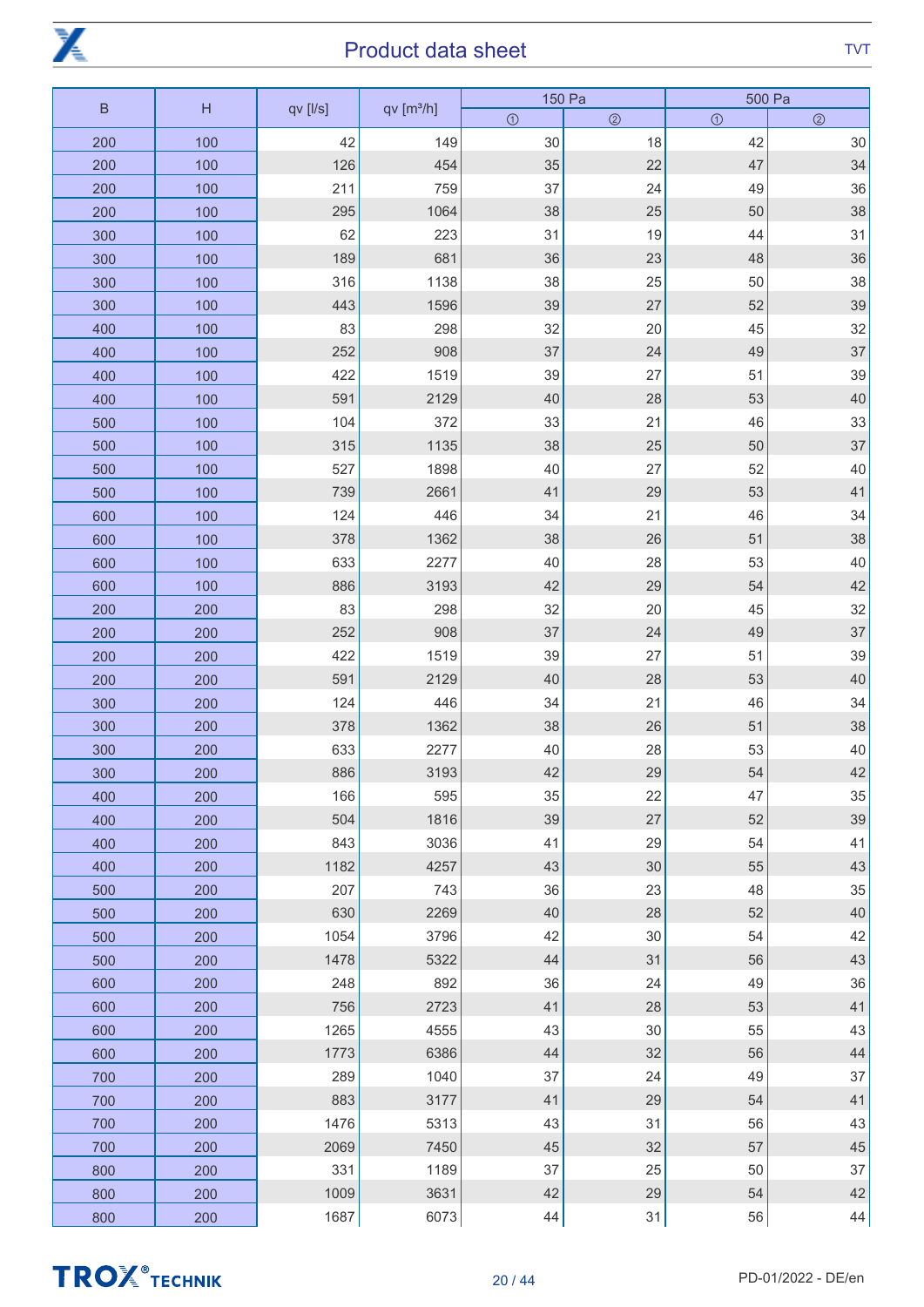

| $\sf B$ | H   |          |                       | 150 Pa  |                | 500 Pa  |             |
|---------|-----|----------|-----------------------|---------|----------------|---------|-------------|
|         |     | qv [l/s] | qv[m <sup>3</sup> /h] | $\odot$ | $\circledcirc$ | $\odot$ | $\circledS$ |
| 800     | 200 | 2365     | 8515                  | 45      | 33             | 57      | 45          |
| 300     | 300 | 203      | 730                   | 36      | 23             | 48      | 35          |
| 300     | 300 | 619      | 2229                  | 40      | 28             | 52      | 40          |
| 300     | 300 | 1036     | 3729                  | 42      | 30             | 54      | 42          |
| 300     | 300 | 1452     | 5228                  | 44      | 31             | 56      | 43          |
| 400     | 300 | 271      | 973                   | 37      | 24             | 49      | 36          |
| 400     | 300 | 826      | 2973                  | 41      | 29             | 53      | 41          |
| 400     | 300 | 1381     | 4972                  | 43      | 31             | 55      | 43          |
| 400     | 300 | 1936     | 6972                  | 45      | 32             | 57      | 44          |
| 500     | 300 | 339      | 1217                  | 37      | 25             | 50      | 37          |
| 500     | 300 | 1032     | 3716                  | 42      | 29             | 54      | 42          |
| 500     | 300 | 1727     | 6216                  | 44      | 31             | 56      | 44          |
| 500     | 300 | 2420     | 8715                  | 45      | 33             | 58      | 45          |
| 600     | 300 | 406      | 1460                  | 38      | 26             | 50      | 38          |
| 600     | 300 | 1239     | 4459                  | 43      | 30             | 55      | 42          |
| 600     | 300 | 2072     | 7459                  | 45      | 32             | 57      | 44          |
| 600     | 300 | 2905     | 10458                 | 46      | 33             | 58      | 46          |
| 700     | 300 | 474      | 1703                  | 39      | 26             | 51      | 38          |
| 700     | 300 | 1445     | 5202                  | 43      | 31             | 55      | 43          |
| 700     | 300 | 2417     | 8701                  | 45      | 33             | 57      | 45          |
| 700     | 300 | 3388     | 12200                 | 47      | 34             | 59      | 46          |
| 800     | 300 | 541      | 1946                  | 39      | 27             | 51      | 39          |
| 800     | 300 | 1651     | 5945                  | 44      | 31             | 56      | 43          |
| 800     | 300 | 2763     | 9945                  | 46      | 33             | 58      | 45          |
| 800     | 300 | 3873     | 13944                 | 47      | 34             | 59      | 47          |
| 900     | 300 | 609      | 2190                  | 40      | 27             | 52      | 39          |
| 900     | 300 | 1858     | 6689                  | 44      | 31             | 56      | 44          |
| 900     | 300 | 3108     | 11188                 | 46      | 34             | 58      | 46          |
| 900     | 300 | 4357     | 15687                 | 47      | 35             | 60      | 47          |
| 1000    | 300 | 676      | 2433                  | 40      | 27             | 52      | 40          |
| 1000    | 300 | 2064     | 7432                  | 44      | 32             | 57      | 44          |
| 1000    | 300 | 3453     | 12431                 | 46      | 34             | 59      | 46          |
| 1000    | 300 | 4841     | 17430                 | 48      | 35             | 60      | 48          |
| 400     | 400 | 376      | 1352                  | 38      | 25             | 50      | 38          |
| 400     | 400 | 1147     | 4130                  | 42      | 30             | 55      | 42          |
| 400     | 400 | 1919     | 6908                  | 44      | 32             | 57      | 44          |
| 400     | 400 | 2690     | 9686                  | 46      | 33             | 58      | 45          |
| 500     | 400 | 470      | 1690                  | 39      | 26             | 51      | 38          |
| 500     | 400 | 1434     | 5163                  | 43      | 31             | 55      | 43          |
| 500     | 400 | 2399     | 8635                  | 45      | 33             | 57      | 45          |
| 500     | 400 | 3363     | 12108                 | 46      | 34             | 59      | 46          |
| 600     | 400 | 564      | 2028                  | 39      | 27             | 52      | 39          |
| 600     | 400 | 1721     | 6195                  | 44      | 31             | 56      | 43          |
| 600     | 400 | 2879     | 10363                 | 46      | 33             | 58      | 46          |
| 600     | 400 | 4036     | 14530                 | 47      | 35             | 59      | 47          |
| 700     | 400 | 658      | 2366                  | 40      | 27             | 52      | 40          |
| 700     | 400 | 2008     | 7228                  | $44\,$  | $32\,$         | 57      | $44$        |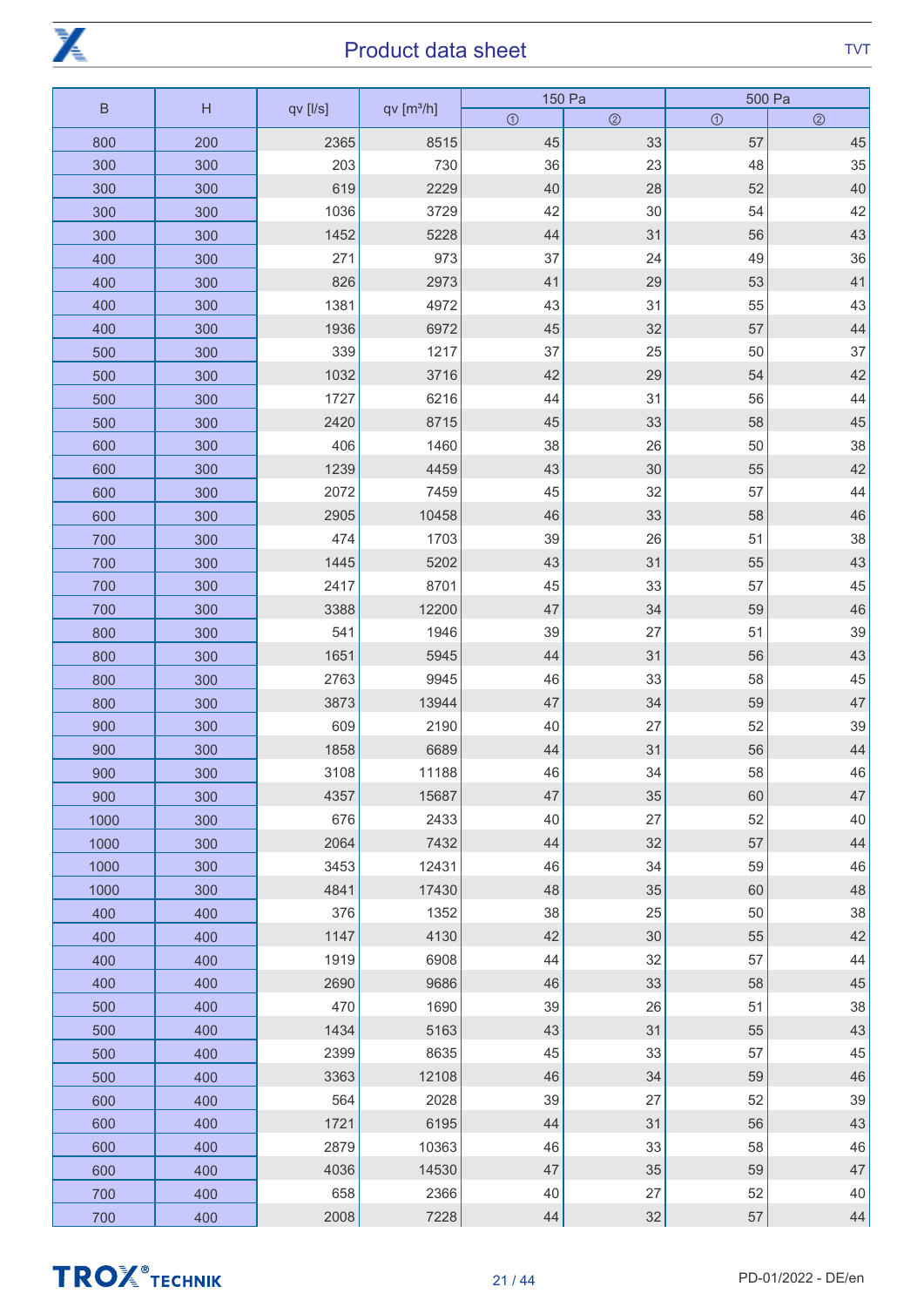

| B<br>Н |     |          |                        | 150 Pa | 500 Pa         |            |                |
|--------|-----|----------|------------------------|--------|----------------|------------|----------------|
|        |     | qv [l/s] | qv [m <sup>3</sup> /h] | ➀      | $^{\circledR}$ | $^{\circ}$ | $\circledcirc$ |
| 700    | 400 | 3358     | 12089                  | 46     | 34             | 59         | 46             |
| 700    | 400 | 4708     | 16951                  | 48     | 35             | 60         | 47             |
| 800    | 400 | 752      | 2704                   | 40     | 28             | 53         | 40             |
| 800    | 400 | 2294     | 8260                   | 45     | 32             | 57         | 45             |
| 800    | 400 | 3838     | 13817                  | 47     | 34             | 59         | 47             |
| 800    | 400 | 5381     | 19373                  | 48     | 36             | 60         | 48             |

Case-radiated noise L<sub>PA</sub> [dB(A)] at static differential pressure  $\Delta_{\text{pst}}$  150 or 500 Pa

① Basic unit

② Basic unit with acoustic cladding

n.a.: The specified static differential pressure  $\Delta_{\rm{pst}}$  is less than required minimum differential pressure  $\Delta_{\rm{pst,min}}$ .

Note:

Information on case-radiated noise for combinations of basic unit and optional acoustic cladding and secondary silencer can be found in the Easy Product Finder design program.

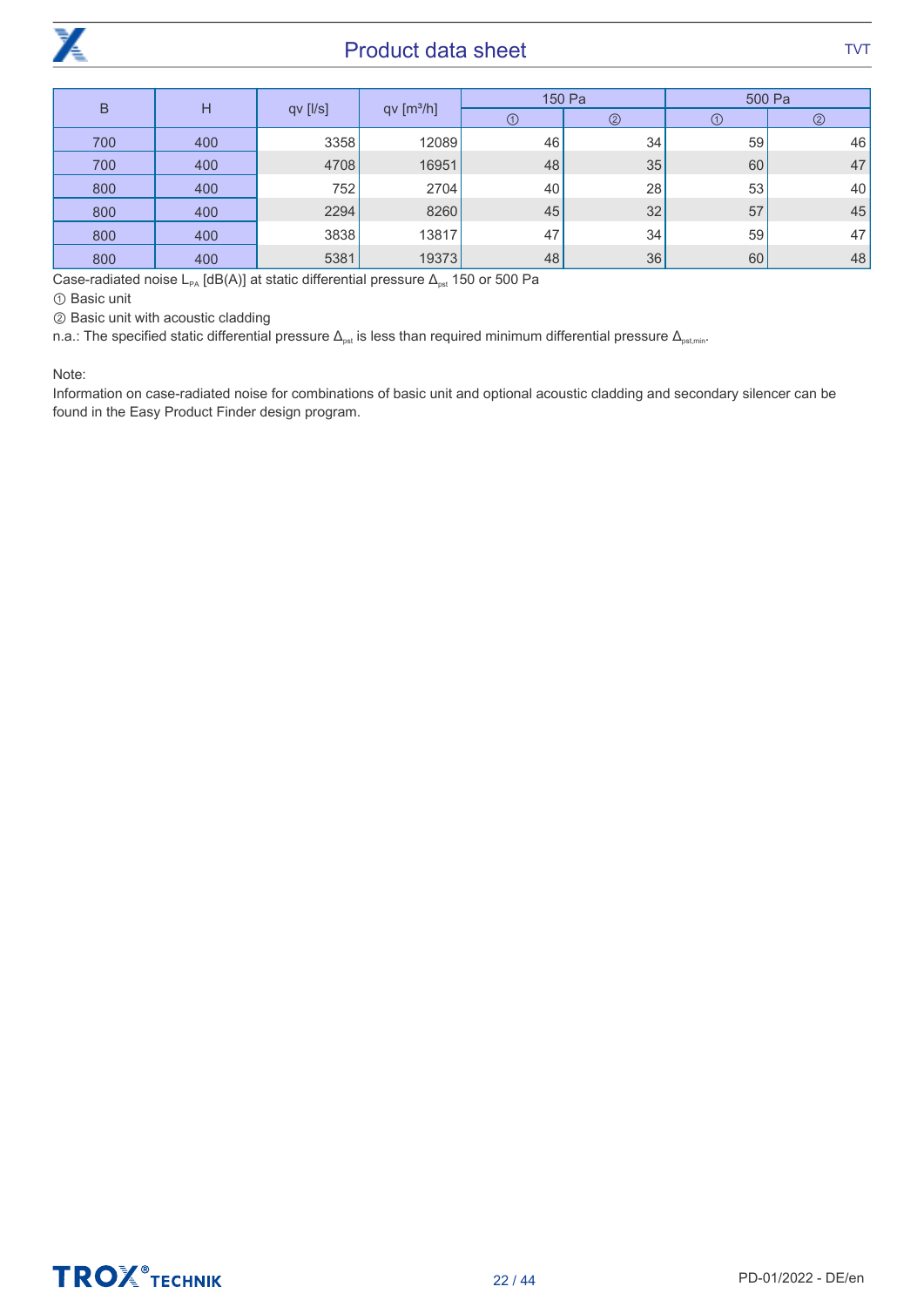

### Specification text

This specification text describes the general properties of the product. Texts for variants can be generated with our Easy Product Finder design program.

#### Specification text

Rectangular VAV terminal units for variable and constant air volume systems, suitable for supply or extract air, available in 36 nominal sizes. High volume flow rate control accuracy. Ready-to-commission unit which consists of the mechanical parts and the electronic control components Each unit contains an averaging effective pressure sensor for volume flow rate measurement and damper blades. Factory mounted control components complete with wiring and tubing Effective pressure sensor with 3 mm measuring holes, hence resistant to contamination. Position of the damper blades indicated externally at the shaft extension. The damper blade is factory set to open position, which allows a ventilation airflow even without control; this does not apply to variants with defined safe position NC (normally closed).

#### Special features

- Integral effective pressure sensor with 3 mm measuring holes (resistant to dust and pollution)
- Factory set-up or programming and aerodynamic function testing
- Parameters can also later be set on the control component. Depending on the control component, an additional adjustment device may be necessary

#### Materials and surfaces

- Casing made of galvanised sheet steel
- Shaft and linkage made of galvanised steel
- Damper blades and differential pressure sensor made of aluminium
- Gears made of anti-static plastic (ABS), resistant to temperatures up to 50 °C
- Plastic plain bearings

#### **Connection**

▪ Flanges on both ends, suitable for duct connection

#### Technical data

- Nominal sizes: 200 × 100 to 1000 × 600 mm
- Volume flow rate range:  $42 - 5877$  I/s or  $149 - 21159$  m<sup>3</sup>/h
- Minimum differential pressure: up to 104 Pa
- Maximum differential pressure: 1000 Pa
- Closed blade air leakage to EN 1751, class 3
- Casing air leakage to EN 1751, class C  $(B + H \le 400$ , class B)

#### Equivalence criteria

- Declaration of hygiene conformity in accordance with VDI 6022, Sheet 1 (01/2018), ÖNORM H 6020 (02/2007) and ÖNORM H 6021 (09/2003)
- Setting of the volume flow rates without adjustment device using  $q_{\text{vmin}}$  and  $q_{\text{vmax}}$  potentiometers
- Electrical connections with screw terminals, no junction box required
- Aerodynamic functional testing of each volume flow controller on a test rig at the factory; the test result is given on a sticker on the controller
- Acoustic data to ÖNORM EN ISO 5135:1999

#### Specification text for attachment

Variable volume flow control with electronic Easy controller for applying a reference value and capturing an actual value to be integrated with the central BMS.

- Supply voltage 24 V AC/DC
- Signal voltages 0 – 10 V DC
- Possible override controls with external switches using voltfree contacts: CLOSE, OPEN, q<sub>vmin</sub> and q<sub>vmax</sub> without adjustment device
- Potentiometers with percentage scales to set the volume flow rates  $q_{v_{min}}$  and  $q_{v_{max}}$  without adjustment device
- The actual value signal relates to the nominal volume flow rate so that commissioning and subsequent adjustment are simplified
- Volume flow rate control range: approx. 20 – 100 % of the nominal volume flow rate
- Clearly visible external indicator light for signalling the functions: Set, not set, and power failure
- Electrical connections with screw terminals
- Double terminals for looping the supply voltage, i.e. for the simple connection of voltage transmission to the next controller

#### Sizing data

▪

- $q_{\text{u}}$   $\frac{[m^3/h]}{[m^3/h]}$ 
	- $\Delta_{\text{net}}$  [Pa]
- Air-regenerated noise

#### $\blacksquare$   $\blacksquare$   $\blacksquare$  $[dB(A)]$ Case-radiated noise

 $\blacksquare$   $\blacksquare$   $\blacksquare$  $[dB(A)]$ 

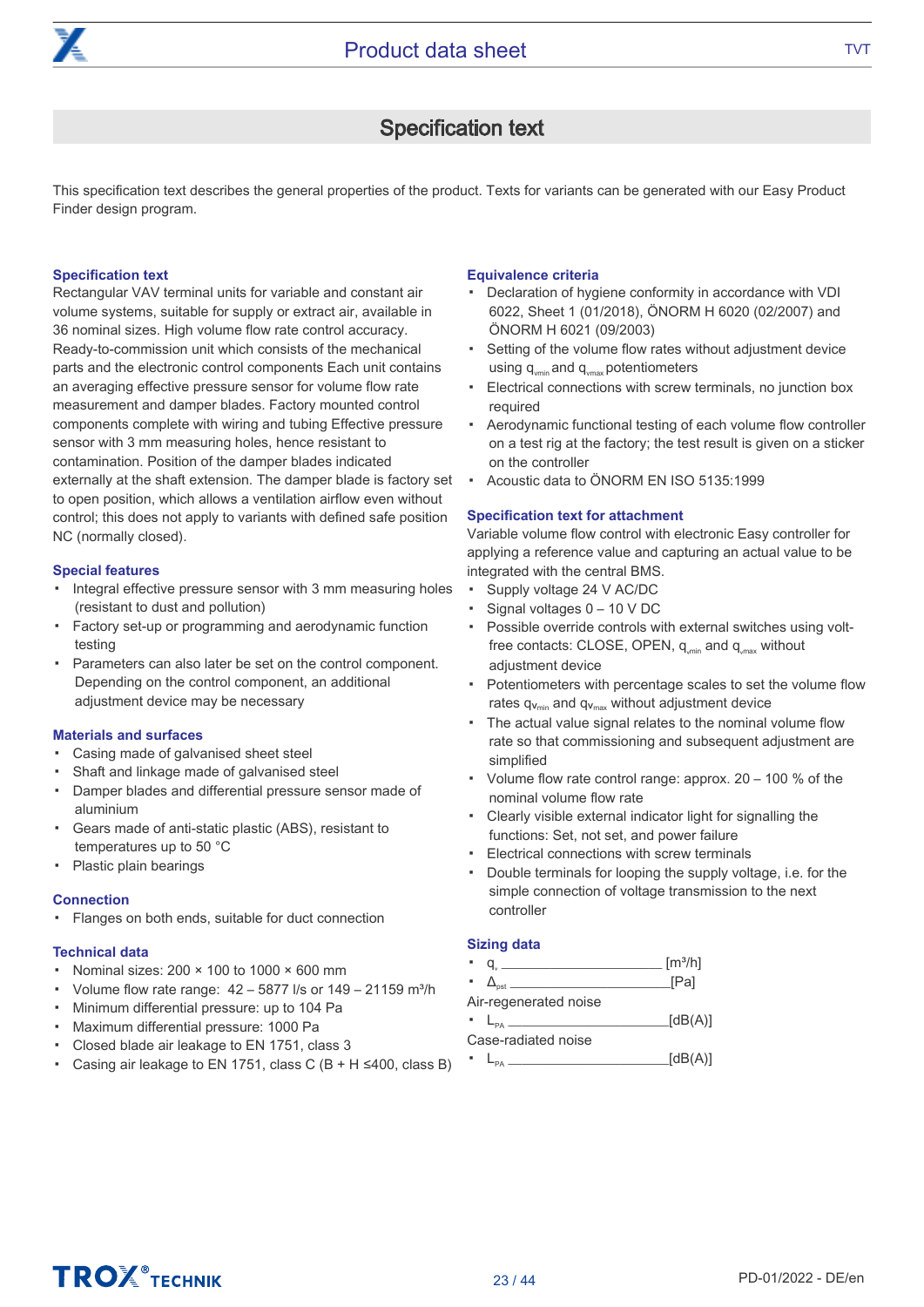

### Order code

#### Order code for volume flow control (with Easy attachment)

|  | $TVT - D / 600 \times 400 / Easy$ |   |
|--|-----------------------------------|---|
|  |                                   |   |
|  |                                   | Б |

**1 Type TVT** VAV terminal unit

**2 Acoustic cladding** No entry: none **D** With acoustic cladding **4 Nominal size [mm]** B × H

**5 Attachments (control component)** Easy Volume flow controller, dynamic, analogue interface, setting of  $q_{vmin}$  and  $q_{vmax}$  with potentiometers

#### Order example: TVT-D/500x400/Easy

| <b>Acoustic cladding</b>        | With                                                                                                                                             |
|---------------------------------|--------------------------------------------------------------------------------------------------------------------------------------------------|
| <b>Material</b>                 | Galvanised sheet steel                                                                                                                           |
| Nominal size                    | $500 \times 400$ mm                                                                                                                              |
| Attachments (control component) | Easy controller; volume flow controller, dynamic, analogue<br>interface.<br>setting of $q_{\text{min}}$ and $q_{\text{max}}$ with potentiometers |

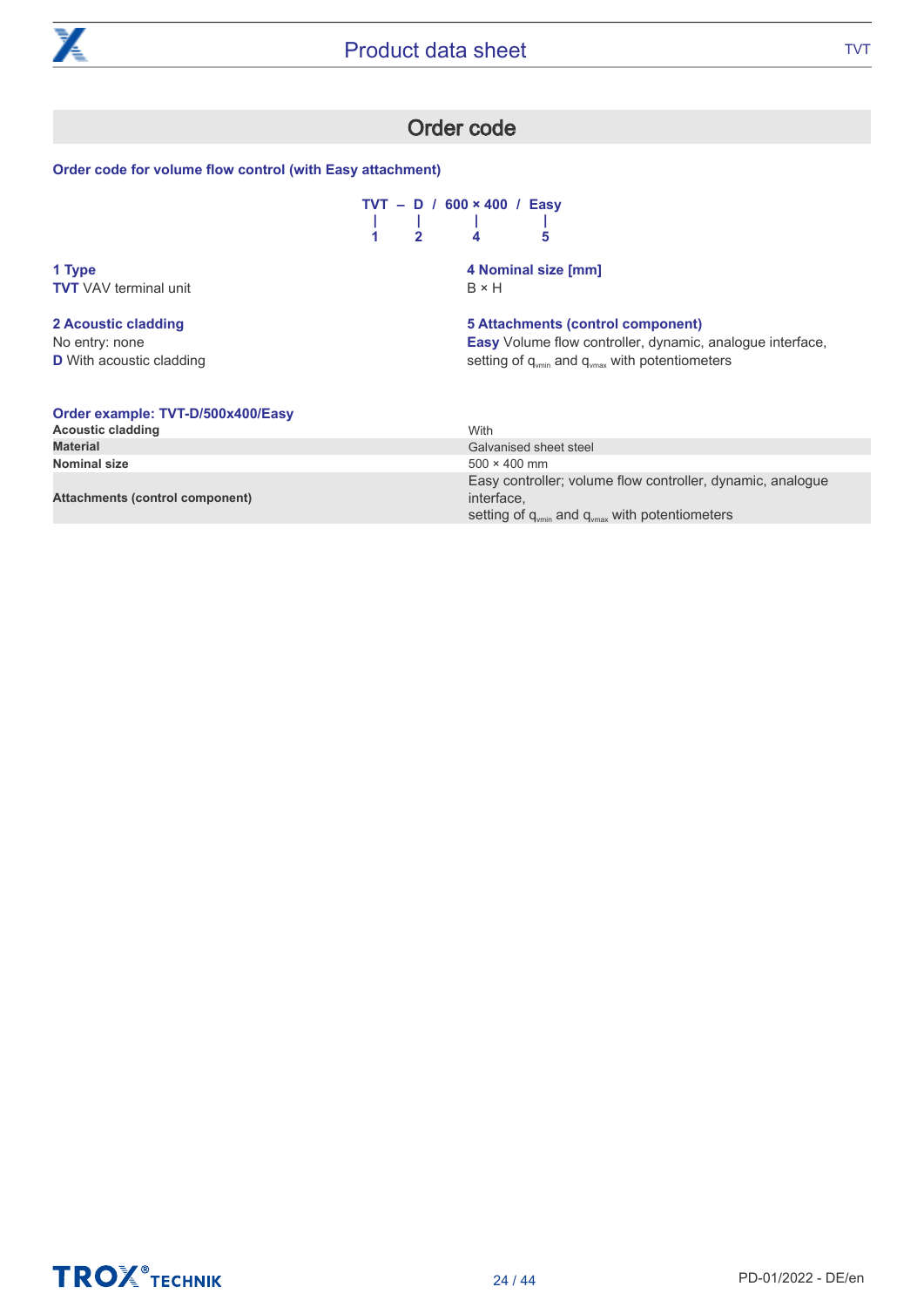

#### Order code for volume flow control (with VARYCONTROL attachment)

|                     |  |                |       |  | $TVT - D - P1 / 600 \times 400 / XB4 / V 0 / 200 - 900$ [m <sup>3</sup> /h] / NO |           |
|---------------------|--|----------------|-------|--|----------------------------------------------------------------------------------|-----------|
|                     |  |                |       |  |                                                                                  |           |
| $1 \quad 2 \quad 3$ |  | $\blacksquare$ | 5 7 8 |  | <b>g</b>                                                                         | <b>10</b> |

**1 Type TVT** VAV terminal unit

#### **2 Acoustic cladding**

No entry: none **D** With acoustic cladding

#### **3 Material**

No entry: galvanised sheet steel P1 Powder-coated RAL 7001, silver grey

#### **4 Nominal size [mm]**

B × H

#### **5 Attachments (control component)**

For example **BC0** Compact controller XB4 Universal controller (VARYCONTROL)

#### **Order example: TVT/500×300/BC0/V0/2000–5500 m³/h**

| <b>Acoustic cladding</b>              | Without                                                              |
|---------------------------------------|----------------------------------------------------------------------|
| <b>Material</b>                       | Galvanised sheet steel                                               |
| Nominal size                          | $500 \times 300$ mm                                                  |
| <b>Attachment (control component)</b> | Compact controller, dynamic transducer, analogue or MP bus interface |
| <b>Operating mode</b>                 | Variable operation                                                   |
| Signal voltage range                  | $0 - 10$ V DC                                                        |
| <b>Operating values</b>               | $q_{\text{win}} = 2000 \text{ m}^3/\text{h}$                         |
|                                       | $q_{\text{max}}$ = 5500 m <sup>3</sup> /h                            |

#### 7 Operating mode

F Constant value (one setpoint value) V Variable (setpoint value range)

#### 8 Signal voltage range

For the actual and setpoint value signals  $0 - 10 VDC$ 2 2 – 10 V DC

#### **9 Operating values for factory setting**

Volume flow rates [m<sup>3</sup>/h or l/s]

 $q_{\text{const}}$  (with operating mode F)  $q_{\text{win}} - q_{\text{max}}$  (with operating mode V)

#### **10 Damper blade position**

Only spring return actuators NO Power off to OPEN NC Power off to CLOSE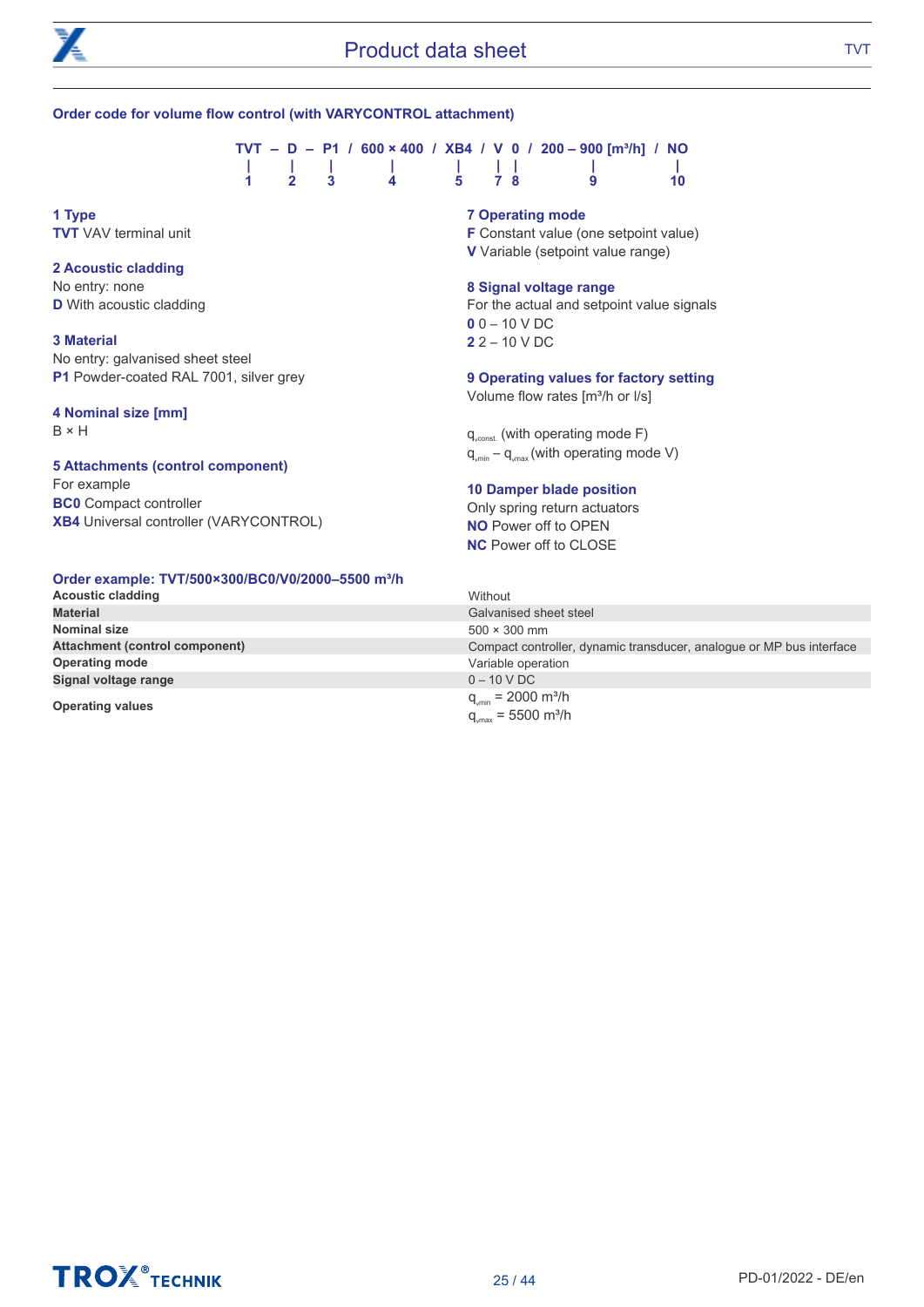

#### Order code for volume flow control (with TROX UNIVERSAL attachment)

|  |  | $TVT - D - P1 / 600 \times 400 / TUNF / RS / M / 0 / UMZ /  / NC$ |  |  |  |  |  |  |  |
|--|--|-------------------------------------------------------------------|--|--|--|--|--|--|--|
|  |  | .                                                                 |  |  |  |  |  |  |  |
|  |  | 1 2 3 4 5 6 7 8 9 10 11                                           |  |  |  |  |  |  |  |

**1 Type** TVT VAV terminal unit

#### **2 Acoustic cladding**

No entry: none **D** With acoustic cladding

#### **3 Material**

No entry: galvanised sheet steel P1 Powder-coated RAL 7001, silver grey

#### **4 Nominal size [mm]**

B × H

#### **5 Attachments (control component)**

TROX UNIVERSAL controller with TUN Actuator (150 s) TUNF Spring return actuator (150 s) TUS Fast-running actuator (3 s) TUSD Fast-running actuator (3 s), with digital communication interface (TROX HPD)

#### **6 Equipment function**

Room control RS Supply air control (Room Supply) RE Extract air control (Room Extract)

#### 7 Volume flow rate setting

M Master (RMF) **S** Slave F Constant flow rate controller

#### 8 Signal voltage range

 $0 - 10 V$  DC 2 2 – 10 V DC

#### 9 Expansion modules

Option 1: Power supply No entry required: 24 V AC/DC T EM-TRF for 230 V AC

U EM-TRF-USV for 230 V AC, provides uninterruptible power supply (UPS)

Option 2: Digital communication interface No entry: none B EM-BAC-MOD-01 for BACnet MS/TP M EM-BAC-MOD-01 for Modbus RTU I EM-IP for BACnet/IP, Modbus/IP and web server R EM-IP with real time clock

Option 3: Automatic zero point correction No entry: none Z EM-AUTOZERO with solenoid valve

#### **10 Operating values for factory setting**

Volume flow rate  $[m<sup>3</sup>/h$  or  $I/s]$ 

#### **Master**

q<sub>umin</sub>: minimum volume flow rate (room value) q<sub>umax</sub>: maximum volume flow rate (room value) q<sub>const Supply air</sub>: constant supply air (room value) qᵥconst\_Extract air: constant extract air (room value)  $q_{\text{Diff}}$ : supply air/extract air difference (room value)

Constant value q<sub>const</sub>: Constant volume flow rate

Slave No entry required

#### **11 Damper blade position**

Only spring return actuators NO Power off to OPEN NC Power off to CLOSE

#### Useful additions

Room control panel BE-LCD 40-character display

#### Order example: TVT-P1/600x400/TUN/RS/M/0/Z/0/5200/0/0/0 m<sup>3</sup>/h

| <b>Acoustic cladding</b>               | Without                                                                                      |
|----------------------------------------|----------------------------------------------------------------------------------------------|
| <b>Material</b>                        | Powder-coated RAL 7001, silver grey                                                          |
| Nominal size                           | $600 \times 400$ mm                                                                          |
| <b>Attachments (control component)</b> | TROX UNIVERSAL controller, actuator run time 150 s                                           |
| <b>Equipment function</b>              | Room control, supply air                                                                     |
| <b>Volume flow rate setting</b>        | Master                                                                                       |
| Signal voltage range                   | $0 - 10 VDC$                                                                                 |
| <b>Expansion modules</b>               | with expansion module EM-AUTOZERO with solenoid valve for<br>automatic zero point correction |
|                                        | $q_{min}$ : 0 m <sup>3</sup> /h (room value)                                                 |
| <b>Operating values</b>                | $q_{\text{max}}$ : 5200 m <sup>3</sup> /h (room value)                                       |
|                                        | No constant supply/extract air                                                               |
|                                        | No supply air/extract air difference                                                         |

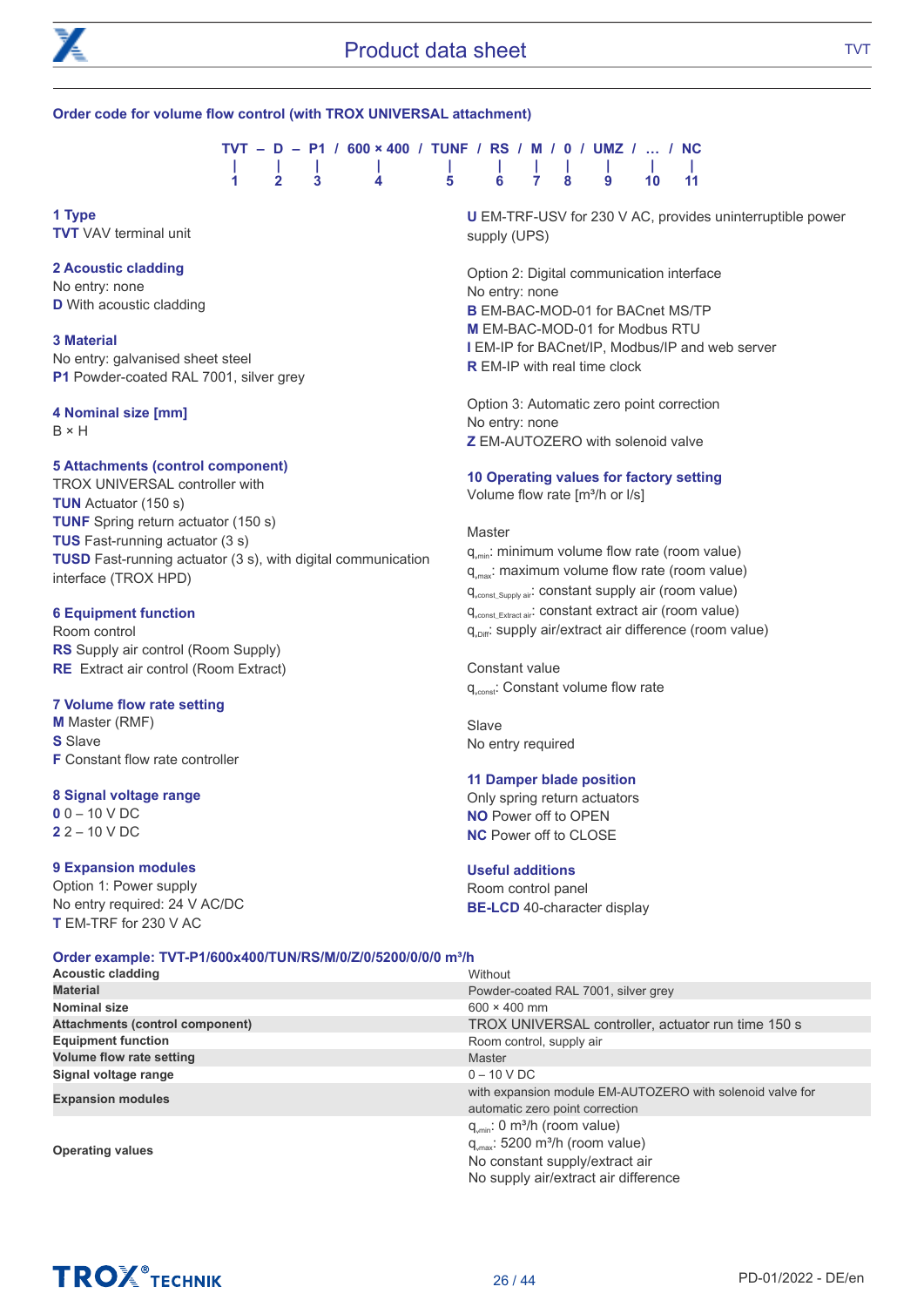

#### Order code for differential pressure control (with VARYCONTROL attachment)

|  |  |  |  |  |  |  | TVT - D - P1 / 600 × 400 / XF4 / PDS / V 0 / 300 - 500 [Pa] / NO |      |
|--|--|--|--|--|--|--|------------------------------------------------------------------|------|
|  |  |  |  |  |  |  |                                                                  |      |
|  |  |  |  |  |  |  | 1 2 3 4 5 6 7 8 9                                                | -10- |
|  |  |  |  |  |  |  |                                                                  |      |

**1 Type** TVT VAV terminal unit

#### **2 Acoustic cladding**

No entry: none **D** With acoustic cladding

#### **3 Material**

No entry: galvanised sheet steel P1 Powder-coated RAL 7001, silver grey

#### **4 Nominal size [mm]**

B × H

#### **5 Attachments (control component)** For example

XF0 Compact controller for duct pressure XF4 Universal controller for duct pressure (VARYCONTROL)

#### **6 Equipment function/Installation location**

**PDS** Duct pressure control, supply air PDE Duct pressure control, extract air PRS Room pressure control, supply air

#### Order example: TVT-D/500x400/XF4/PDS/F0/450 Pa/NC

#### **Acoustic cladding Material** Galvanised sheet steel and the control of the control of the control of the control of the control of the control of the control of the control of the control of the control of the control of the control of the Nominal size Attachments (control component) return actuator Equipment function **Operating mode** Signal voltage range **Operating values** Damper blade position **Damper blade position** Power off to CLOSE

PRE Room pressure control, extract air

#### 7 Operating mode

F Constant value (one setpoint value)

V Variable (setpoint value range)

#### 8 Signal voltage range

For the actual and setpoint value signals  $0 - 10 VDC$  $22 - 10 V$  DC

#### **9 Operating values for factory setting**

Differential pressure [Pa]

For duct pressure control, enter the differential pressure [Pa] as an absolute value  $\Delta_{\text{const}}$  (with operating mode F)  $\Delta_{pmin} - \Delta_{pmax}$  (with operating mode V)

#### **10 Damper blade position**

Only spring return actuators NO Power off to OPEN NC Power off to CLOSE

| . |                                                                           |
|---|---------------------------------------------------------------------------|
|   | With                                                                      |
|   | Galvanised sheet steel                                                    |
|   | $500 \times 400$ mm                                                       |
|   | VARYCONTROL Universal controller duct pressure, spring<br>return actuator |
|   | Duct pressure control, supply air                                         |
|   | Constant value (one setpoint value)                                       |
|   | $0 - 10 VDC$                                                              |
|   | $\Delta_{\text{pconst.}}$ = 450 Pa                                        |
|   | Power off to CLOSE                                                        |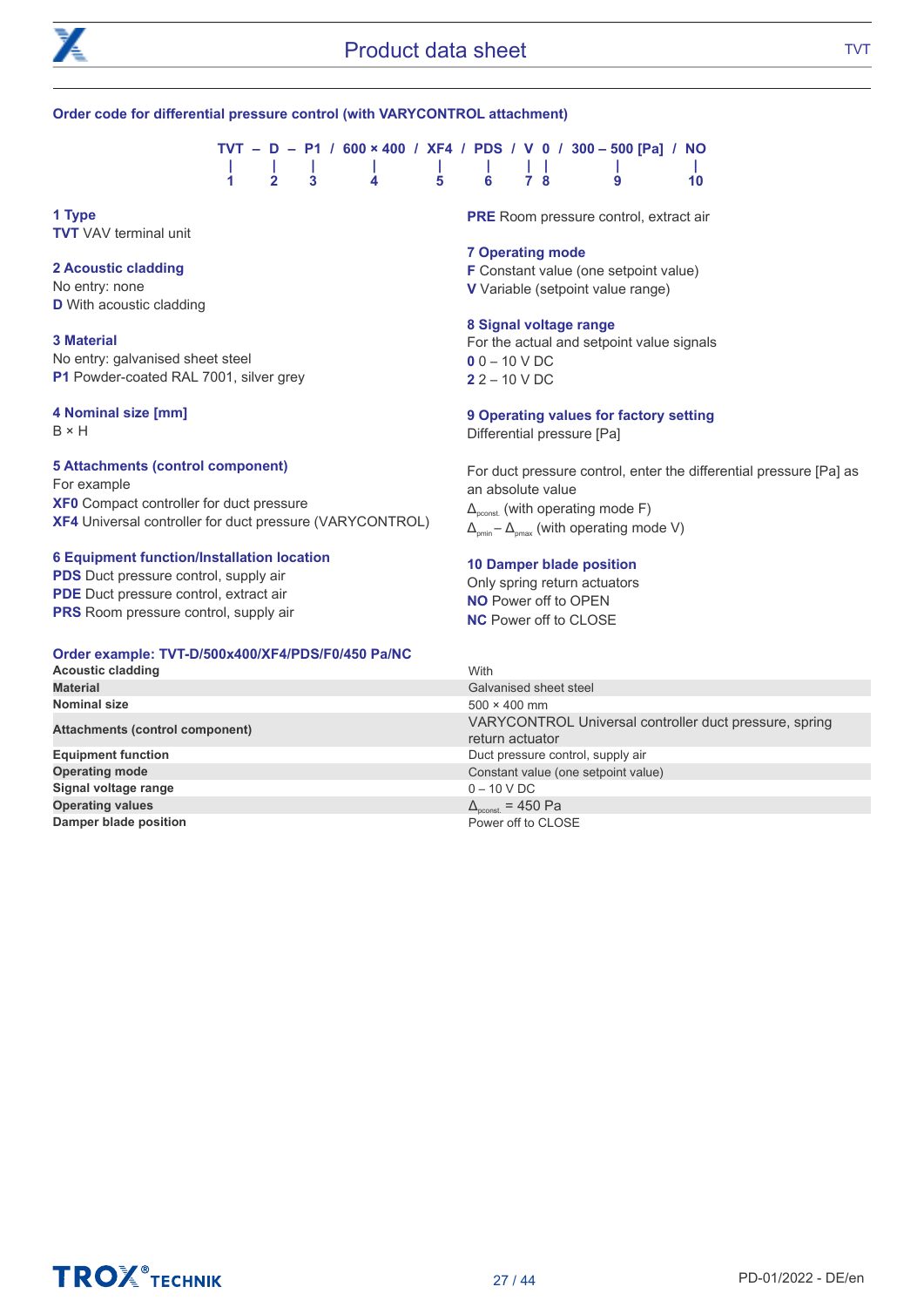

#### Order code for differential pressure control (with TROX UNIVERSAL attachment)

|  |  | $TVT - D - P1 / 600 \times 400 / TUNF / PRS / MFP / 0 / UMZ /  / NC$ |  |  |  |  |
|--|--|----------------------------------------------------------------------|--|--|--|--|
|  |  | .                                                                    |  |  |  |  |
|  |  | 1 2 3 4 5 6 7 8 9 10 11                                              |  |  |  |  |

**1 Type TVT** VAV terminal unit

#### **2 Acoustic cladding**

No entry: none **D** With acoustic cladding

#### **3 Material**

No entry: galvanised sheet steel P1 Powder-coated RAL 7001, silver grey

#### **4 Nominal size [mm]**

B × H

#### **5 Attachments (control component)**

TROX UNIVERSAL controller with TUN Actuator (150 s) TUNF Spring return actuator (150 s) TUS Fast-running actuator (3 s) TUSD Fast-running actuator (3 s), with digital communication interface (TROX HPD)

#### **6 Equipment function**

Pressure control **PRS** Room pressure control, supply air PRE Room pressure control, extract air PDS Duct pressure control, supply air PDE Duct pressure control, extract air

#### 7 Differential pressure setting

MFP Master, constant pressure control MVP Master, variable differential pressure control **SFP** Slave, constant pressure control SVP Slave, variable differential pressure control

#### 8 Signal voltage range

 $0 - 10$  V DC 2 2 – 10 V DC

#### 9 Expansion modules

Option 1: Power supply No entry required: 24 V AC/DC T EM-TRF for 230 V AC U EM-TRF-USV for 230 V AC, provides uninterruptible power supply (UPS)

Option 2: Digital communication interface No entry: none

#### Order example: TVT-D-P1/200x100/TUSD/PRE/SFP/2/-20Pa

Acoustic cladding New York 2012 19:00 New York 2012 19:00 New York 2012 19:00 New York 2013 Material Powder-coated RAL 7001, silver grey Nominal size 200 × 100 mm **Equipment function** Equipment function Room pressure control, extract air **Differential pressure setting Slave, Constant pressure control** 

**B EM-BAC-MOD-01 for BACnet MS/TP** M EM-BAC-MOD-01 for Modbus RTU I EM-IP for BACnet/IP, Modbus/IP and web server **R** EM-IP with real time clock

Option 3: Volume flow rate measurement No entry: none V EM-V Volume flow rate measurement for differential pressure control

Option 4: Automatic zero point correction No entry required: None Z EM-AUTOZERO solenoid valve (only with V)

#### **10 Operating values for factory setting**

Volume flow rate [m<sup>3</sup>/h or l/s], pressure [Pa]

Slave SVP  $\Delta_{\text{cmin}}$ : minimum differential pressure  $\Delta_{\text{max}}$ : maximum differential pressure

Slave SFP Δpconst: Constant differential pressure

Master MFP and MVP – same as slave, but additionally: q<sub>umin</sub>: minimum volume flow rate (room value)  $q_{\text{max}}$ : maximum volume flow rate (room value) q<sub>const</sub> Supply air: constant supply air (room value) q<sub>const Extract air</sub>: constant extract air (room value) q<sub>Diff</sub>: supply air/extract air difference (room value)

#### **11 Damper blade position**

Only spring return actuators NO Power off to OPEN NC Power off to CLOSE

#### Useful additions

Room control panel BE-LCD 40-character display

The differential pressure transducer required for room or duct pressure control has to be ordered separately, e.g. PT-699 Differential pressure transducer for room pressure control PT-699-DUCT Differential pressure transducer for duct pressure control, including tube and pressure tap

# Attachments (control component) Controller TROX UNIVERSAL, fast-running actuator (3 s) with digital communication interface (TROX HPD)

# **TROX** TECHNIK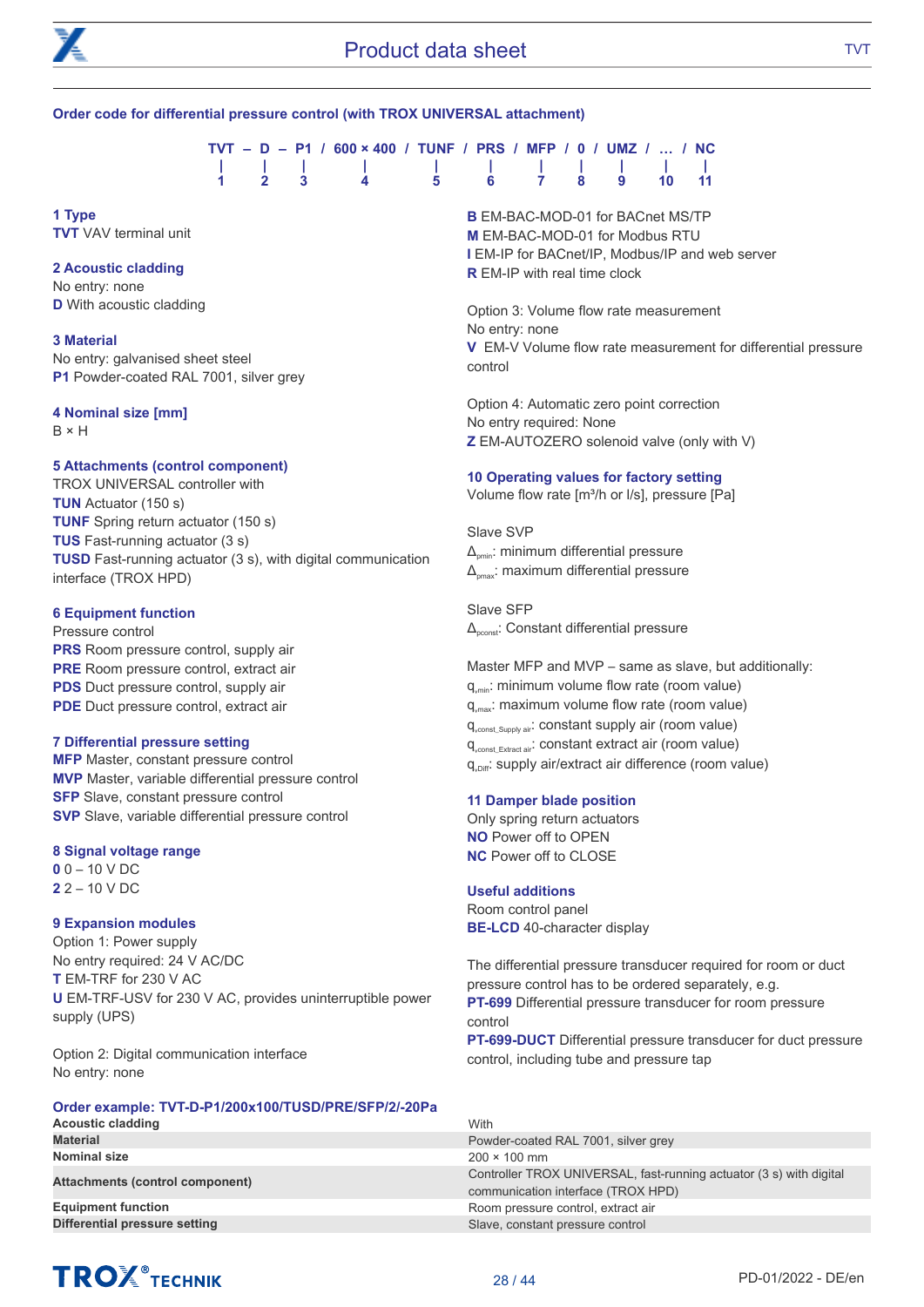| $\rightarrow$<br>∕€     | <b>Product data sheet</b>        | TVT |
|-------------------------|----------------------------------|-----|
| Signal voltage range    | $2 - 10$ V DC                    |     |
| <b>Operating values</b> | $\Delta_{\text{ocons}}$ = -20 Pa |     |

 $\Delta_{\text{pconst}}$  = -20 Pa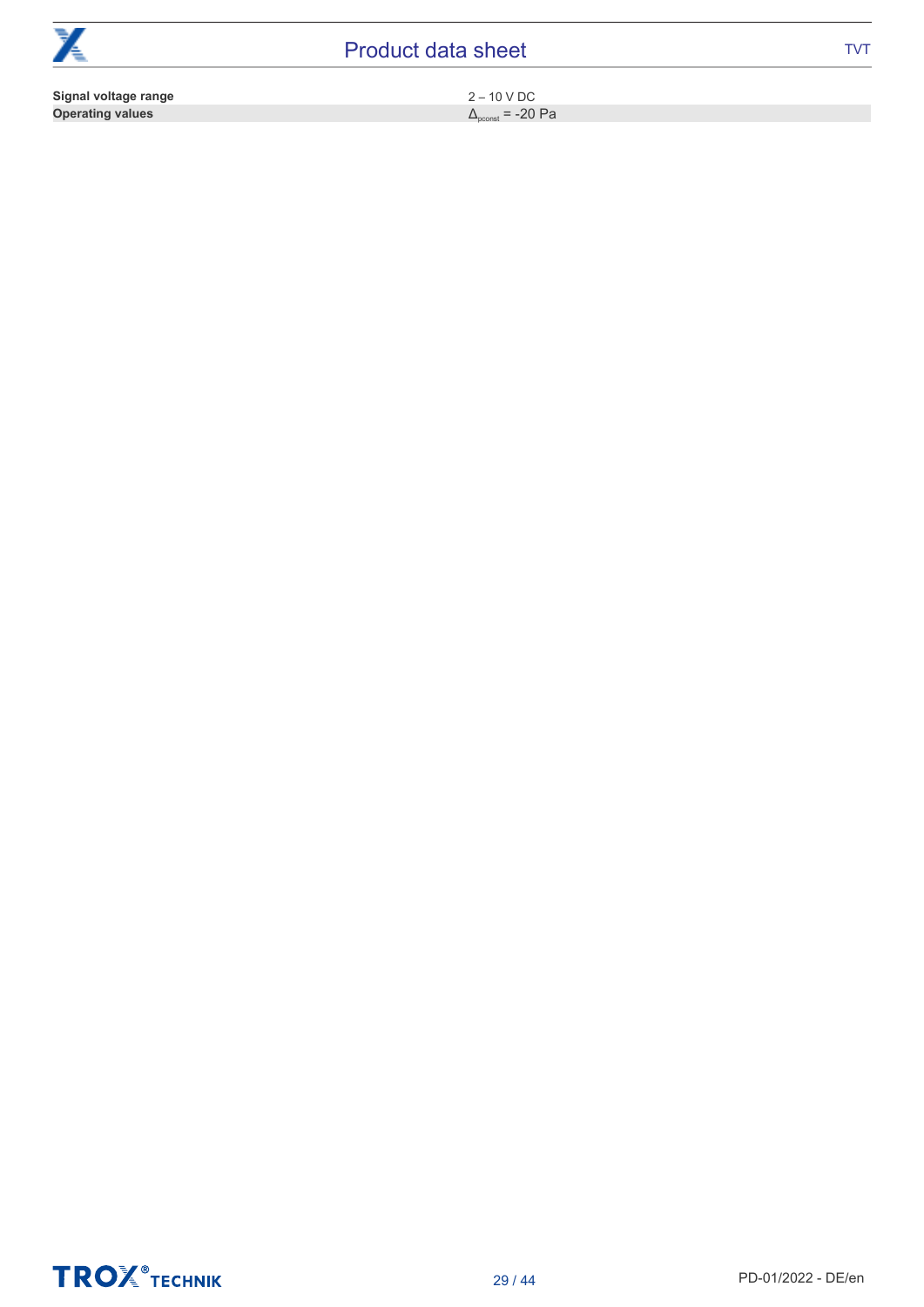

#### Order code for room control (with EASYLAB attachment)

|  |  | TVT - D - P1 / 600×400 / ELAB / S / RS / UMZ / LAB / |  |  |  |  |  |  |
|--|--|------------------------------------------------------|--|--|--|--|--|--|
|  |  | 1 1 1 1 1 1 1 1 1 1                                  |  |  |  |  |  |  |
|  |  | 1 2 3 4 5 6 7 9 10 11                                |  |  |  |  |  |  |

**1 Type** TVT VAV terminal unit

#### **2 Acoustic cladding**

No entry: none **D** With acoustic cladding

**3 Material** No entry: galvanised sheet steel P1 Powder-coated RAL 7001, silver grey

#### **4 Nominal size [mm]**

B × H

#### **5 Attachments (control components)** ELAB EASYLAB controller TCU3

#### 6 Actuators

S Fast-running actuator (3 s) SD Fast-running actuator (3 s), with digital communication interface (TROX HPD)

#### **7 Equipment function**

Room control RS Supply air control (Room Supply) RE Extract air control (Room Exhaust) PC Differential pressure control (Pressure Control)

#### **9 Expansion modules**

Option 1: Power supply No entry required: 24 V AC/DC T EM-TRF for 230 V AC U EM-TRF-USV for 230 V AC, provides uninterruptible power supply (UPS)

Option 2: Digital communication interface No entry: none B EM-BAC-MOD-01 for BACnet MS/TP M EM-BAC-MOD-01 for Modbus RTU I EM-IP for BACnet/IP, Modbus/IP and web server **R** EM-IP with real time clock

Option 3: Automatic zero point correction No entry: none Z EM-AUTOZERO Solenoid valve for automatic zero point correction

#### 10 Additional functions

Room management function has been deactivated LAB extract air led system (laboratories) CLR supply air led system (clean rooms)

Room management function is active LAB-RMF Extract air led system CLR-RMF Supply air led system

#### **11 Operating values for factory setting**

(only required when room management function is active)

Volume flow rate [m<sup>3</sup>/h or l/s], pressure [Pa]

Total extract air/supply air of room:

- q.: Standard mode
- q<sub>v2</sub>: reduced operation
- $q_{\nu 3}$ : increased operation
- $q_{\text{v4}}$ : constant supply air
- $q_{\text{vs}}$ : constant extract air
- q<sub>v6</sub>: Supply air/extract air difference

 $\Delta_{\text{best}}$ : Setpoint pressure (only with differential pressure control)

#### Useful additions

Room control panel (only for devices with RMF) BE-LCD 40-character display

Differential pressure transducer for room pressure control equipment function must be ordered separately, e.g. PT-699 Measuring range ±50 Pa or ±100 Pa PT-GB604 Measuring range ±100 Pa

| Order example: TVT-D-P1/600×400/ELAB/S/RS/CLR-RMF/3000/1500/5000/200/90/300 m <sup>3</sup> /h |                                                            |  |  |  |  |  |  |  |
|-----------------------------------------------------------------------------------------------|------------------------------------------------------------|--|--|--|--|--|--|--|
| <b>Acoustic cladding</b>                                                                      | With                                                       |  |  |  |  |  |  |  |
| <b>Material</b>                                                                               | Powder-coated RAL 7001, silver grey                        |  |  |  |  |  |  |  |
| Nominal size                                                                                  | $600 \times 400$ mm                                        |  |  |  |  |  |  |  |
| <b>Attachments (control component)</b>                                                        | <b>EASYLAB controller TCU3</b>                             |  |  |  |  |  |  |  |
| Actuator                                                                                      | fast-running actuator (3 s)                                |  |  |  |  |  |  |  |
| <b>Equipment function</b>                                                                     | Supply air control                                         |  |  |  |  |  |  |  |
| <b>Additional function</b>                                                                    | supply air led system - room management function is active |  |  |  |  |  |  |  |
| <b>Operating values</b>                                                                       | Standard mode 3000 m <sup>3</sup> /h                       |  |  |  |  |  |  |  |
|                                                                                               | reduced operation 1500 m <sup>3</sup> /h                   |  |  |  |  |  |  |  |
|                                                                                               | increased operation 5000 m <sup>3</sup> /h                 |  |  |  |  |  |  |  |
|                                                                                               | constant supply air 200 m <sup>3</sup> /h                  |  |  |  |  |  |  |  |
|                                                                                               | constant extract air 90 m <sup>3</sup> /h                  |  |  |  |  |  |  |  |
|                                                                                               | Supply air/extract air difference 300 m <sup>3</sup> /h    |  |  |  |  |  |  |  |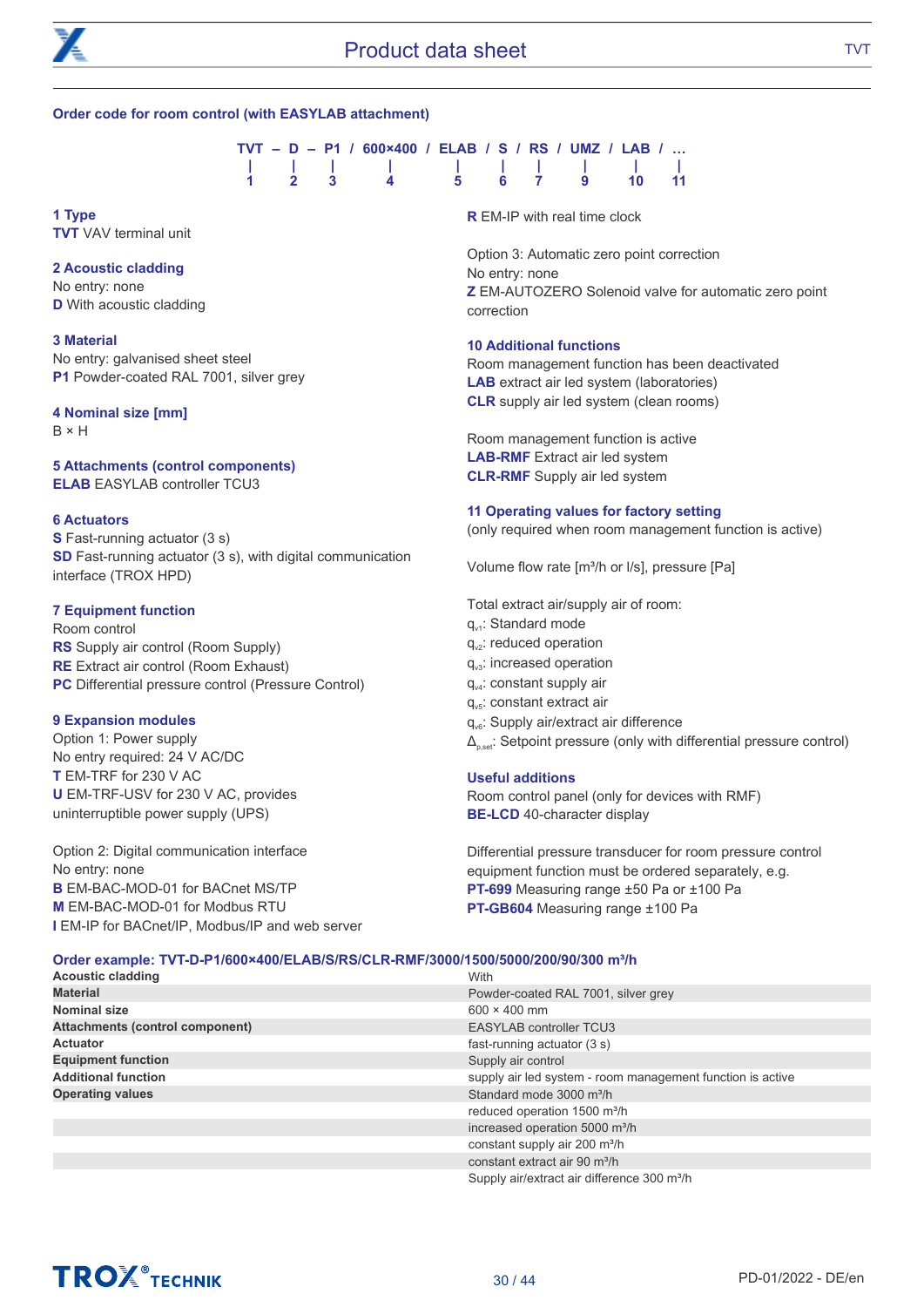

#### Order code for single operation (with EASYLAB attachment)



**1 Type** TVT VAV terminal unit

#### **2 Acoustic cladding**

No entry: none **D** With acoustic cladding

**3 Material** No entry: galvanised sheet steel P1 Powder-coated RAL 7001, silver grey

#### **4 Nominal size [mm]**

B × H

#### **5 Attachments (control components)** ELAB EASYLAB controller TCU3

#### 6 Actuators

S Fast-running actuator (3 s) SD Fast-running actuator (3 s), with digital communication interface (TROX HPD)

#### **7 Equipment function**

Single operation **SC** Supply air controller EC Extract air controller

#### 8 External volume flow rate setting

E0 Voltage signal 0 – 10 V DC E2 Voltage signal 2 – 10 V DC

#### Order example: TVT/600×400/ELAB/S/SC/2P/3000/7000

Acoustic cladding Without Northern Without Northern Without Northern Without Northern Without Northern Without<br>Northern Size 600 × 4 Attachments (control component)<br>
Actuator<br>
Actuator (3 s) **Equipment function** Supply air controller

2P Switch contacts (provided by others) for 2 switching steps 3P Switch contacts (provided by others) for 3 switching steps F Constant flow rate value, no signalling required

#### **9 Expansion modules**

Option 1: Power supply No entry: 24 V AC T EM-TRF for 230 V AC U EM-TRF-USV for 230 V AC, provides uninterruptible power supply (UPS)

Option 2: Digital communication interface No entry: none **B EM-BAC-MOD-01 for BACnet MS/TP** M EM-BAC-MOD-01 for Modbus RTU I EM-IP for BACnet/IP, Modbus/IP and web server **R** EM-IP with real time clock

Option 3: Automatic zero point correction No entry: none Z EM-AUTOZERO Solenoid valve for automatic zero point correction

#### 11 Operating values [m3/h or l/s, Pa]

Depending on external volume flow rate setting E0, E2:  $q_{\text{vmin}}/q_{\text{vmax}}$  $2P: q_{v1}/q_{v2}$  $3P: q_{v1}/q_{v2}/q_{v3}$  $F: q_{v1}$ 

 $600 \times 400$  mm fast-running actuator  $(3 s)$ External volume flow rate setting Switch contacts (provided by others) for 2 switching steps Operating values  $q_{\rm vt} = 3000 \text{ m}^3/h$  $q_{v2}$  = 7000 m<sup>3</sup>/h



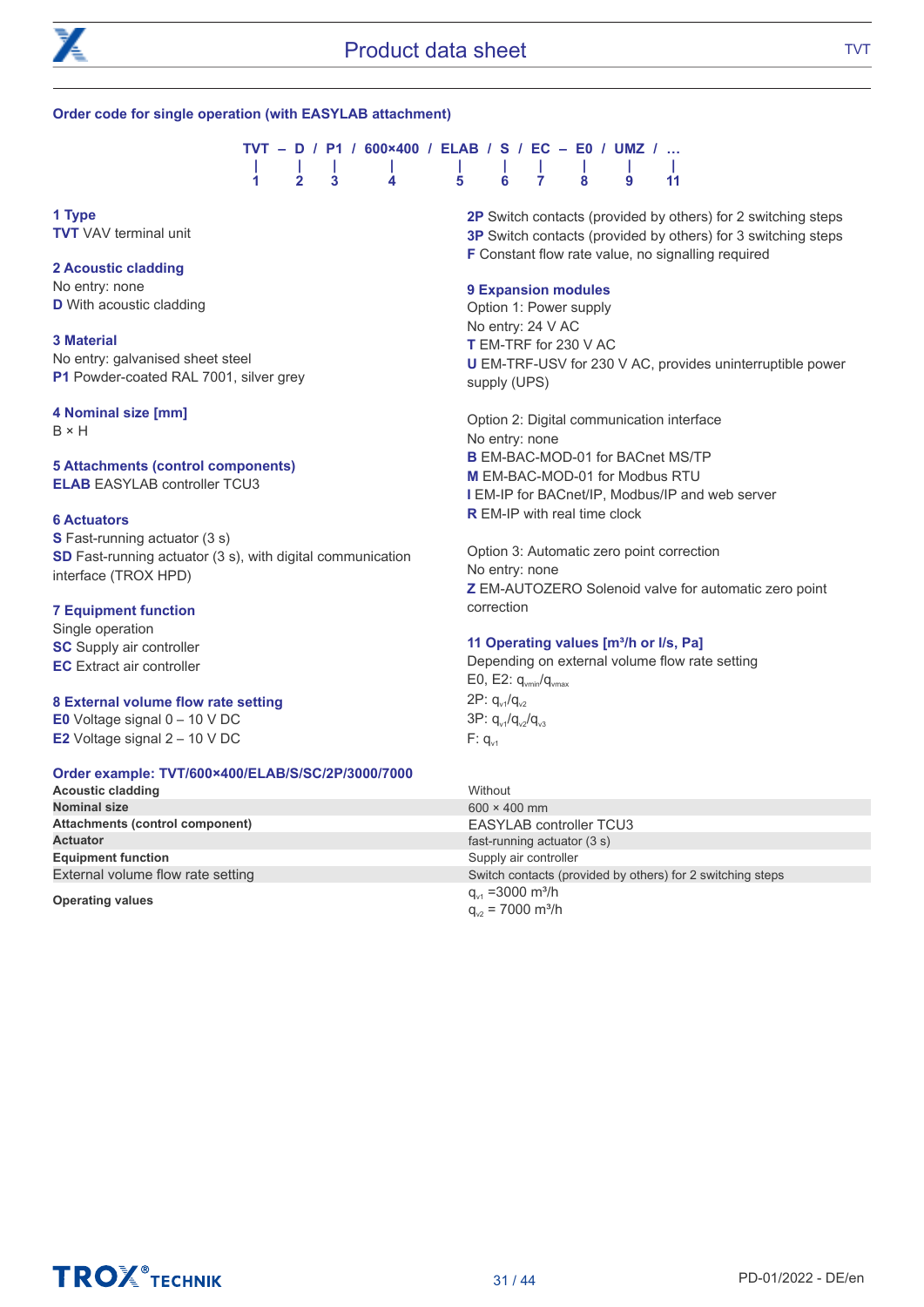

### **Variants**

#### **VAV terminal unit, variant TVT**



--------------------------------------------------------------------------------------------------------

▪ VAV terminal unit for variable volume flow control

#### **VAV terminal unit, variant TVT-D**



▪ Air terminal unit with acoustic cladding for variable volume flow control

--------------------------------------------------------------------------------------------------------

- For rooms where the case-radiated noise of the unit is not sufficiently reduced by a false ceiling
- The rectangular ducts for the room under consideration must have adequate acoustic insulation (provided by others) on the fan and room ends
- Acoustic cladding cannot be retrofitted

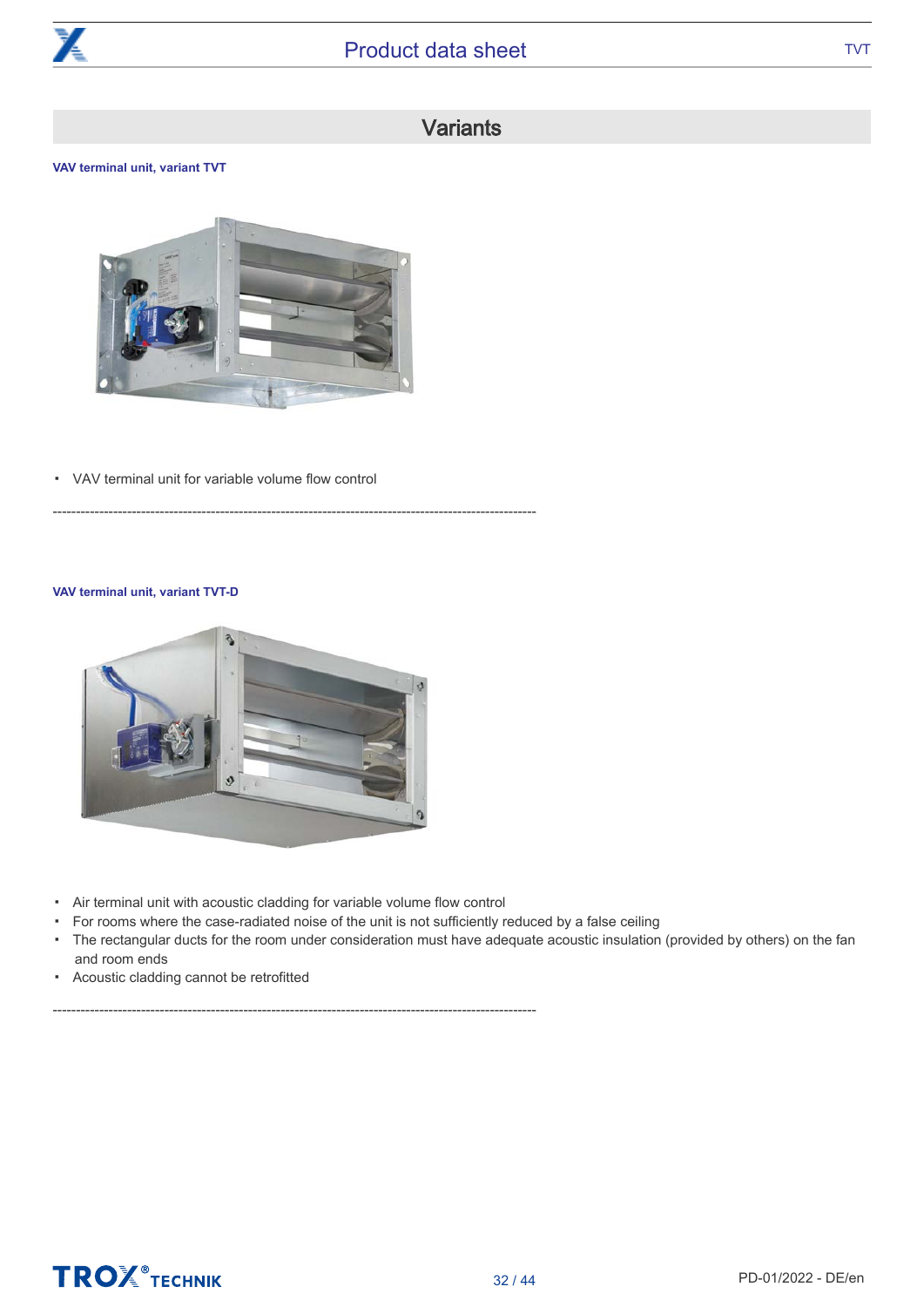

#### **Materials**

#### Standard construction

| Order code detail | Part                      | Material               |
|-------------------|---------------------------|------------------------|
|                   | Casing                    | Galvanised sheet steel |
|                   | Effective pressure sensor |                        |
|                   | Damper blade              | Aluminium              |
|                   | Damper blade seal         | Polyethylene, PE       |
|                   | Shaft and linkage         | Galvanised steel       |
|                   | Plain bearings            |                        |
|                   | Gears                     | Plastic, ABS           |

#### Option acoustic cladding

| Order code detail | Part                                | <b>Material</b>                                                 |
|-------------------|-------------------------------------|-----------------------------------------------------------------|
|                   | Acoustic cladding casing            | Galvanised sheet steel                                          |
|                   | Insulation of structure-borne noise | Polyethylene, PE                                                |
|                   | Lining <b>I</b>                     | Mineral wool to EN 13501, fire rating class A1, non-combustible |

#### Powder-coated construction

| Order code detail | Part                      | <b>Material</b>                                  |
|-------------------|---------------------------|--------------------------------------------------|
|                   | Casing                    | Galvanised sheet steel - powder-coated           |
|                   | Effective pressure sensor |                                                  |
|                   | Damper blade              | Aluminium - powder coated, RAL 7001, silver grey |
| P <sub>1</sub>    | Damper blade seal         | Polyethylene, PE                                 |
|                   | Shaft and linkage         | Galvanised steel                                 |
|                   | Plain bearings            |                                                  |
|                   | Gears                     | Plastic, ABS                                     |

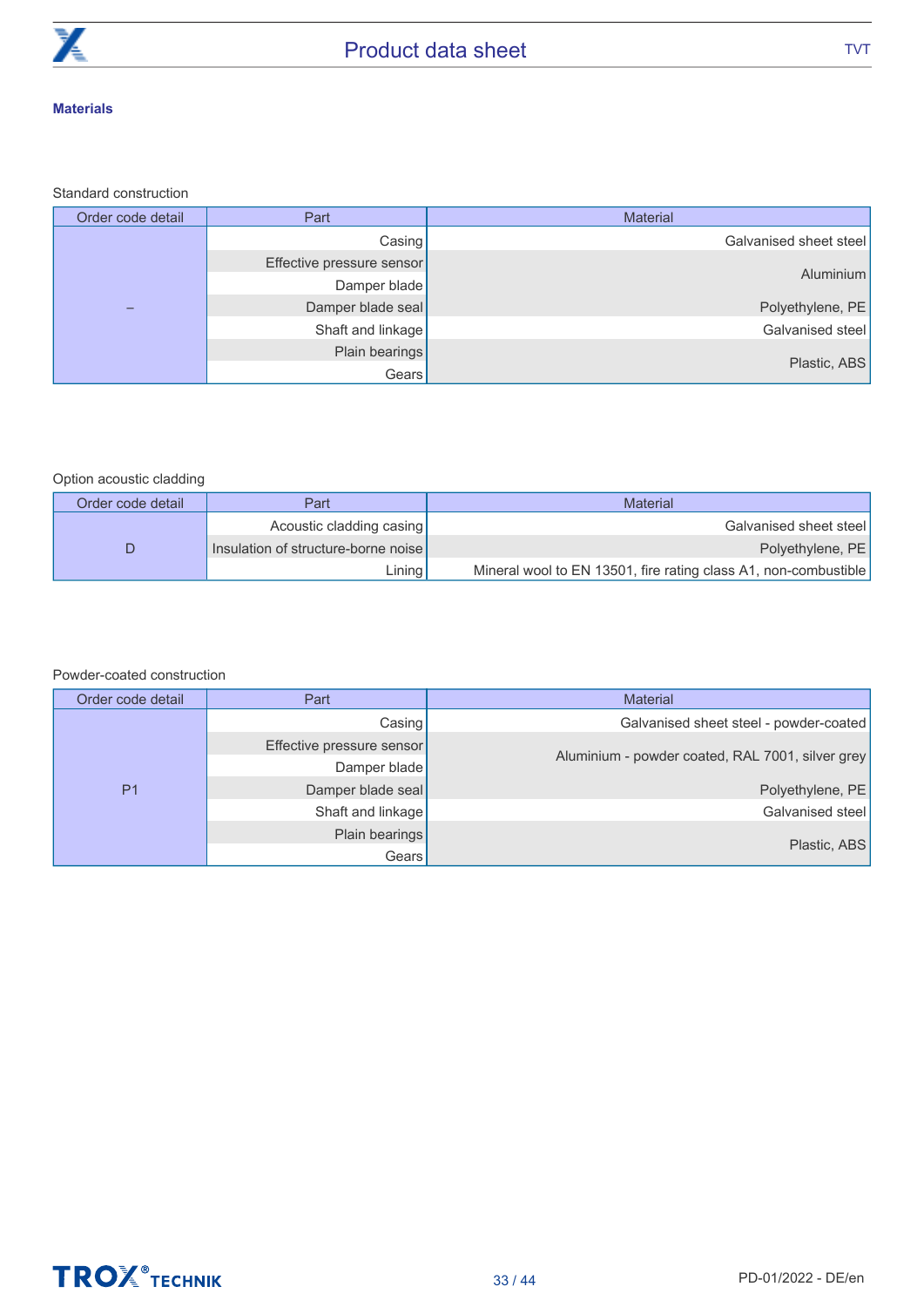

### Dimensions and weight

#### Terminal unit without acoustic cladding (TVT)



Note:

The illustration shows control component type Easy, Compact.

For exact dimensions see the section 'Space required for commissioning and maintenance'.

| ו ט ווי ווישן/פווטופווטוע<br>$NS(B \times H)$ | B <sub>1</sub> | B <sub>2</sub> | $H_1$ | H <sub>2</sub> | kg             |
|-----------------------------------------------|----------------|----------------|-------|----------------|----------------|
| $200 \times 100$                              | 234            | 276            | 134   | 176            | 6              |
| $300 \times 100$                              | 334            | 376            | 134   | 176            | $\overline{7}$ |
| $400 \times 100$                              | 434            | 476            | 134   | 176            | 8              |
| $500 \times 100$                              | 534            | 576            | 134   | 176            | 9              |
| $600 \times 100$                              | 634            | 676            | 134   | 176            | 10             |
| $200 \times 200$                              | 234            | 276            | 234   | 276            | 9              |
| $300 \times 200$                              | 334            | 376            | 234   | 276            | 10             |
| $400 \times 200$                              | 434            | 476            | 234   | 276            | 11             |
| $500 \times 200$                              | 534            | 576            | 234   | 276            | 12             |
| $600 \times 200$                              | 634            | 676            | 234   | 276            | 13             |
| $700 \times 200$                              | 734            | 776            | 234   | 276            | 14             |
| $800 \times 200$                              | 834            | 876            | 234   | 276            | 15             |
| $300 \times 300$                              | 334            | 376            | 334   | 376            | 10             |
| $400 \times 300$                              | 434            | 476            | 334   | 376            | 11             |
| $500 \times 300$                              | 534            | 576            | 334   | 376            | 12             |
| $600 \times 300$                              | 634            | 676            | 334   | 376            | 13             |
| $700 \times 300$                              | 734            | 776            | 334   | 376            | 15             |
| $800 \times 300$                              | 834            | 876            | 334   | 376            | 16             |
| $900 \times 300$                              | 934            | 976            | 334   | 376            | 18             |
| $1000 \times 300$                             | 1034           | 1076           | 334   | 376            | 19             |
| $400 \times 400$                              | 434            | 476            | 434   | 476            | 14             |
| $500 \times 400$                              | 534            | 576            | 434   | 476            | 15             |
| $600 \times 400$                              | 634            | 676            | 434   | 476            | 16             |
| $700 \times 400$                              | 734            | 776            | 434   | 476            | 17             |
| $800 \times 400$                              | 834            | 876            | 434   | 476            | 18             |
| $900 \times 400$                              | 934            | 976            | 434   | 476            | 21             |
| $1000 \times 400$                             | 1034           | 1076           | 434   | 476            | 20             |
| $500 \times 500$                              | 534            | 576            | 534   | 576            | 19             |
| $600 \times 500$                              | 634            | 676            | 534   | 576            | 20             |
| $700 \times 500$                              | 734            | 776            | 534   | 576            | 22             |

#### Dimensions/weights of TVT

# **TROX** TECHNIK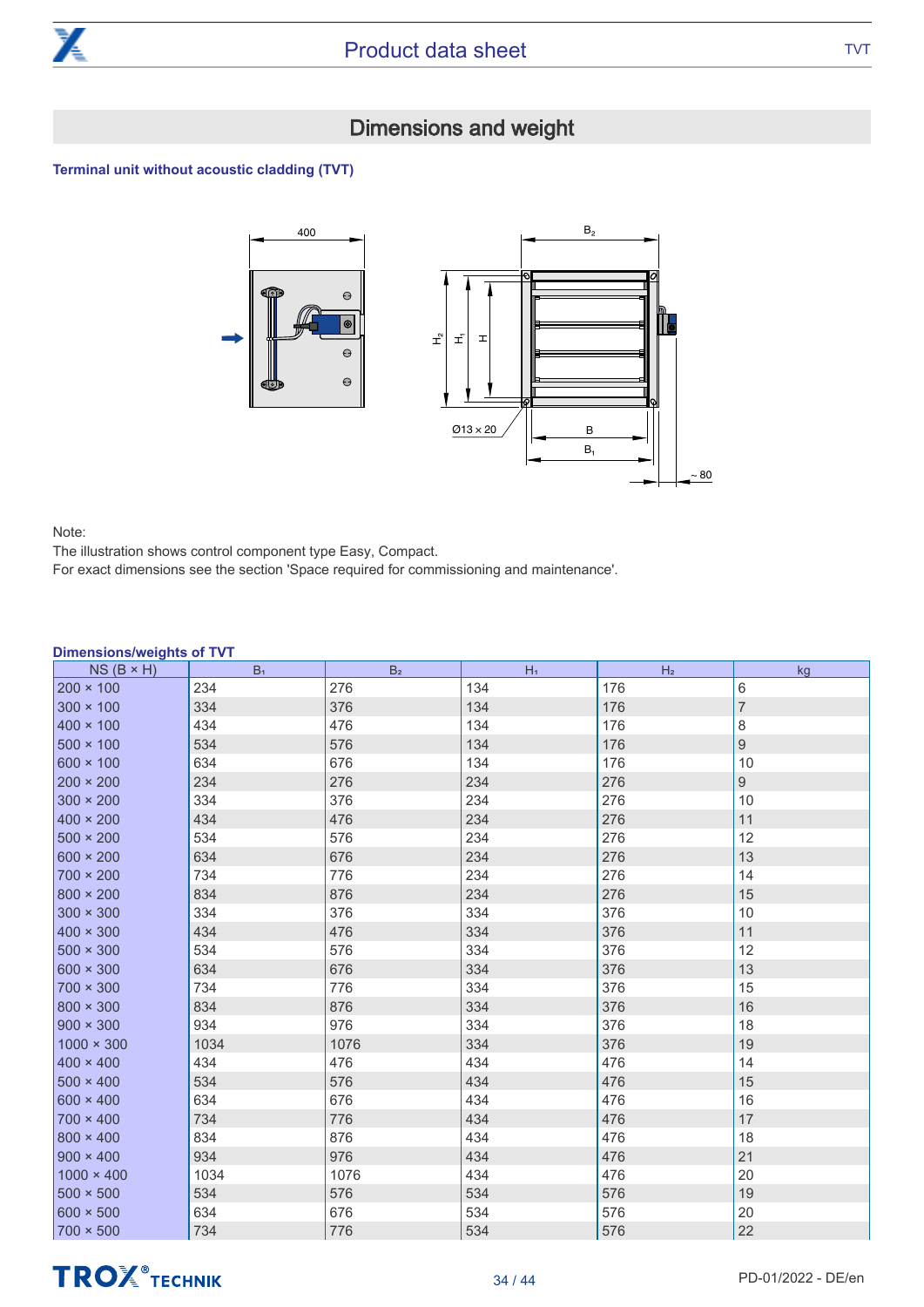

| $NS(B \times H)$  | B <sub>1</sub> | B <sub>2</sub> | $H_1$ | H <sub>2</sub> | kg |
|-------------------|----------------|----------------|-------|----------------|----|
| $800 \times 500$  | 834            | 876            | 534   | 576            | 23 |
| $900 \times 500$  | 934            | 976            | 534   | 576            | 25 |
| $1000 \times 500$ | 1034           | 1076           | 534   | 576            | 26 |
| $600 \times 600$  | 634            | 676            | 634   | 676            | 19 |
| $800 \times 600$  | 834            | 876            | 634   | 676            | 23 |
| $1000 \times 600$ | 1034           | 1076           | 634   | 676            | 27 |

Note:

Not all attachments (control components) may be available or suitable for all sizes of terminal units – see the control component product data sheet or the Easy Product Finder design program.

#### Terminal unit with acoustic cladding (TVT-D)



Note:

The illustration shows control component type Easy, Compact.

For exact dimensions see the section 'Space required for commissioning and maintenance'.

| <b>Dimensions/weights (TVT-D)</b> |                |                |       |                |    |  |
|-----------------------------------|----------------|----------------|-------|----------------|----|--|
| $NS(B \times H)$                  | B <sub>1</sub> | B <sub>2</sub> | $H_1$ | H <sub>2</sub> | kg |  |
| $200 \times 100$                  | 234            | 280            | 134   | 180            | 9  |  |
| $300 \times 100$                  | 334            | 380            | 134   | 180            | 11 |  |
| $400 \times 100$                  | 434            | 480            | 134   | 180            | 12 |  |
| $500 \times 100$                  | 534            | 580            | 134   | 180            | 14 |  |
| $600 \times 100$                  | 634            | 680            | 134   | 180            | 15 |  |
| $200 \times 200$                  | 234            | 280            | 234   | 280            | 14 |  |
| $300 \times 200$                  | 334            | 380            | 234   | 280            | 15 |  |
| $400 \times 200$                  | 434            | 480            | 234   | 280            | 17 |  |
| $500 \times 200$                  | 534            | 580            | 234   | 280            | 18 |  |
| $600 \times 200$                  | 634            | 680            | 234   | 280            | 20 |  |
| $700 \times 200$                  | 734            | 780            | 234   | 280            | 21 |  |
| $800 \times 200$                  | 834            | 880            | 234   | 280            | 23 |  |
| $300 \times 300$                  | 334            | 380            | 334   | 380            | 15 |  |
| $400 \times 300$                  | 434            | 480            | 334   | 380            | 17 |  |
| $500 \times 300$                  | 534            | 580            | 334   | 380            | 18 |  |
| $600 \times 300$                  | 634            | 680            | 334   | 380            | 20 |  |
| $700 \times 300$                  | 734            | 780            | 334   | 380            | 22 |  |
| $800 \times 300$                  | 834            | 880            | 334   | 380            | 24 |  |
| $900 \times 300$                  | 934            | 980            | 334   | 380            | 26 |  |
| $1000 \times 300$                 | 1034           | 1080           | 334   | 380            | 29 |  |
| $400 \times 400$                  | 434            | 480            | 434   | 480            | 21 |  |
| $500 \times 400$                  | 534            | 580            | 434   | 480            | 23 |  |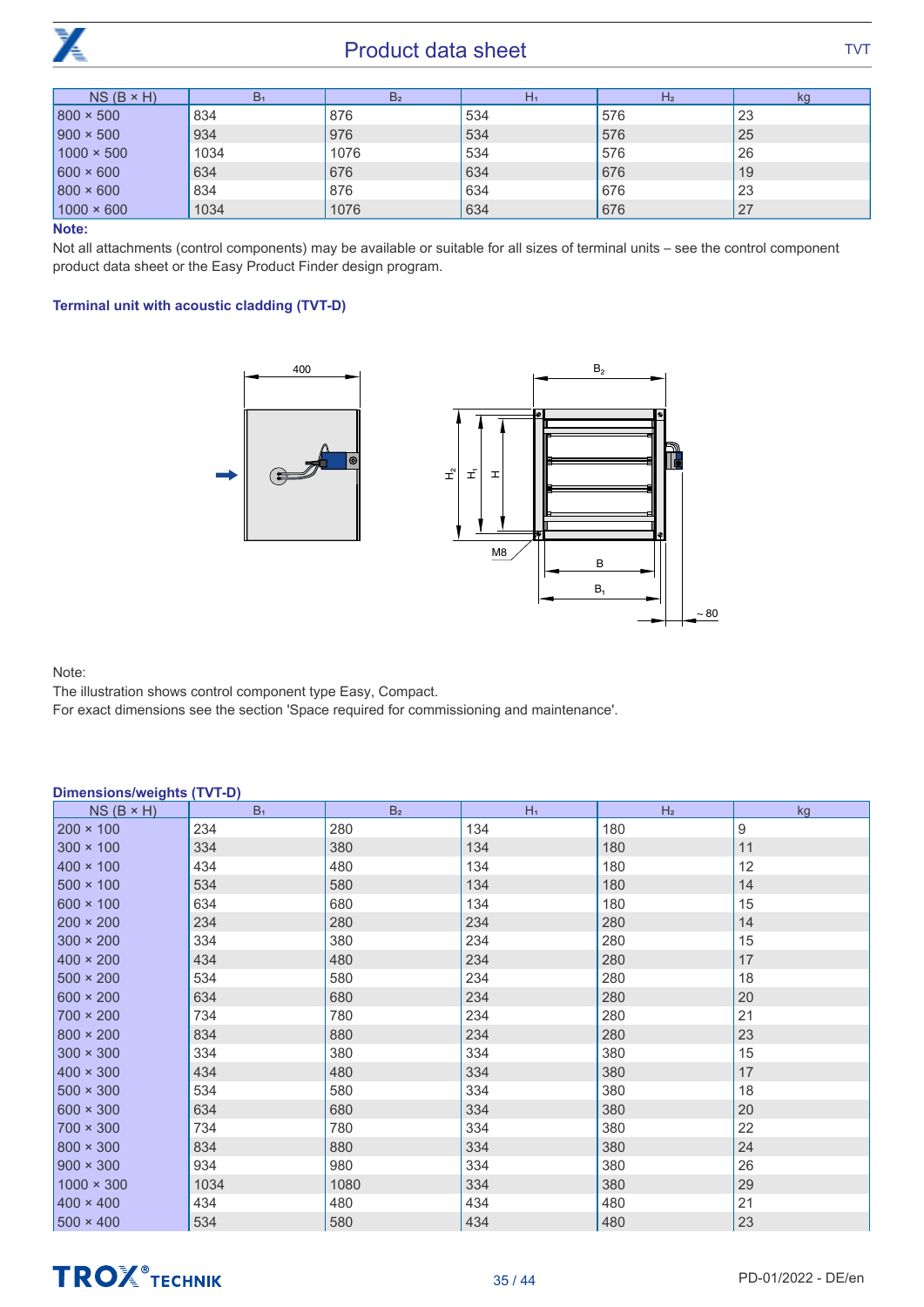

| $NS(B \times H)$  | B <sub>1</sub> | B <sub>2</sub> | $H_1$ | H <sub>2</sub> | kg              |
|-------------------|----------------|----------------|-------|----------------|-----------------|
| $600 \times 400$  | 634            | 680            | 434   | 480            | 24              |
| $700 \times 400$  | 734            | 780            | 434   | 480            | 26              |
| $900 \times 400$  | 934            | 980            | 434   | 480            | 29              |
| $1000 \times 400$ | 1034           | 1080           | 434   | 480            | 32 <sup>°</sup> |
| $1500 \times 500$ | 534            | 580            | 534   | 580            | 28              |
| $600 \times 500$  | 634            | 680            | 534   | 580            | 30              |
| $1700 \times 500$ | 734            | 780            | 534   | 580            | 32              |
| $800 \times 500$  | 834            | 880            | 534   |                | 35              |
| $900 \times 500$  | 934            | 980            | 534   | 580            | 37              |
| $1000 \times 500$ | 1034           | 1080           | 534   | 580            | 39              |
| $600 \times 600$  | 634            | 680            | 634   | 680            | 29              |
| $800 \times 600$  | 834            | 880            | 634   | 680            | 35              |
| $1000 \times 600$ | 1034           | 1080           | 634   | 680            | 41              |

#### Note:

Not all attachments (control components) may be available or suitable for all sizes of terminal units – see the control component product data sheet or the Easy Product Finder design program.

#### Space required for commissioning and maintenance

Sufficient space must be kept clear near any attachments to allow for commissioning and maintenance. It may be necessary to provide sufficiently sized inspection access openings.

Product illustrations do not show any installation situation details. If an attachment requires a certain installation orientation, this is specified on a sticker on the product.

#### Access to attachments



Schematic illustration of required installation space

#### Product example



Attachments, e.g. BC0, XD4, BPB, TUNF

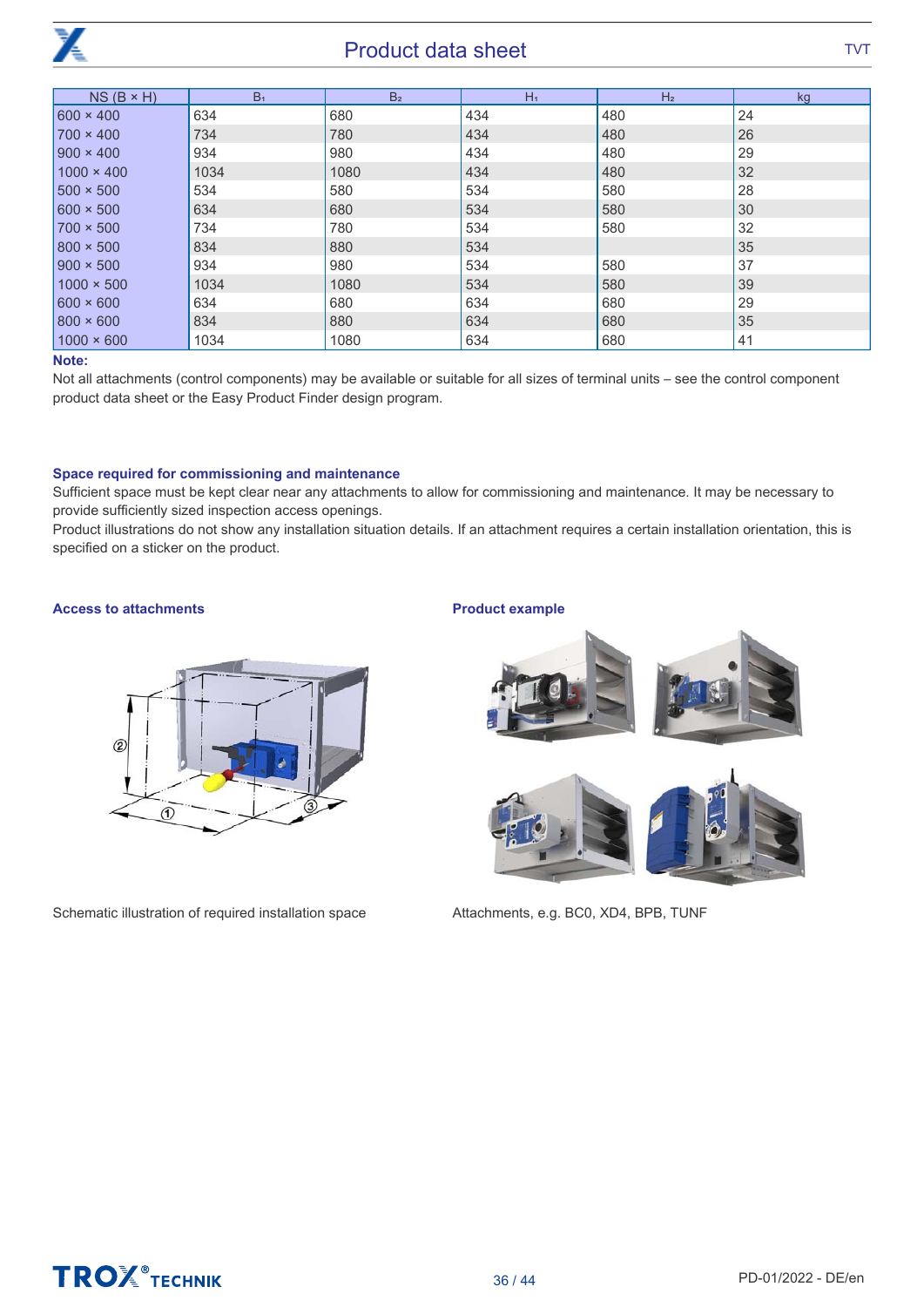

#### Space required

| $\bigcirc$                                                      | (2)                 | $\circled{3}$ |
|-----------------------------------------------------------------|---------------------|---------------|
|                                                                 |                     |               |
| 400                                                             | H                   | 300           |
|                                                                 |                     |               |
| 400                                                             | Н                   | 300           |
|                                                                 |                     |               |
| BUSNF, BUSS, BUPN, BUPFN,<br>XF4, (B11 *, B1B *, BP1 *, BPB 500 | H                   | 300           |
|                                                                 |                     |               |
| 500                                                             | H, but at least 350 | 400           |
|                                                                 |                     |               |
| 500                                                             | H, but at least 350 | 400           |
|                                                                 |                     |               |

H: Unit height

\* Control component being phased out

#### Accessibility to the battery pack



Schematic illustration of required installation space

Note: Separate installation space for fixing and accessing the battery pack (optional accessories for TROX UNIVERSAL or LABCONTROL EASYLAB control components).

#### Product example



Attachment TUNF / ... / U



# **TROX** TECHNIK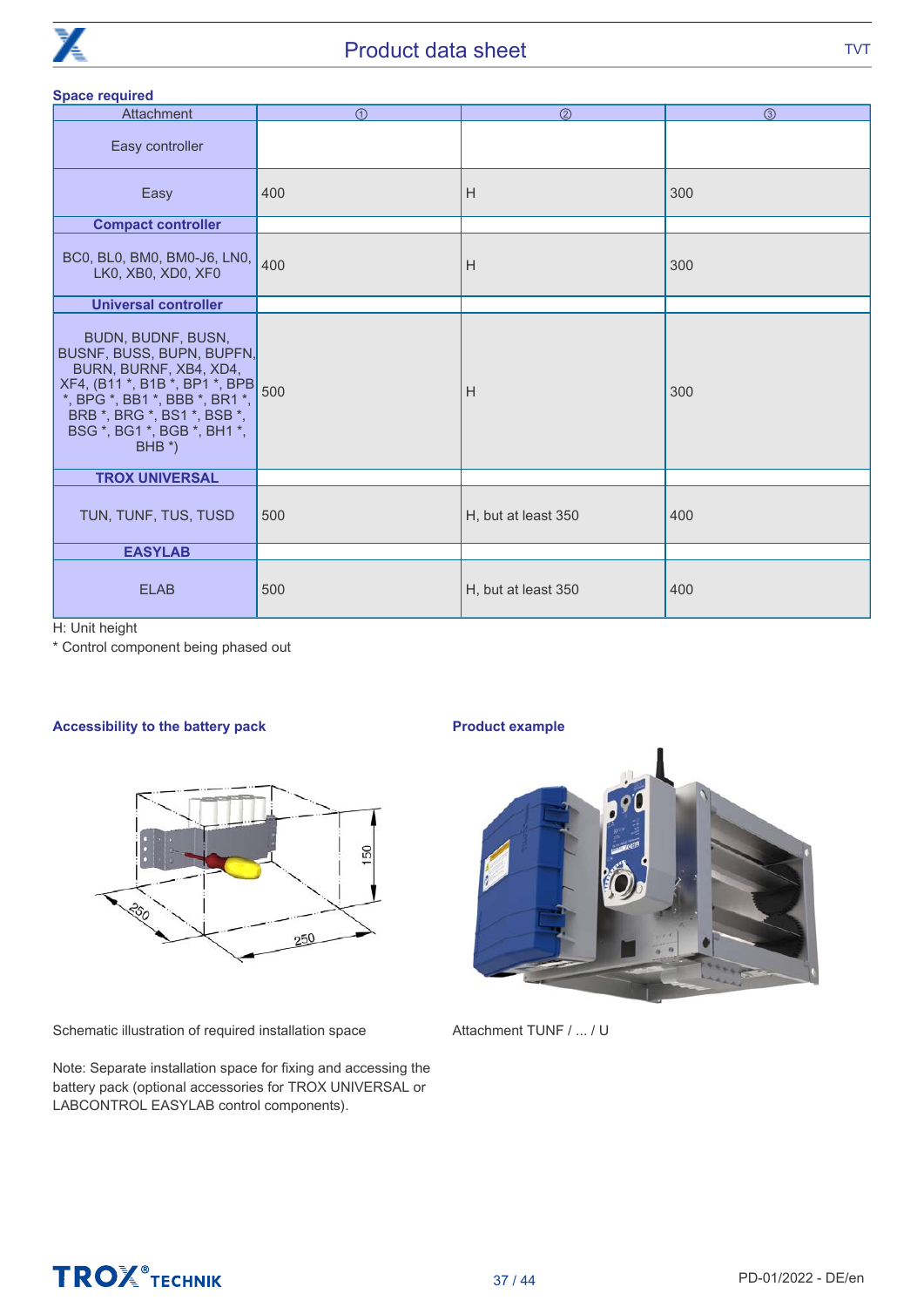

### Product details

#### Installation and commissioning

- Any installation orientation (except units with static effective pressure transducer)
- With flanges on both ends to make connections to the ducting
- TVT-D: For constructions with acoustic cladding, ducts on the room side should have cladding up to the acoustic cladding of the controller

#### Upstream conditions

The volume flow rate accuracy  $\Delta_{\omega}$  applies to a straight upstream section of the duct. Bends, junctions or a narrowing or widening of the duct cause turbulence that may affect measurement. Duct connections, e.g. branches off the main duct, must comply with EN 1505. Some installation situations require straight duct sections upstream.

#### Bend, vertical

#### Junction, vertical





A bend – with a straight duct section of at least 4H upstream of the VAV terminal unit – has only a negligible effect on the volume flow rate accuracy.

A junction causes strong turbulence. The stated volume flow rate accuracy  $\Delta_{\alpha}$  can only be achieved with a straight duct section of at least 4H upstream.

#### Bend, horizontal



A bend – with a straight duct section of at least 3B upstream of the VAV terminal unit – has only a negligible effect on the volume flow rate accuracy.

#### Junction, horizontal



A junction causes strong turbulence. The stated volume flow rate accuracy  $\Delta_{\alpha}$  can only be achieved with a straight duct section of at least 3B upstream.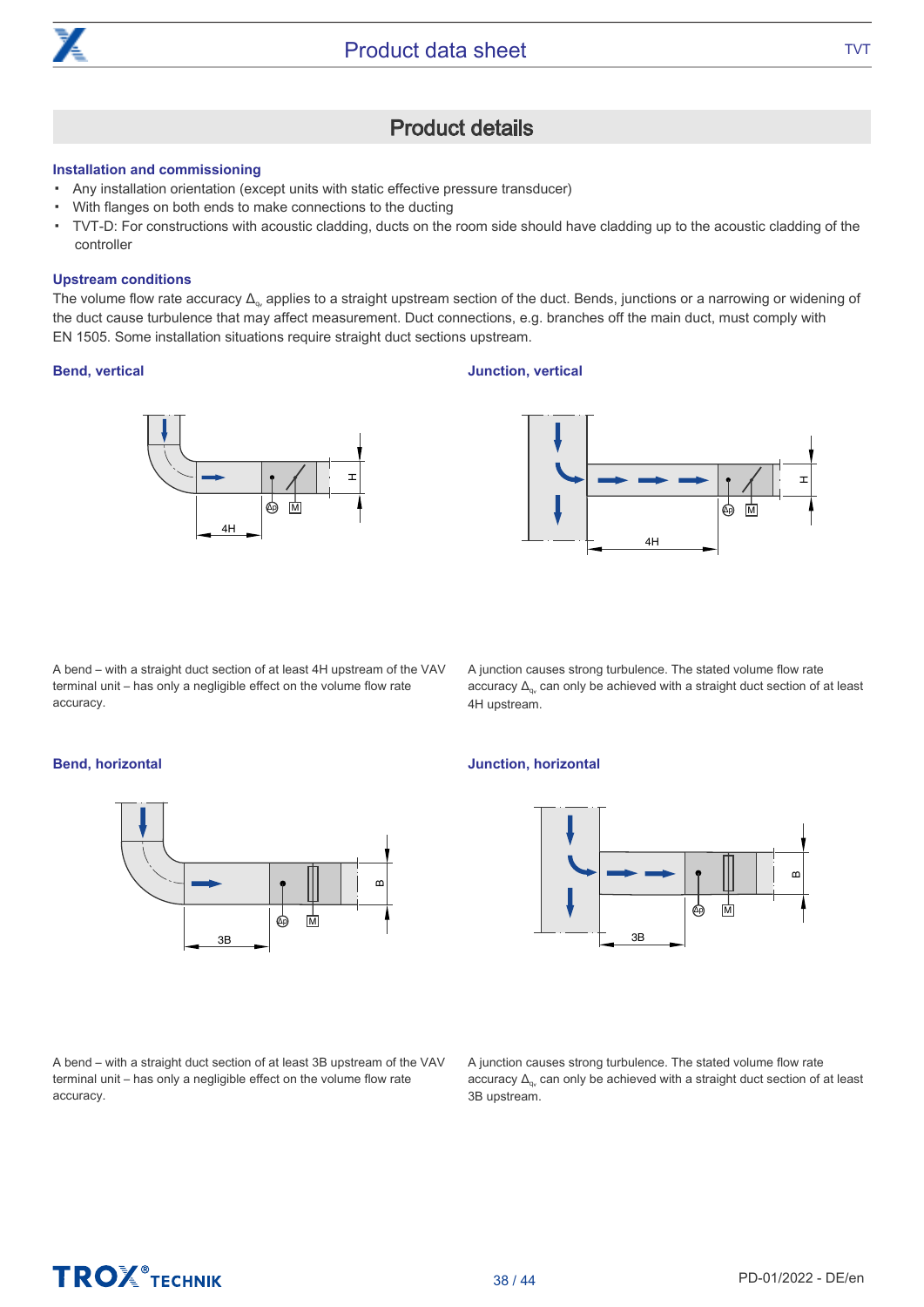

|                   | <b>VARYCONTROL control components</b> |                                                                           |                                                   |                                    |                |  |  |  |
|-------------------|---------------------------------------|---------------------------------------------------------------------------|---------------------------------------------------|------------------------------------|----------------|--|--|--|
| <b>Attachment</b> | <b>Controlled</b><br>variable         | Interface                                                                 | <b>Pressure transducer</b>                        | <b>Actuator</b>                    | Manufacturer   |  |  |  |
|                   |                                       |                                                                           | Easy controller, dynamic                          |                                    |                |  |  |  |
| Easy              | qv                                    | $0 - 10 V$                                                                | integral                                          | slow-running<br>integral           | $\odot$        |  |  |  |
|                   |                                       |                                                                           | Compact controller, dynamic                       |                                    |                |  |  |  |
| BC <sub>0</sub>   | qv                                    | $0 - 10$ V or $2 - 10$ V or MP<br>bus interface                           | integral                                          | slow-running<br>integral           | $\circledS$    |  |  |  |
| <b>BLO</b> **     | qv                                    | LonWorks FTT 10 interface                                                 | integral                                          | slow-running<br>integral           | ②              |  |  |  |
| BM <sub>0</sub>   | qv                                    | Modbus RTU/BACnet MS/TP integral                                          |                                                   | slow-running<br>integral           | $\circledcirc$ |  |  |  |
| BM0-J6            | qv                                    | Modbus RTU/BACnet MS/TP<br>with RJ12 socket (for X-<br>AIRCONTROL)        | integral                                          | slow-running<br>integral           | $^{\circledR}$ |  |  |  |
| X <sub>B</sub> 0  | qv                                    | $0 - 10$ V or $2 - 10$ V                                                  | integral                                          | slow-running<br>integral           | $\odot$        |  |  |  |
| LN <sub>0</sub>   | qv                                    | $0 - 10$ V or $2 - 10$ V                                                  | integral                                          | slow-running<br>integral           | $\circledS$    |  |  |  |
| LK <sub>0</sub>   | qv                                    | <b>KNX</b> interface                                                      | integral                                          | slow-running<br>integral           | $\circledS$    |  |  |  |
|                   |                                       |                                                                           | Compact controller, static                        |                                    |                |  |  |  |
| XD <sub>0</sub>   | qv                                    | $0 - 10$ V or $2 - 10$ V                                                  | integral                                          | slow-running<br>integral           | $\circledS$    |  |  |  |
| XF <sub>0</sub>   | $\Delta p$                            | $0 - 10$ V or $2 - 10$ V                                                  | integral, control range<br>adjustable 25 - 550 Pa | slow-running<br>integral           | $\circled{3}$  |  |  |  |
|                   |                                       |                                                                           | Universal controller, dynamic                     |                                    |                |  |  |  |
| B11 *             | qv                                    | $0 - 10$ V or $2 - 10$ V                                                  | integral                                          | slow-running<br>separate           | $^{\circledR}$ |  |  |  |
| <b>B1B</b> *      | qv                                    | $0 - 10$ V or $2 - 10$ V                                                  | integral                                          | spring return actuator<br>separate | $\circledS$    |  |  |  |
| <b>BUDN</b>       | qv                                    | 0 - 10 V or 2 - 10 V or MP<br>bus or Modbus RTU or<br><b>BACnet MS/TP</b> | integral                                          | slow-running<br>separate           | $^{\circledR}$ |  |  |  |
| <b>BUDNF</b>      | qv                                    | 0 - 10 V or 2 - 10 V or MP<br>bus or Modbus RTU or<br><b>BACnet MS/TP</b> | integral                                          | spring return actuator<br>separate | $\circledcirc$ |  |  |  |
| XB4               | qv                                    | $0 - 10$ V or $2 - 10$ V                                                  | integral                                          | spring return actuator<br>separate | ③              |  |  |  |
|                   |                                       |                                                                           | VARYCONTROL Universal controller, static          |                                    |                |  |  |  |
| BP1 *             | qv                                    | 0 - 10 V or 2 - 10 V or MP<br>bus interface                               | individual component                              | slow-running<br>separate           | ②              |  |  |  |

# **TROX** TECHNIK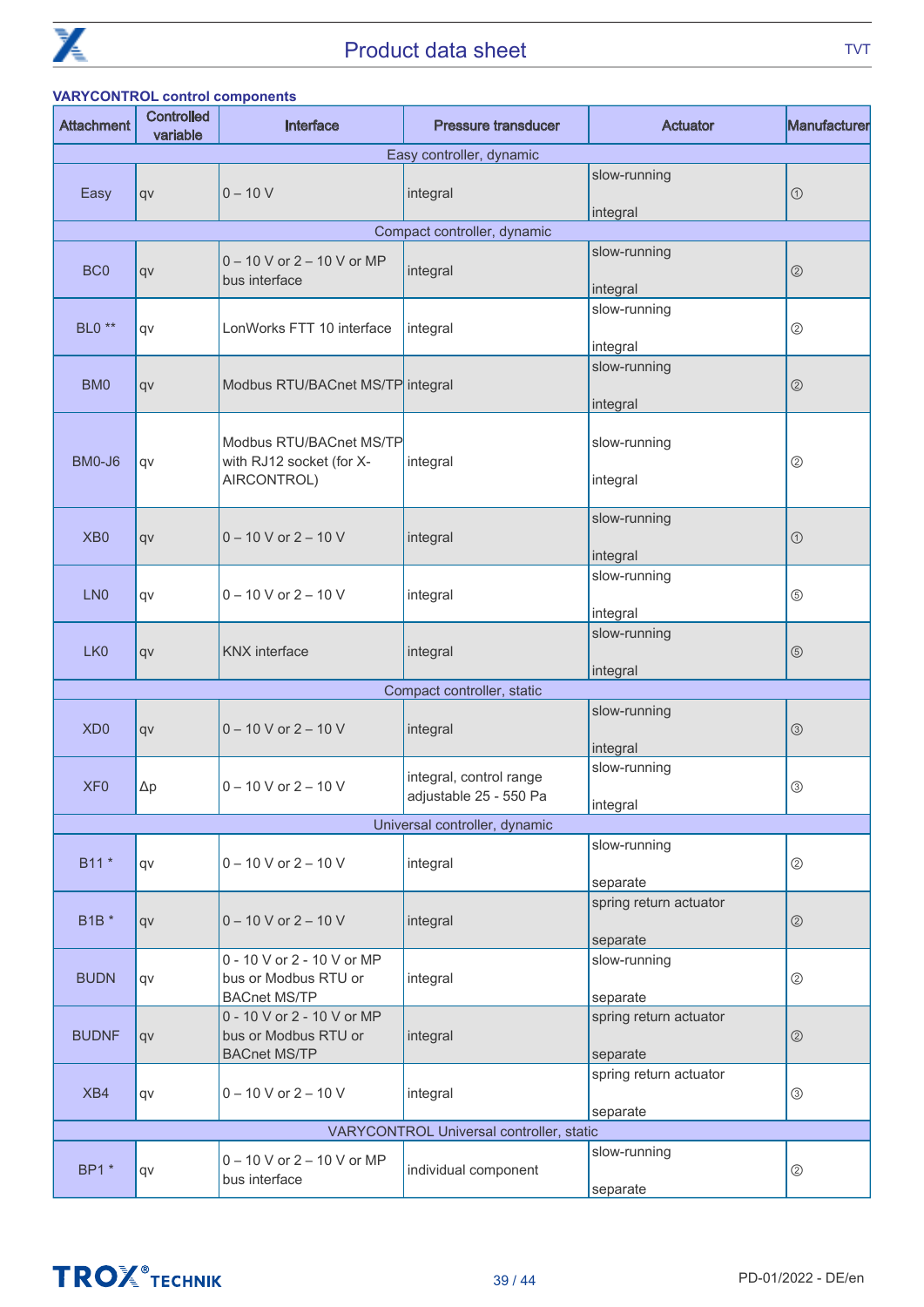

| <b>Attachment</b> | <b>Controlled</b><br>variable | Interface                                                                 | <b>Pressure transducer</b>                                       | Actuator                           | Manufacturer   |
|-------------------|-------------------------------|---------------------------------------------------------------------------|------------------------------------------------------------------|------------------------------------|----------------|
| BPB *             | qv                            | $0 - 10$ V or $2 - 10$ V or MP<br>bus interface                           | individual component                                             | spring return actuator<br>separate | $\circledcirc$ |
| BPG <sup>*</sup>  | qv                            | $0 - 10$ V or $2 - 10$ V or MP<br>bus interface                           | individual component                                             | fast-running<br>separate           | ②              |
| <b>BB1</b> *      | qv                            | $2 - 10V$                                                                 | individual component                                             | slow-running<br>separate           | $^{\circledR}$ |
| BBB <sup>*</sup>  | qv                            | $2 - 10 V$                                                                | individual component                                             | spring return actuator<br>separate | $^{\circledR}$ |
| <b>BR1</b> *      | $\Delta p$                    | $0 - 10$ V or $2 - 10$ V or MP<br>bus interface                           | individual component<br>100 Pa                                   | slow-running<br>separate           | $\circledcirc$ |
| BRB <sup>*</sup>  | $\Delta p$                    | $0 - 10$ V or $2 - 10$ V or MP<br>bus interface                           | individual component<br>100 Pa                                   | spring return actuator<br>separate | $^{\circledR}$ |
| <b>BS1</b> *      | $\Delta p$                    | $0 - 10$ V or $2 - 10$ V or MP<br>bus interface                           | individual component<br>600 Pa                                   | slow-running<br>separate           | $\circledcirc$ |
| BSB <sup>*</sup>  | $\Delta p$                    | $0 - 10$ V or $2 - 10$ V or MP<br>bus interface                           | individual component<br>600 Pa                                   | spring return actuator<br>separate | $^{\circledR}$ |
| <b>BG1</b> *      | $\Delta p$                    | $2 - 10V$                                                                 | individual component<br>100 Pa                                   | slow-running<br>separate           | $\circledcirc$ |
| BGB *             | $\Delta p$                    | $2 - 10 V$                                                                | individual component<br>100 Pa                                   | spring return actuator<br>separate | ②              |
| <b>BH1</b> *      | $\Delta p$                    | $2 - 10V$                                                                 | individual component<br>600 Pa                                   | slow-running<br>separate           | $\circledcirc$ |
| BHB <sup>*</sup>  | $\Delta p$                    | $2 - 10 V$                                                                | individual component<br>600 Pa                                   | spring return actuator<br>separate | ②              |
| <b>BUSN</b>       | qv                            | 0 - 10 V or 2 - 10 V or MP<br>bus or Modbus RTU or<br><b>BACnet MS/TP</b> | integral                                                         | slow-running<br>separate           | $\circledcirc$ |
| <b>BUSNF</b>      | qv                            | 0 - 10 V or 2 - 10 V or MP<br>bus or Modbus RTU or<br><b>BACnet MS/TP</b> | integral                                                         | spring return actuator<br>separate | $^{\circledR}$ |
| <b>BUSS</b>       | qv                            | 0 - 10 V or 2 - 10 V or MP<br>bus or Modbus RTU or<br><b>BACnet MS/TP</b> | integral                                                         | fast-running<br>separate           | $\circledcirc$ |
| <b>BUPN</b>       | $\Delta p$                    | 0 - 10 V or 2 - 10 V or MP<br>bus or Modbus RTU or<br><b>BACnet MS/TP</b> | integral<br>Control range adjustable 25<br>-450 Pa               | slow-running<br>separate           | ②              |
| <b>BUPNF</b>      | $\Delta p$                    | 0 - 10 V or 2 - 10 V or MP<br>bus or Modbus RTU or<br><b>BACnet MS/TP</b> | integral<br>Control range adjustable 25<br>-450 Pa               | spring return actuator<br>separate | $\circledcirc$ |
| <b>BURN</b>       | $\Delta p$                    | 0 - 10 V or 2 - 10 V or MP<br>bus or Modbus RTU or<br><b>BACnet MS/TP</b> | integral<br>Control range adjustable<br>-50  -10 Pa or 10  50 Pa | slow-running<br>separate           | ②              |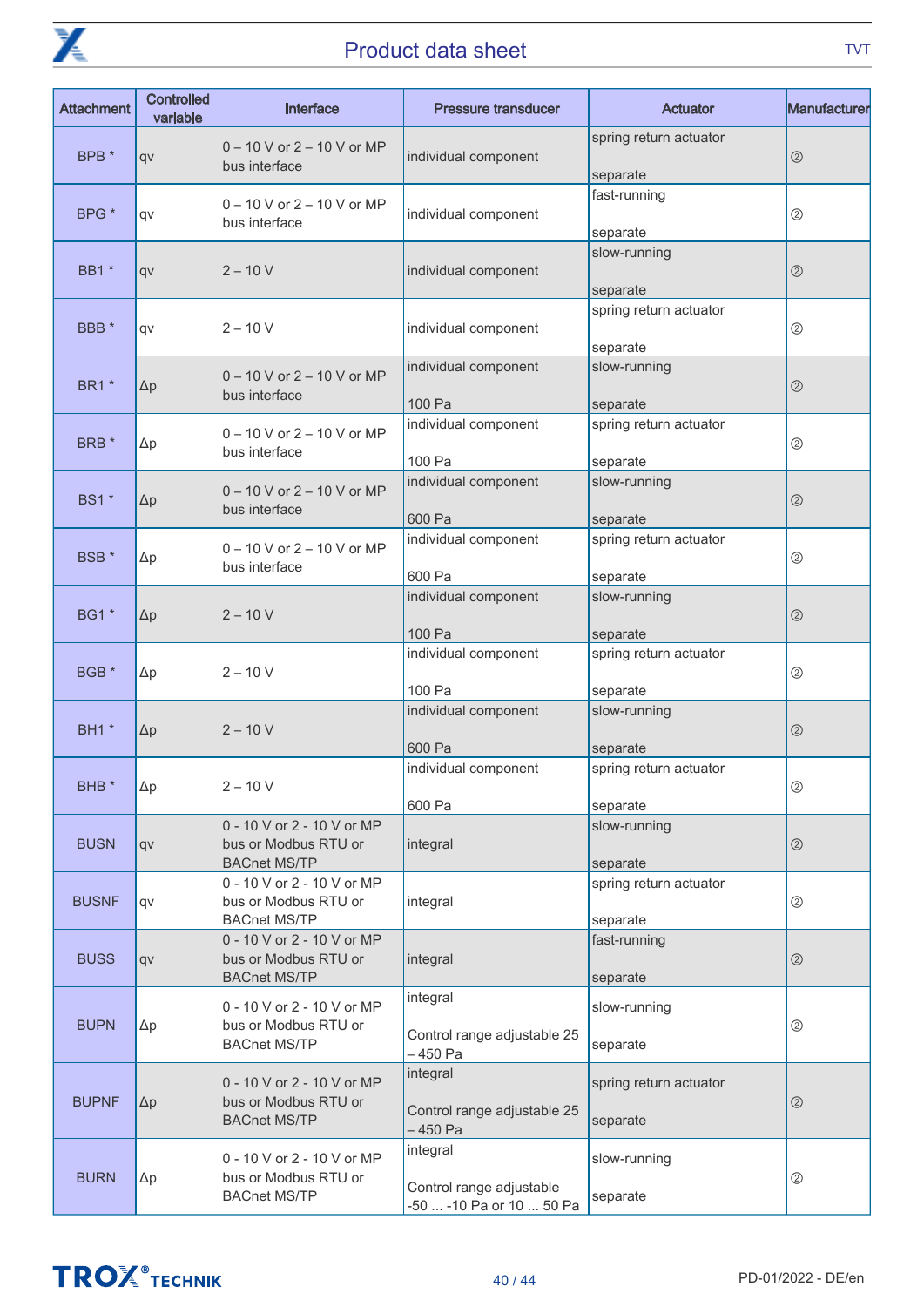

| Attachment   | <b>Controlled</b><br>variable | Interface                                          | <b>Pressure transducer</b>           | Actuator               | Manufacturer   |
|--------------|-------------------------------|----------------------------------------------------|--------------------------------------|------------------------|----------------|
| <b>BURNF</b> | $\Delta p$                    | 0 - 10 V or 2 - 10 V or MP<br>bus or Modbus RTU or | integral<br>Control range adjustable | spring return actuator | $\circledcirc$ |
|              |                               | <b>BACnet MS/TP</b>                                | -50  -10 Pa or 10  50 Pa             | separate               |                |
|              |                               |                                                    |                                      | spring return actuator |                |
| XD4          | <b>qv</b>                     | $0 - 10$ V or 2 – 10 V                             | integral                             | separate               | $\circledS$    |
|              |                               |                                                    | integral, control range              | spring return actuator |                |
| XF4          | $\Delta p$                    | $0 - 10$ V or 2 – 10 V                             | adjustable 25 - 550 Pa               | separate               | $\circ$        |

\* Control component being phased out

\*\* Control component to be discontinued - do not include in new projects

q. Volume flow rate

 $\Delta$ <sub>p</sub> Differential pressure

① TROX, ② TROX/Belimo, ③ TROX/Gruner, ⑤ Siemens

#### Dimension limitation

Type TVT up to max. 700 × 200 mm or 400 × 300 mm with attachment BUSS, BPG \* (universal controller fast-running actuator) Type TVT up to max. 1000 × 300 mm or 800 × 400 mm with attachment BC0, BL0, BM0, BM0-J6, LN0, LK0, XB0 (compact controller)

Type TVT up to max. 1000 × 300 mm or 800 × 400 mm with attachment BUDNF, BUSNF, BUPNF, BURNF, B1B \* BPB \*, BBB \* BRB \* BSB \*, BGB \*, BHB \* (spring return TROX/Belimo)

Type TVT up to max. 1000 × 500 mm with attachment XD0, XF0

#### TROX UNIVERSAL control components

| <b>Attachment</b>       | <b>Controlled</b><br>variable | Interface                                                                                                                                       | <b>Pressure transducer</b>                      | <b>Actuator</b>                                                              | Manufacturer   |
|-------------------------|-------------------------------|-------------------------------------------------------------------------------------------------------------------------------------------------|-------------------------------------------------|------------------------------------------------------------------------------|----------------|
|                         |                               |                                                                                                                                                 | <b>VARYCONTROL Universal controller, static</b> |                                                                              |                |
| <b>TUN</b>              | $qv, \Delta p$                | TROX Plug&Play<br>communication system and 0<br>- 10 V or 2 - 10 V or with<br>optional accessories:<br>Modbus, BACnet, web<br>server            | $qv = integral$<br>$\Delta p$ = separate        | slow-running<br>separate                                                     | $\circledcirc$ |
| <b>TUNF</b>             | $qv, \Delta p$                | TROX Plug&Play<br>communication system and 0<br>- 10 V or 2 - 10 V or with<br>optional accessories:<br>Modbus, BACnet, web<br>server            | $qv = integral$<br>$\Delta p$ = separate        | spring return actuator<br>separate                                           | $^{\circledR}$ |
| <b>TUS</b>              | $qv, \Delta p$                | <b>TROX Plug&amp;Play</b><br>communication system and 0<br>- 10 V or 2 - 10 V or with<br>optional accessories:<br>Modbus, BACnet, web<br>server | $qv = integral$<br>$\Delta p$ = separate        | fast-running<br>separate                                                     | $\odot$        |
| <b>TUSD</b><br>$\cdots$ | $qv, \Delta p$                | TROX Plug&Play<br>communication system and 0<br>$-10$ V or 2 - 10 V or with<br>optional accessories:<br>Modbus, BACnet, web<br>server           | $qv = integral$<br>$\Delta p$ = separate        | fast-running with digital<br>communication interface<br>(TROX HPD), separate | $\odot$        |

q<sub>v</sub> Volume flow rate

 $\Delta$ <sub>p</sub> Differential pressure

① TROX

Terminal unit maximum size with some attachments

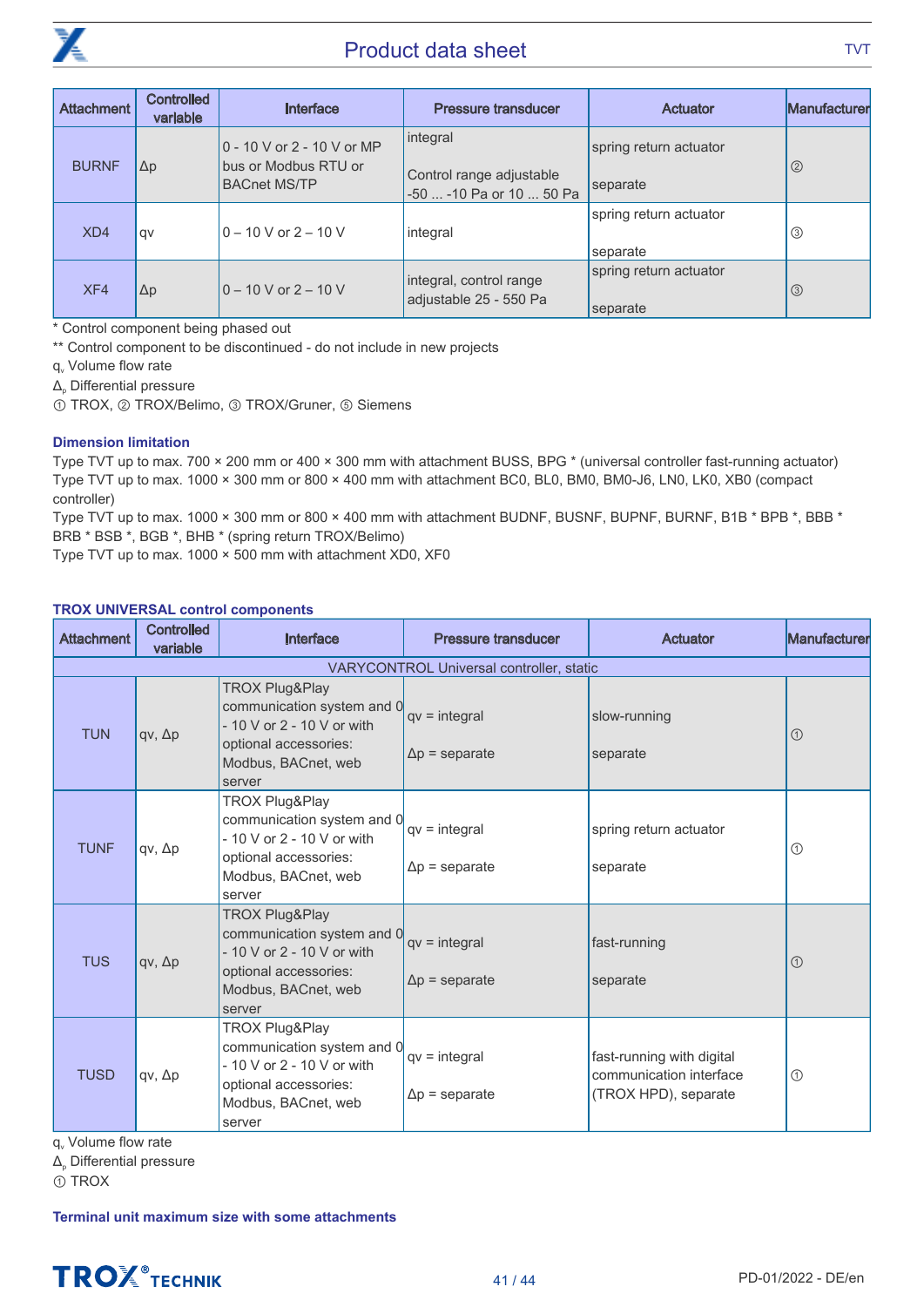

Type TVT only up to 700 × 200 mm or 400 × 300 mm with attachment TUS Type TVT only up to 1000 × 500 mm with attachment TUSD

#### **LABCONTROL EASYLAB control components**

|                | <b>Attachment</b> | <b>Controlled</b><br>variable | Interface                                                                                                                                | <b>Pressure transducer</b>               | Actuator                                                                                                     | Manufacturer |
|----------------|-------------------|-------------------------------|------------------------------------------------------------------------------------------------------------------------------------------|------------------------------------------|--------------------------------------------------------------------------------------------------------------|--------------|
| <b>EASYLAB</b> |                   |                               |                                                                                                                                          |                                          |                                                                                                              |              |
|                | <b>ELAB</b>       | $qv, \Delta p^*$              | TROX plug and play<br>communication system and 0<br>- 10 V or 2 - 10 V or with<br>optional accessories:<br>Modbus, BACnet, web<br>server | $qv = integral$<br>$\Delta p$ = separate | fast-running, separate<br>or<br>fast-running with digital<br>communication interface<br>(TROX HPD), separate | $\circ$      |

① TROX

#### \* The controlled variable depends on the type of VAV terminal unit

- TVR, TVRK: Fume cupboard, room supply air, room extract air, room pressure, single controller
- TVLK: Fume cupboard, single controller
- TVJ, TVT: Room supply air, room extract air, room pressure, single controller
- TVZ, TZ-Silenzio: Room supply air, room pressure, single controller
- TVA, TA-Silenzio: Room extract air, room pressure, single controller

#### Terminal unit maximum size with some attachments

Type TVT only up to 700 × 200 mm or 400 × 300 mm with actuator type S (fast-running actuator) Type TVT only up to 1000 × 500 mm with actuator type SD (fast-running actuator, TROX HPD)

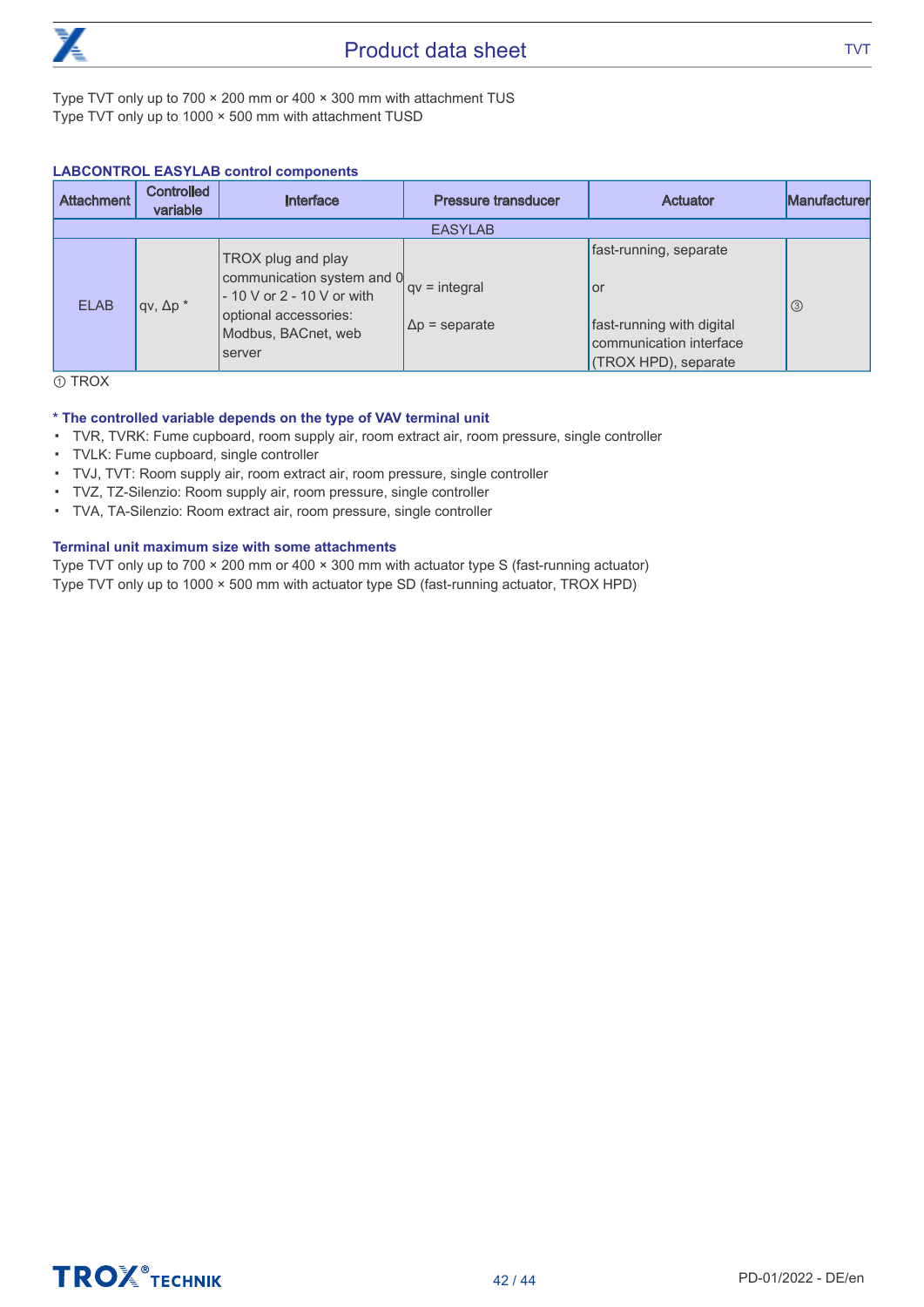

### **Nomenclature**

#### Dimensions of rectangular units

B [mm] Duct width

 $B$ , [mm] Screw hole pitch of flange (horizontal)

 $B<sub>2</sub>$  [mm] Overall dimension of flange (width)

H [mm] Duct height

 $H_1$  [mm] Screw hole pitch of flange (vertical)

 $H<sub>2</sub>$  [mm] Overall dimension of flange (height)

#### Dimensions of circular units

#### ØD [mm] Basic units made of sheet steel: Outer diameter of the spigot; basic units made of plastic: Inside diameter of the spigot

 $ØD<sub>1</sub>$  [mm] Pitch circle diameter of flanges

 $ØD$ <sub>2</sub> [mm] Outer diameter of flanges

L [mm] Length of unit including connecting spigot

 $L<sub>i</sub>$  [mm] Length of casing or acoustic cladding

 $n \lceil \rceil$ Number of flange screw holes

T [mm] Flange thickness

#### General information

m [kg] Unit weight including the minimum required attachments (control component)

NS [mm] Nominal size

 $f_m$  [Hz] Octave band centre frequency

#### $L_{\text{pa}}$  [dB(A)]

A-weighted sound pressure level of air-regenerated noise of the VAV terminal unit, system attenuation taken into account

 $L_{PA1}$  [dB(A)]

# **TROX**<sup>®</sup>TECHNIK

A-weighted sound pressure level of air-regenerated noise of the VAV terminal unit with secondary silencer, system attenuation taken into account

#### $L_{PA2}$  [dB(A)]

A-weighted sound pressure level of case-regenerated noise of the VAV terminal unit, system attenuation taken into account

#### $L_{PAB}$  [dB(A)]

A-weighted sound pressure level of case-regenerated noise of the VAV terminal unit with acoustic cladding, system attenuation taken into account

Note on acoustic data: All sound pressure levels are based on a reference value of 20 μPa.

#### $q_{vNorm}$  [m<sup>3</sup>/h]; [l/s]

Nominal flow rate (100 %): The value depends on product type, nominal size and control component (attachment). Values are published on the internet and in technical leaflets and stored in the Easy Product Finder design program. Reference value for calculating percentages (e.g.  $q_{vmax}$ ). Upper limit of the setting range and maximum volume flow rate setpoint value for the VAV terminal unit.

#### $q_{\text{vmin Unit}}$  [m<sup>3</sup>/h]; [l/s]

Technically possible minimum volume flow rate: The value depends on product type, nominal size and control component (attachment). Values are stored in the Easy Product Finder design program. Lower limit of the setting range and minimum volume flow rate setpoint value for the VAV terminal unit. Setpoint values below  $q_{\text{win unit}}$  (if  $q_{\text{win}}$  equals zero) may result in unstable control or shut-off.

#### $q_{\text{vmax}}$  [m<sup>3</sup>/h]; [l/s]

Upper limit of the operating range for the VAV terminal unit that can be set by customers:  $q_{max}$  can be set to less than or equal to q<sub>wNom</sub>. In case of analogue signalling to volume flow controllers (which are typically used), the set maximum value  $(q_{max})$  is allocated to the maximum setpoint signal (10 V) (see characteristic).

#### $q_{\text{vmin}}$  [m<sup>3</sup>/h]; [l/s]

Lower limit of the operating range for the VAV terminal unit that can be set by customers:  $q_{\text{win}}$  should be set to less than or equal to  $q_{vmax}$ . Do not set  $q_{vmin}$  to less than  $q_{vmin}$  as the control may become unstable or the damper blade may close. q<sub>vmin</sub> may equal zero. In case of analogue signalling to volume flow controllers (which are typically used), the set minimum value  $(q_{\text{win}})$  is allocated to the minimum setpoint signal (0 or 2 V) (see characteristic).

 $a_{\nu}$  [m<sup>3</sup>/h bzw.  $\sqrt{s}$ ] Volume flow rate

**Δ**<sub>qv</sub> [%]

Volume flow rate accuracy in relation to the setpoint (tolerance)